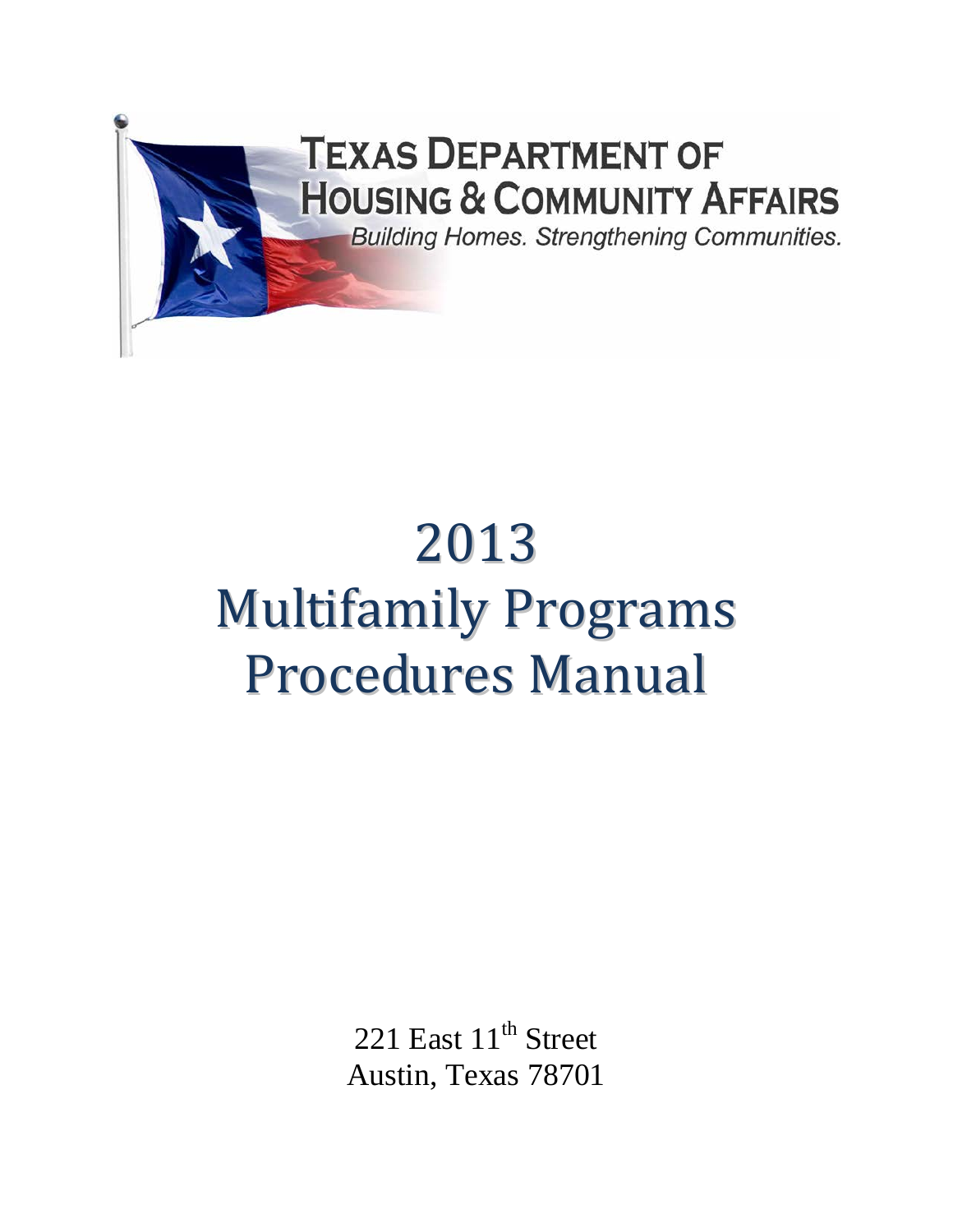# Contents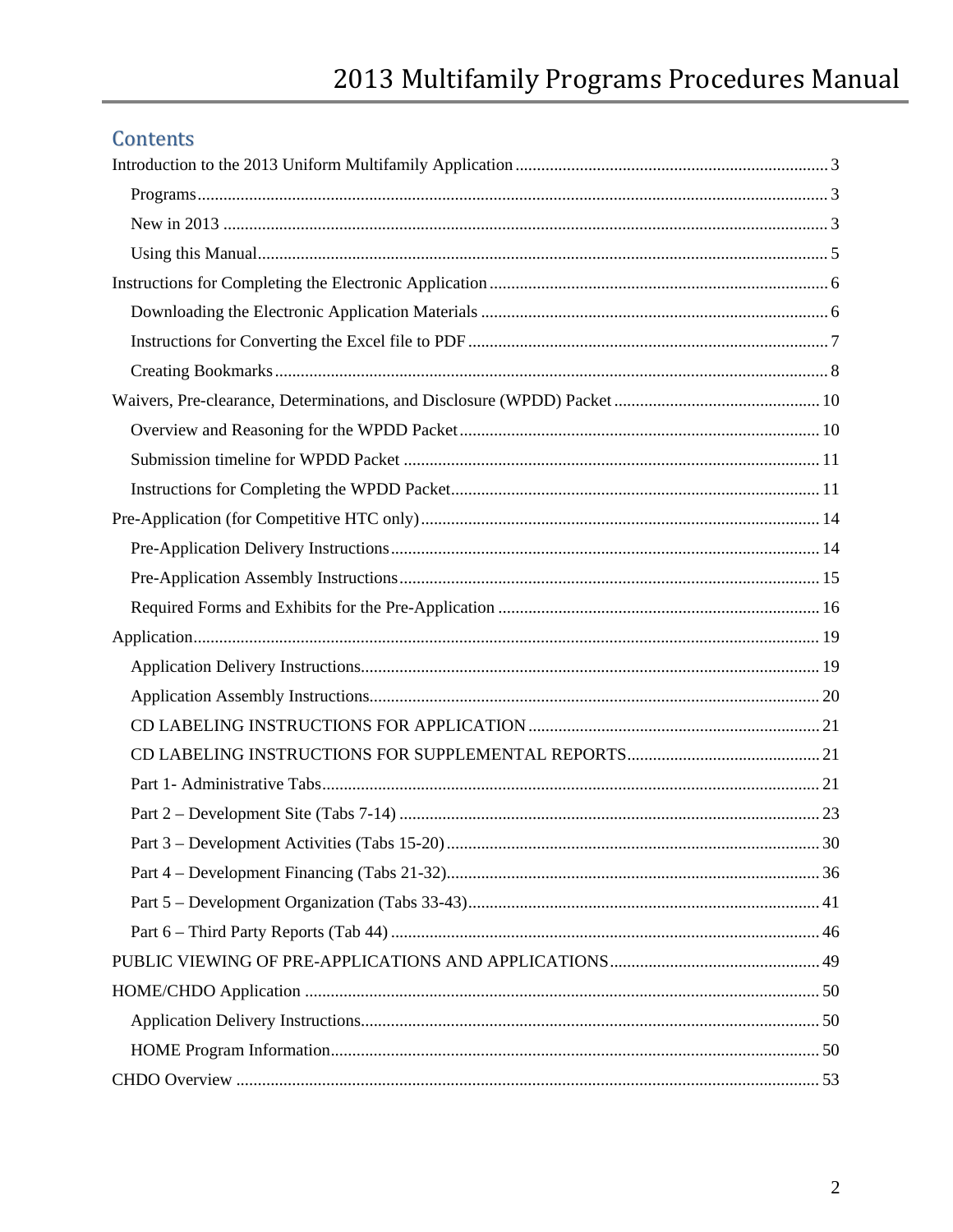# <span id="page-2-0"></span>Introduction to the 2013 Uniform Multifamily Application

# <span id="page-2-1"></span>Programs

In March 2012, the Texas Department of Housing and Community Affairs' ("TDHCA" or "Department") Governing Board adopted resolution 12-019 which acknowledged the reorganization of the Department and its divisions. This reorganization shifted program staff and responsibilities to more closely align with the Department's mission.

Under the new structure, all multifamily funding programs were moved under the Multifamily Finance umbrella. The multifamily components of the HOME, Neighborhood Stabilization Program (NSP), and Housing Trust Fund (HTF) are now administered by Multifamily Finance Division staff. All single-family financing for the HOME, NSP, and HTF programs will be administered by their respective divisions and will not be covered in this manual. The programs administered by the Multifamily Finance Division include:

- 9% Housing Tax Credits
- 4% Housing Tax Credits
- Tax Exempt Bonds
- Multifamily HOME
- Multifamily NSP
- Multifamily HTF

As a result of the Department's reorganization and the changes to the Uniform Multifamily Rules and Qualified Allocation Plan for the 2013 application cycle, staff also updated the Uniform Multifamily Application in order to effectively administer the Multifamily Programs.

# <span id="page-2-2"></span>New in 2013

The 2013 Uniform Multifamily Application (the "Application") includes several updates and improvements that are meant to eliminate redundancy, simplify exhibits, and streamline the review process for the benefit of applicants and Department staff. The 2013 Application has fully integrated each of the Multifamily Programs into one coherent application, realizing a goal set in motion over the past few application cycles. The Application contains fewer tabs than previous applications and includes more features intended to make the application process more user friendly.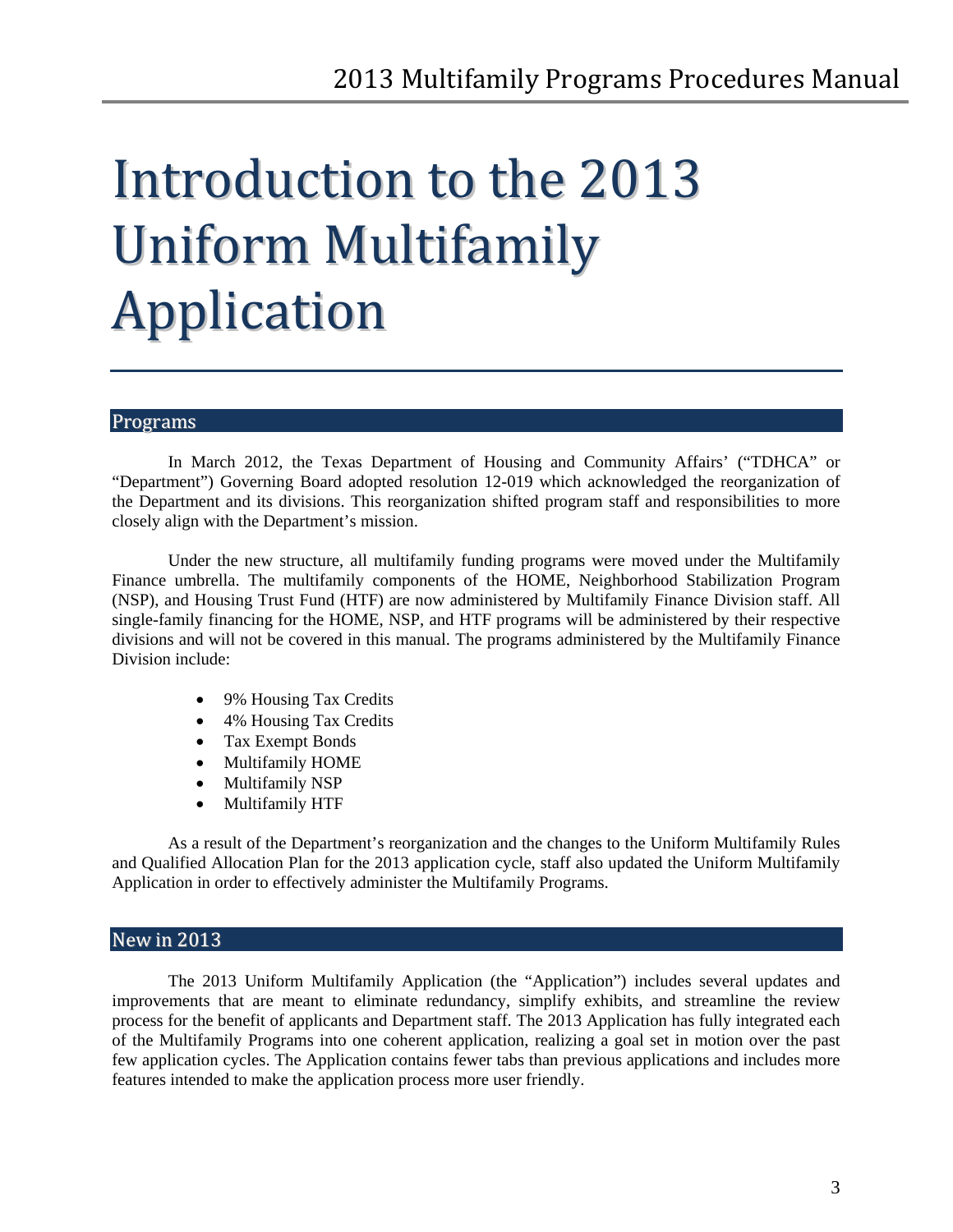Staff began by identifying similarities in the multifamily financing programs and conceptualizing an application that focused on those similarities while distinguishing the differences within those shared functions. The Application has been divided into six (6) parts listed below, each of which will be briefly explained in this section and in greater detail in later sections of this Manual.

- Administrative
- Development Site
- Development Activities
- Finance
- Organization
- Third Party

The **Administrative** section of the Application collects contact information of the Applicant and includes the Applicant and Developer Certifications as well as the self-score form for competitive tax credit Applications.

The **Development Site** section of the Application includes all of the information related to the physical location of the proposed Development site, such as the address, census tract number, flood zone designation, zoning, and site control documentation as well as information about the schools, elected officials, and neighborhood organizations in the community.

The **Development Activities** section of the Application includes all of the information about what activity is being proposed, from what is being built to the services provided to the tenants. This section includes the architectural drawings and information regarding existing structures on the Development Site. It also includes the actual funding request as well as set-aside elections. For Tax-Exempt Bond Developments that may not have architectural drawings and other items required as part of this section ready by the applicable deadline, the information contained in this section may be submitted at the time Parts 5 and 6 of the Application are submitted to the Department.

The **Finance** section of the Application includes all of the sources of financing, the development cost schedule, annual operating expenses, 15-year pro-forma and rent schedule. For Direct Loan (such as HOME loans) Applications it also includes information regarding "matching funds," which is required to meet federal program requirements.

The **Organization** section of the Application includes information about the Applicant, Developer, and Non-Profit entities involved with the Application, along with all of the owners, managers, and board members. It includes the organizational charts and evidence of experience as well as credit limit documentation and previous participation information.

The **Third Party** section briefly identifies the entities used for the Environmental Site Assessment, Market Analysis, Property Condition Assessment, Appraisal and the Site Design and Development Feasibility Report.

Of particular interest is the fact that the Application, with respect to the competitive housing tax credit program, is no longer separated into sections based on threshold, eligibility, and selection criteria. Instead, items that affect an Application's score are found throughout the Application. For instance, scoring criteria that are site-specific, such as Underserved Areas, are located in the Development Site portion of the Application, while other scoring criteria, such as the Commitment of Funding from a Unit of General Local Government, area found in the Finance section.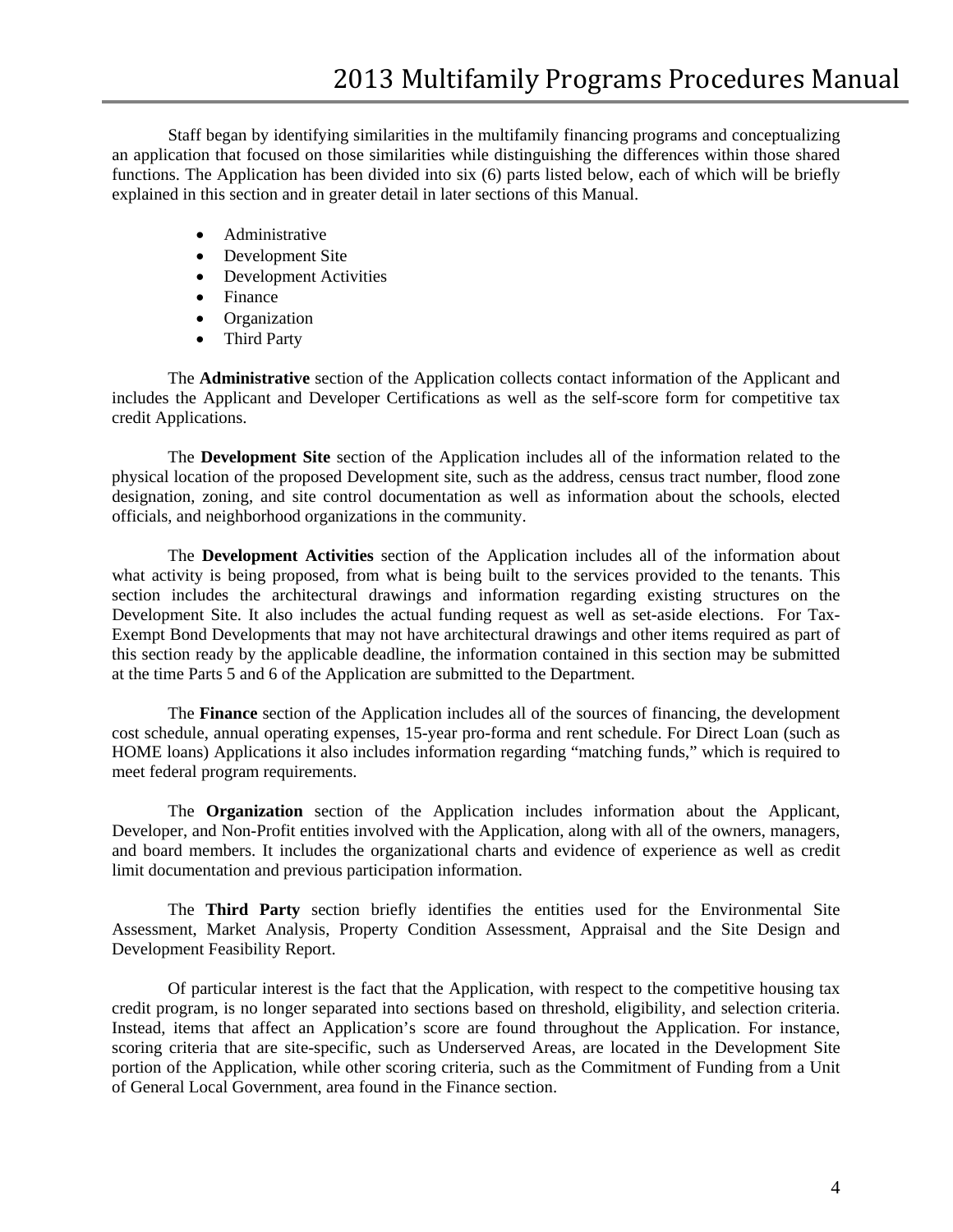# <span id="page-4-0"></span>Using this Manual

The purpose of this manual is to provide a brief description of each tab in the Application and guidance as to the Department's submission requirements and what is acceptable supporting documentation. While the Department expects that this guide may not contemplate all unforeseen situations, we hope that the information will provide an adequate foundation upon which you may build your understanding of the program requirements.

The Department always stands ready to assist you in understanding the tax credit program and other sources of multifamily financing offered by the Department and the means by which an Application is to be presented. The Department will offer direct assistance to any individual that requires this service in the preparation of the multifamily Application. However, the Department will not take the responsibility of completing the Application package for you.

The Department looks forward to your continuing interest in the Multifamily Finance programs and in the creation of decent, safe, and sanitary affordable housing for the citizens of the State of Texas.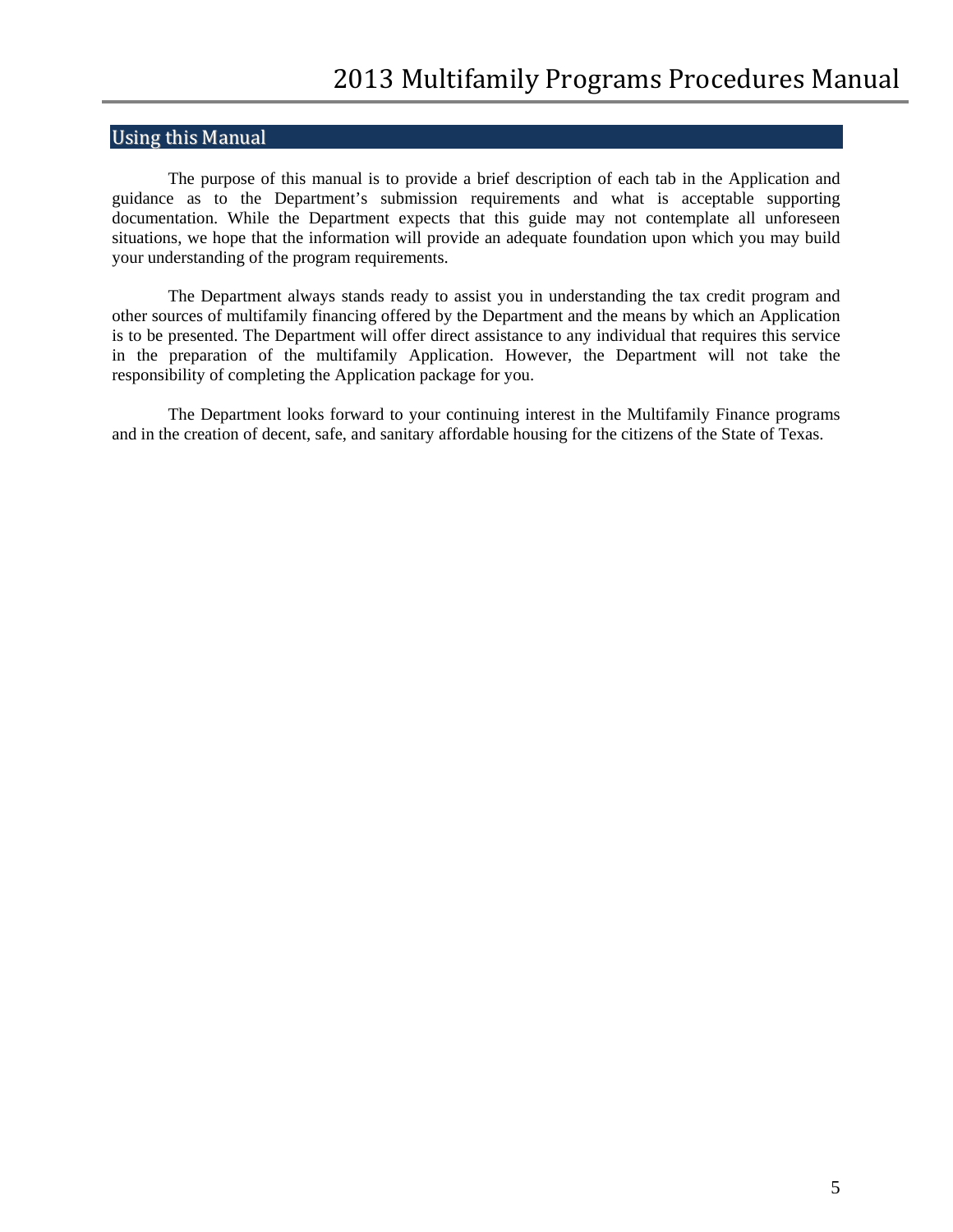# <span id="page-5-0"></span>Instructions for Completing the Electronic Application

#### **What you will learn in this section:**



- $\checkmark$  How to download the Electronic Application Materials (including Pre-Application)
- $\checkmark$  How to convert the Excel Application to PDF
- $\checkmark$  How to set Bookmarks

# <span id="page-5-1"></span>Downloading the Electronic Application Materials

If submitting an Application, Pre-Application, or the Waivers, Pre-Clearance, Determinations, and Disclosure ("WPDD") Packet, all Applicants are required to use the 2013 Uniform Multifamily Application, Pre-Application, and/or the WPDD Packet Excel files provided by TDHCA at the following link: [\(http://www.tdhca.state.tx.us/multifamily/applications.htm\)](http://www.tdhca.state.tx.us/multifamily/applications.htm).

- 1. To download any of the electronic Application files, right-click on the link at the website provided above, select "Save Target As" and choose the storage location on your computer. The Excel file should be named in the following format -- <Application #\_Development Name>.xls (e.g. 13001\_Austin\_Crossing.xls). If an Application number has not been previously assigned then the file should be named as follows -- <Development Name>.xls (e.g. Austin\_Crossing.xls).
- 2. Please do not transfer tabs from one Excel file to another, even if it is for the same Application. If you plan to submit more than one Application, please make additional copies of the 2013 Uniform Multifamily Application file **after** completing portions of the Application that *are* common to all of your Applications and **before** completing any portions that are *not* common to all of your Applications.
- 3. Any cell that is highlighted yellow is available to be manipulated by the applicant. All other cells (unless specifically stated) are for Department use only, have been pre-formatted to automatically calculate information provided, and are locked. Applicants may view any formulas within the cells. Applicants may not add additional columns or rows to the spreadsheets, unless otherwise stated.
- 4. All questions are intended to elicit a response, so please do not leave out any requested information. If formula references are made by the Applicant to external spreadsheets those references must be removed prior to submission to TDHCA as this may hamper the proper functioning of internal evaluation tools and make pertinent information unavailable to TDHCA.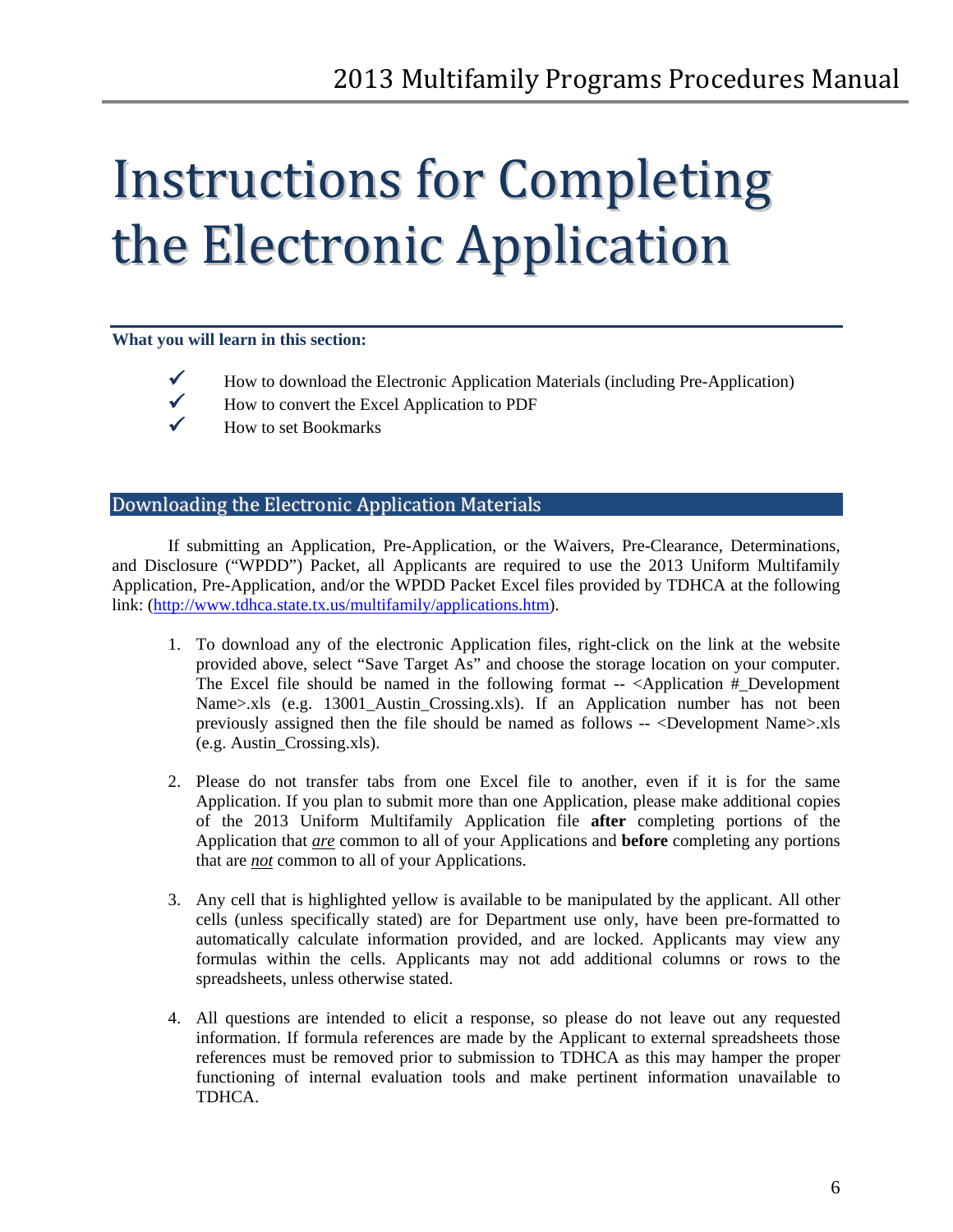5. This electronic Application has been designed so that many of the calculations regarding development cost, eligible basis, and eligible point items will automatically compute once enough information has been entered. If you see a "#VALUE" or "DIV/0" in a cell, these values should disappear upon data entry in other tabs. If they still exist, double check that all required information has been input into the Application.

#### **Tip – Complete the Development Narrative and the Rent Schedule in the Development Activities and Finance Parts of the Application first to take full advantage of the automated calculations.**

6. Be sure to save the file as you fill it out!

If you have difficulty downloading the files from the website, contact Jason Burr at (512) 475-3986, or [Jason.burr@tdhca.state.tx.us.](mailto:Jason.burr@tdhca.state.tx.us)

### <span id="page-6-0"></span>Instructions for Converting the Excel file to PDF

Once the Excel Application file is completed and you are ready to convert the file to PDF, follow these instructions.

#### **Tip- Be sure to check all of the page breaks in the Excel files before you convert to PDF.**

#### **Excel 2007 Users:**

Click the **Microsoft Office Button**  $\begin{bmatrix} \blacksquare \\ \blacksquare \end{bmatrix}$ , point to the arrow next to **Save As**, and then click **PDF or XPS**.

- 1. In the **File Name** list, type or select a name for the workbook.
- 2. In the **Save as type** list, click **PDF**.
- 3. If you want to open the file immediately after saving it, select the **Open file after publishing** check box. This check box is available only if you have a PDF reader installed on your computer.
- 4. Next to **Optimize for**, do one of the following, depending on whether file size or print quality is more important to you:
	- If the workbook requires high print quality, click **Standard (publishing online and printing)**.
	- If the print quality is less important than file size, click **Minimum size (publishing online)**.
- 5. Click **Options**. Under **Publish What** select **Entire Workbook** and click **OK**.
- 6. Click **Publish**.

#### **Excel 1997-2003 Users:**

1. With the Excel file open go to the Adobe PDF drop-down box from the task bar (if using Excel 2007 click on "Acrobat" tab in the task bar)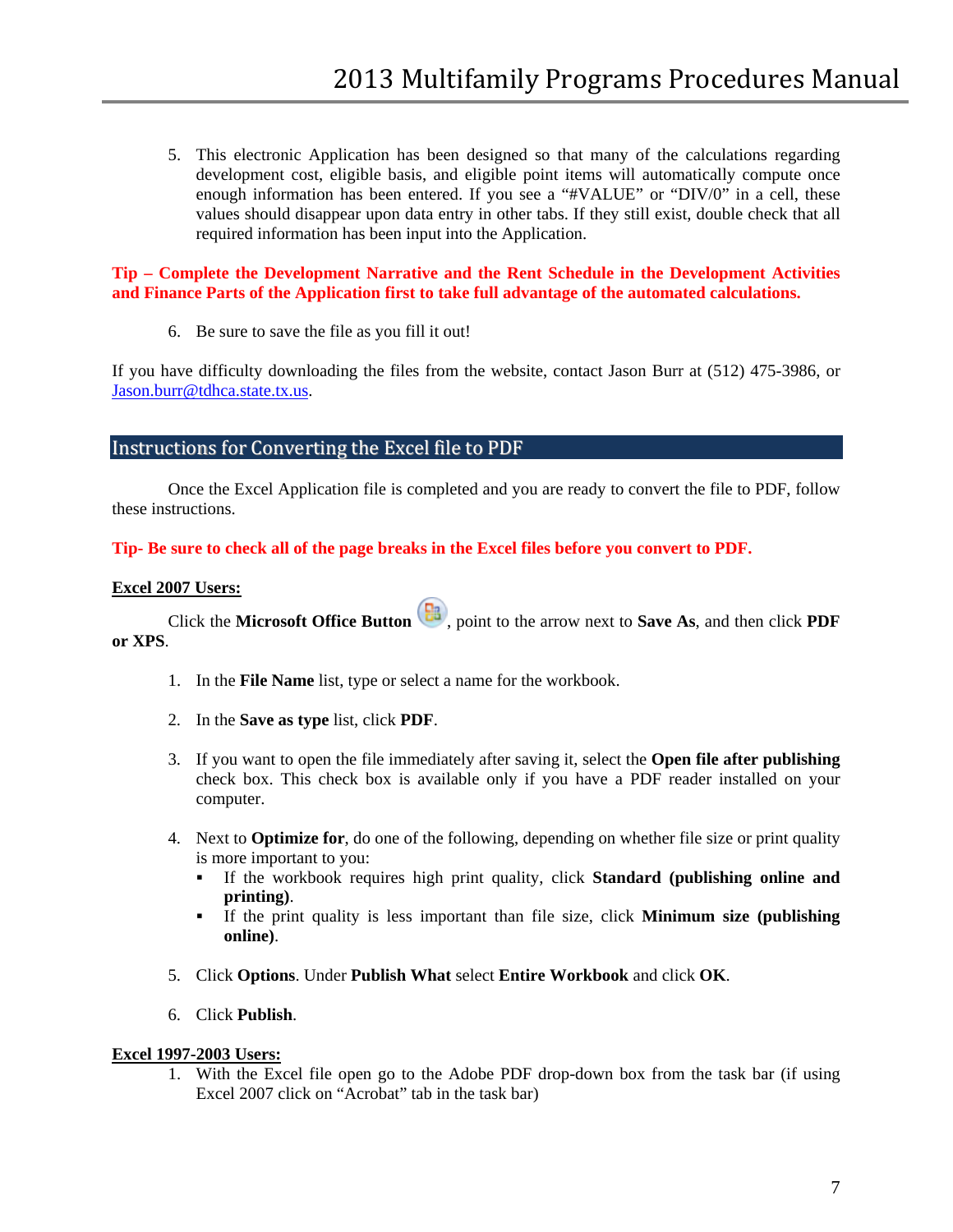- 2. Select "Convert to Adobe PDF" from the drop-down list (Excel 2007- select "Create PDF")
- 3. The Adobe PDFMaker box will appear. One the left hand side of the box all of the sheets within the Excel file will be listed and you will be prompted to select the sheets you would like to covert to PDF. Once the sheets you want to convert are selected click on the "Add Sheets" button to move those sheets over to the right-handed side of the Adobe PDFMaker box, this will list the sheets selected to be converted to PDF.
- 4. Once all sheets you have selected appear on the right-hand side under "Sheets in PDF" click on the "Convert to PDF" button.
- 5. You will be prompted to create a name and save the PDF file. The PDF file should be named in the following format -- <Application #\_Development Name>.pdf (e.g. 13001\_Austin\_Crossing.pdf). If an Application number has not been previously assigned then the file should be named as follows --<Development Name>.pdf (e.g. Austin\_Crossing.pdf)
- 6. A pop-up box will appear that asks "Do you want to proceed without creating tags?" Click Yes.

Remember that there are forms that require a signature. Once you have executed all required documents scan them and re-insert the scanned forms back into the order required. The Application and pre-application submitted should be the electronic copy created from the Excel file, not a scanned copy of the Excel or PDF file. Scanned copies of the Application are difficult to read, and slow down the process for staff and applicants and make it more difficult for applicants to double check the completeness of the application prior to submission.

### <span id="page-7-0"></span>Creating Bookmarks

Once the file has been converted to PDF and all executed forms have been re-inserted into their appropriate location within the file, you will need to create Bookmarks. Bookmarks may or may not have already been created as part of the conversion process. You will need to designate or re-set the locations. To correctly set the Bookmark locations you must have the PDF file open in Adobe Acrobat. Click on the Bookmark icon located on the left-hand side of the Adobe Acrobat screen, or go to the task bar and select these options in the following order:  $View \rightarrow \underline{Navigation$  **Panels**  $\rightarrow \underline{Bookmarks}$ .

If a Bookmark has already been created for each tab within the Excel file, simply re-set the bookmarks to the correct locations. To re-set the location for the Bookmarks, go to the first page of each separately labeled form/exhibit. You will then right-click on the corresponding Bookmark for the form/exhibit you are currently viewing. Select **Set Destination** and a pop-up box will appear asking you the following: "Are you sure you want to set the destination of the selected bookmark to the current location?" Select **Yes**.

If Bookmarks were not already created within the Excel file, then you will need to create these Bookmarks. Go to **Document → Add Bookmark.** Right-click on the first Bookmark and re-name it for the appropriate form or exhibit. You will then need to set the location of the Bookmark by going to the first page of each form or exhibit, right click on the corresponding Bookmark and select **Set Destination**.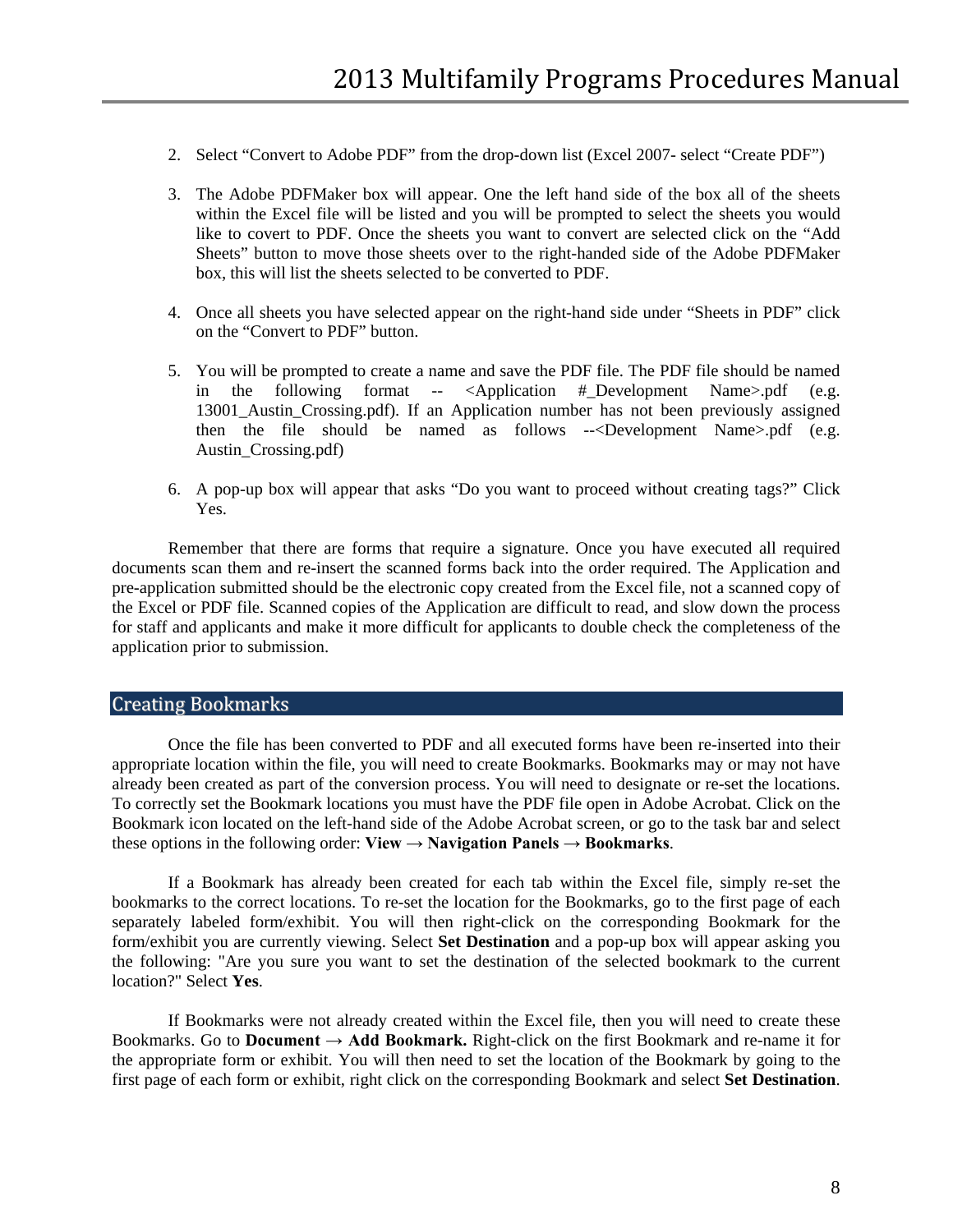A pop-up box will appear asking you the following: "Are you sure you want to set the destination of the selected bookmark to the current location?" Select **Yes**.

*Tabs within the Excel Application workbook have been color coded to distinguish between "Parts" of the Application consistent with this manual. Additionally, beside each bulleted item a label to use for purposes of bookmarking the final PDF Application file is included in parentheses.*

If after conversion of the Excel file to PDF you have extra blank pages of any exhibit, you can delete those pages in order to limit the size of the file. To delete any extra, unnecessary pages identify the page number(s) you want deleted. On the Adobe Acrobat Task Bar click on Document and select Delete Pages from the drop down list. A box will appear prompting you to select which page(s) you would like to delete. Enter the page numbers to be deleted and hit OK.

The PDF formatted file must be checked for the following prior to submission:

- $\checkmark$  All tabs and must be correctly bookmarked
- $\checkmark$  Files should average less than 100 kilobytes per page
- $\checkmark$  Files must be readable with free PDF file viewers including Adobe Reader and be compatible with Adobe Reader 5.0 and above
- $\checkmark$  Files should be saved so that "Fast Web View" (or page at a time downloading) is enabled
- $\checkmark$  Text within the PDF file should be searchable using the "Find" command in the PDF viewer

If you have any questions on using or experience difficulties with the Microsoft Excel based application, contact Jean Latsha via email at [jean.latsha@tdhca.state.tx.us.](mailto:jean.latsha@tdhca.state.tx.us)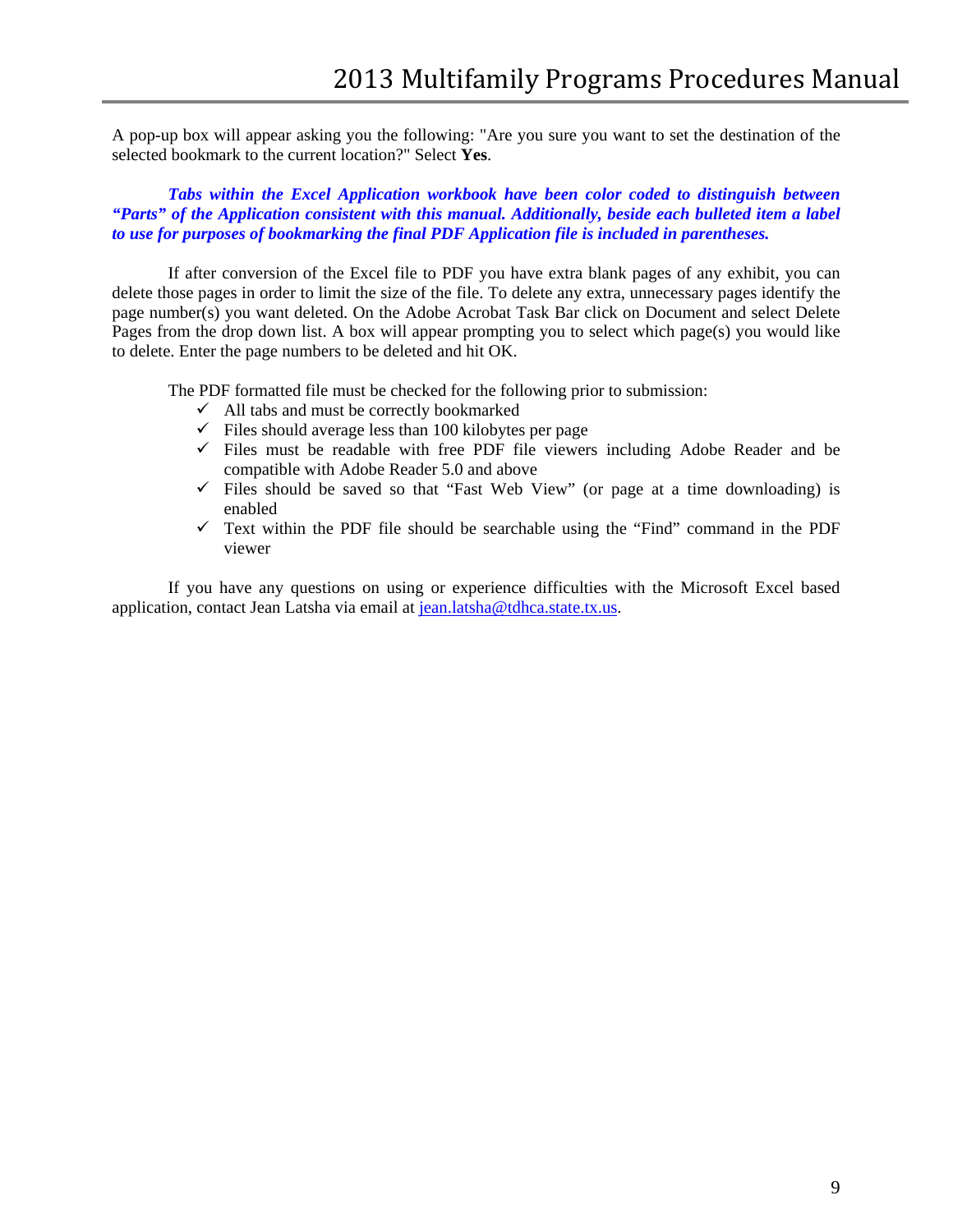# <span id="page-9-0"></span>Waivers, Pre-clearance, Determinations, and Disclosure (WPDD) Packet

#### **What you will learn in this section:**



- $\checkmark$  Overview and reasoning for the WPDD Packet<br> $\checkmark$  Submission timeline for WPDD Packet
	- Submission timeline for WPDD Packet
- $\checkmark$  Instruction for completing the WPDD Packet

## <span id="page-9-1"></span>Overview and Reasoning for the WPDD Packet

The re-structuring of the Uniform Multifamily Rules, Qualified Allocation Plan, and the court ordered Remedial Plan posed several administrative challenges for Department staff with regard to seamless implementation throughout the Multifamily Finance programs. Staff determined the timing of Application materials would have to be altered slightly in order to provide as much time as possible for Applicants to receive guidance from the Department. Staff recognizes the cost associated with preparing an Application for multifamily financing, and staff further recognizes the value in mitigating as much risk as possible by addressing issues of eligibility (overall and scoring related) as soon as possible.

Multifamily staff created the Waivers, Pre-clearance, Determinations, and Disclosure ("WPDD") Packet in an effort to formalize the process by which applicants seek pre-clearance for Community Revitalization Plans (Ch. 11 §11.9(d)(6)) and Undesirable Area Features (Ch. 10 §10.101(a)(4)), request staff or Board determinations regarding definitions or Undesirable Site Features (Ch. 10 §10.101(a)(3)), disclose possible issues of ineligibility, and request waivers (Ch. 10 §10.207). The Supplement consists of five (5) tabs identified below.

- 1. Overview and Certification
- 2. Pre-Clearance Request (Community Revitalization and Undesirable Area Features)
- 3. Requests for Department Determinations (related to definitions and Undesirable Site Features)
- 4. Disclosures (related to ineligible Applicants)
- 5. Waiver Requests

Although not all the tabs in the WPDD Packet are directly related, staff determined they do share a need for staff consideration prior to submission of a pre-application and/or full Application.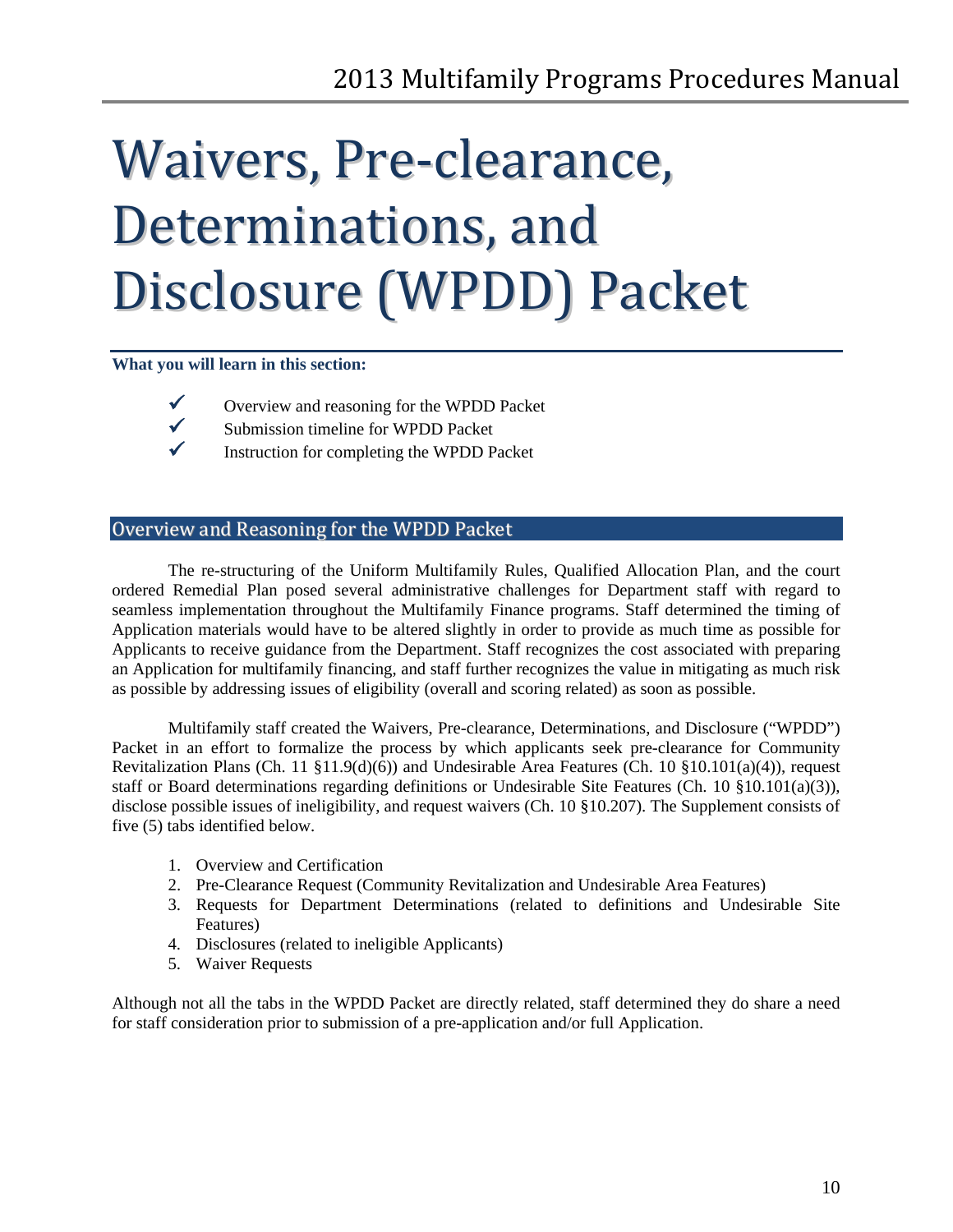#### <span id="page-10-0"></span>Submission timeline for WPDD Packet

The WPDD Packet may be submitted as early as December 17, 2012 for Competitive Housing Tax Credit Applications and prior to the pre-application deadline if a pre-application is submitted. If applicable, it must be submitted with the bond pre-application (if TDHCA is the Issuer) or with the full Application for all other funding programs. Staff recommends the packet be submitted as early as possible for Competitive HTC Applications in order to provide the Department as much time as possible to review its contents before making a decision regarding pre-clearance, waivers, or determinations.

Multifamily staff, in coordination with the Department's executive staff, will review the WPDD Packet submissions on a first come first served basis. Applicants are expected to continue to meet all other Application deadlines and submission requirements regardless of the timing of the determinations made as a result of the submission of the WPDD Packet.

### <span id="page-10-1"></span>Instructions for Completing the WPDD Packet

The following are instructions for completing the WPDD packet. Each bullet represents the name of each Tab.



### **Tab 1 – Overview and Certification**

- Complete each yellow highlighted cell.
- Identify which Multifamily Program(s) for which the Application is being submitted.
- Sign, date, and notarize the form. (NOTE: this form will need to be printed, signed, and scanned back into the original PDF copy. DO NOT SCAN AND PDF THE ENTIRE WPDD PACKET)



### **Tab 2 – Pre-Clearance Requests**

- **Part 1 – Community Revitalization Plan** *(Competitive HTC only)* **-** Complete this section *only if* you are seeking points under  $\S11.9(d)(6)(A)$  or (B)(i). Pre-clearance *only* applies to actual community revitalization plans and *not* to CDBG-DR funding or rural infrastructure projects which may also be eligible for community revitalization points.
	- o Indicate the name of the plan. This should be consistent with the supporting documentation. If the community revitalization plan is incorporated into a larger plan such as a consolidated or city-wide plan, this may be the name of the larger plan.
	- o Attach either a copy of the plan or a web address where the plan can be found. If using a web address, be certain to test the address that it links directly to the plan, or include specific instructions for finding the plan on a website.
	- o Complete each yellow highlighted cell as applicable, including a page number for specific items. (Example – if you select that the community revitalization plan considered blighted structures as part of the revitalization effort, identify where in the community revitalization plan that information can be found.) Please do not include large page ranges (*e.g.* between pages 5 and 15).
	- o Identify the Total Budget of the revitalization plan and/or the projected economic value of the plan. The "economic value" should be the value of incentives flowing from the city or county to the target area. See the Department's FAQs for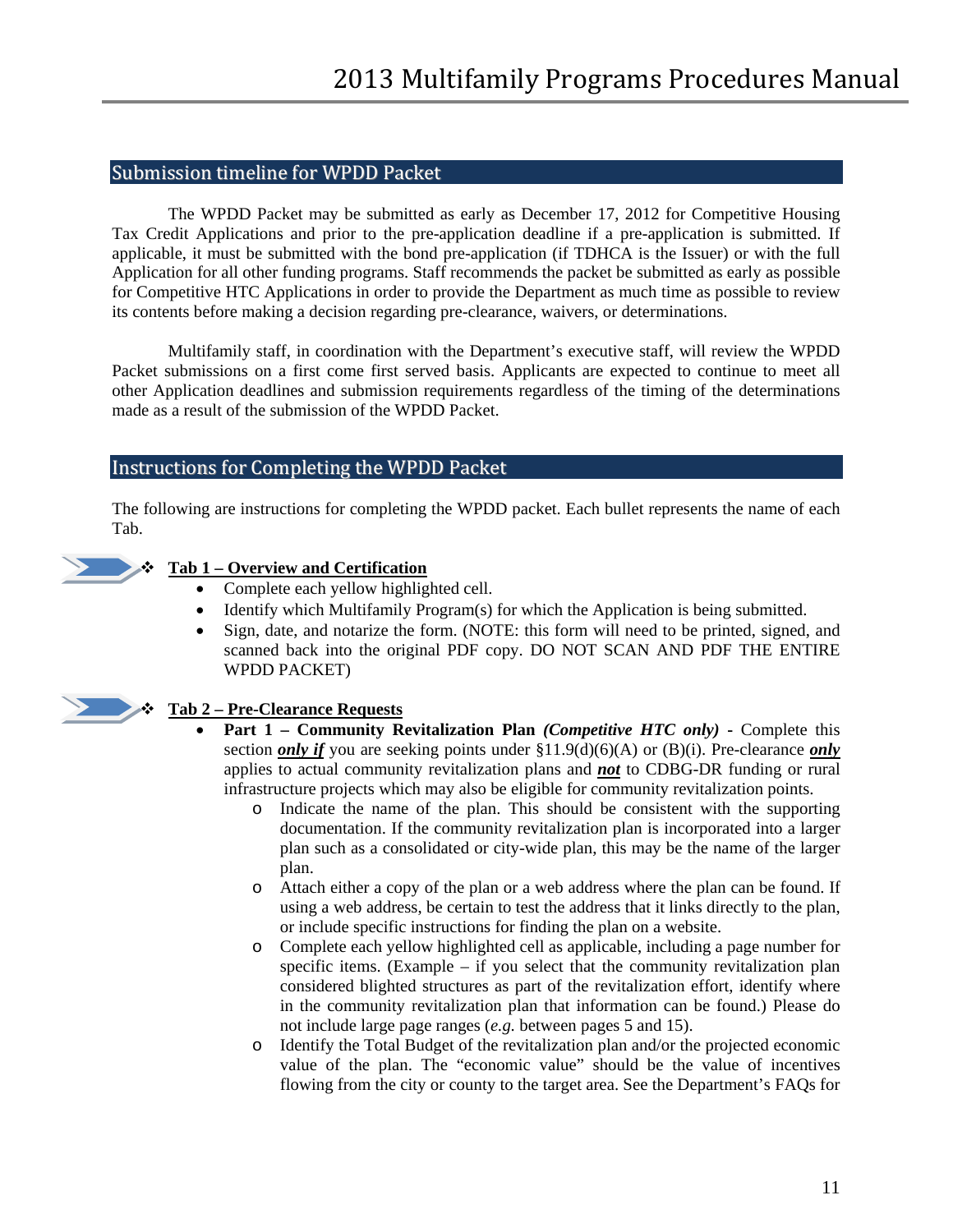more information regarding how staff will determine projected economic value (FAQs may be forthcoming).

- o Include a certification from an appropriate local official regarding the adoption and funding for the plan.
- o The last checkbox allows the applicant to confirm that the revitalization plan being used for points does not meet all of the requirements of the QAP, but that they would like the Executive Director and/or Governing Board to determine whether or not the plan meets the intent of the rule in accordance with Chapter 11  $§11.9(d)(6)(A)(iv).$
- **Part 2 – Undesirable Area Features** Complete this section if you are seeking preclearance for a Development Site that is within 1,000 feet of an undesirable area feature pursuant to §10.101(a)(4) of the Uniform Multifamily Rules. This applies to *all* Applications for multifamily financing, not just competitive HTC Applications.
	- o Include a map indicating the location of the proposed Site as well as the location of the undesirable area feature(s).
	- o Include any relevant information regarding the feature. Below are examples of possible evidence but in no way is a complete or comprehensive list of the type of documentation that will be accepted. Other documentation providing a comparable amount of relevant information may also be submitted.
		- History of significant or recurring flooding: evidence of previous or ongoing disaster declarations related to flooding, FEMA maps that indicate the surrounding area is in a flood zone, news reports of flooding in the area.
		- Significant presence of blighted structures: pictures of structures in the area.
		- Fire hazards: evidence of previous or ongoing disaster declarations related to fire hazards; statement from the local fire marshal; news reports of fires in the area; estimates from insurance companies indicating higher rates than otherwise similar documentation.
		- Presence of criminal activity: statement from local law enforcement agency; lists of police reports along with a comparison of number of reports in other areas; information from crime statistics websites.
		- Hazardous waste site: pictures of site, information from website, third party reports
		- Active railways: pictures and/or maps of the railways.
		- Landing strips or heliports: pictures and/or maps of the landing strips.
	- o Include information that may be relevant for staff reviewing whether the undesirable area features are of a nature that would or would not be typical of higher income lower poverty areas within the same city, county, or metro area.
	- o The last box should be marked if the Development Site is eligible for points under §11.9(2)(4) of the Qualified Allocation Plan, related to Opportunity Index.

**NOTE:** While eligibility for Opportunity Index points may be a component of the decision to grant pre-clearance, it *does not* exempt an Applicant from providing disclosure of any undesirable area features.

# **Tab 3** – **Requests for Department Determinations**

• **Part 1 – Staff Determinations Regarding Definitions** - Applicants seeking clarification regarding how the Department will classify developments with respect to construction type, Development Site and/or Target Population should complete this section of the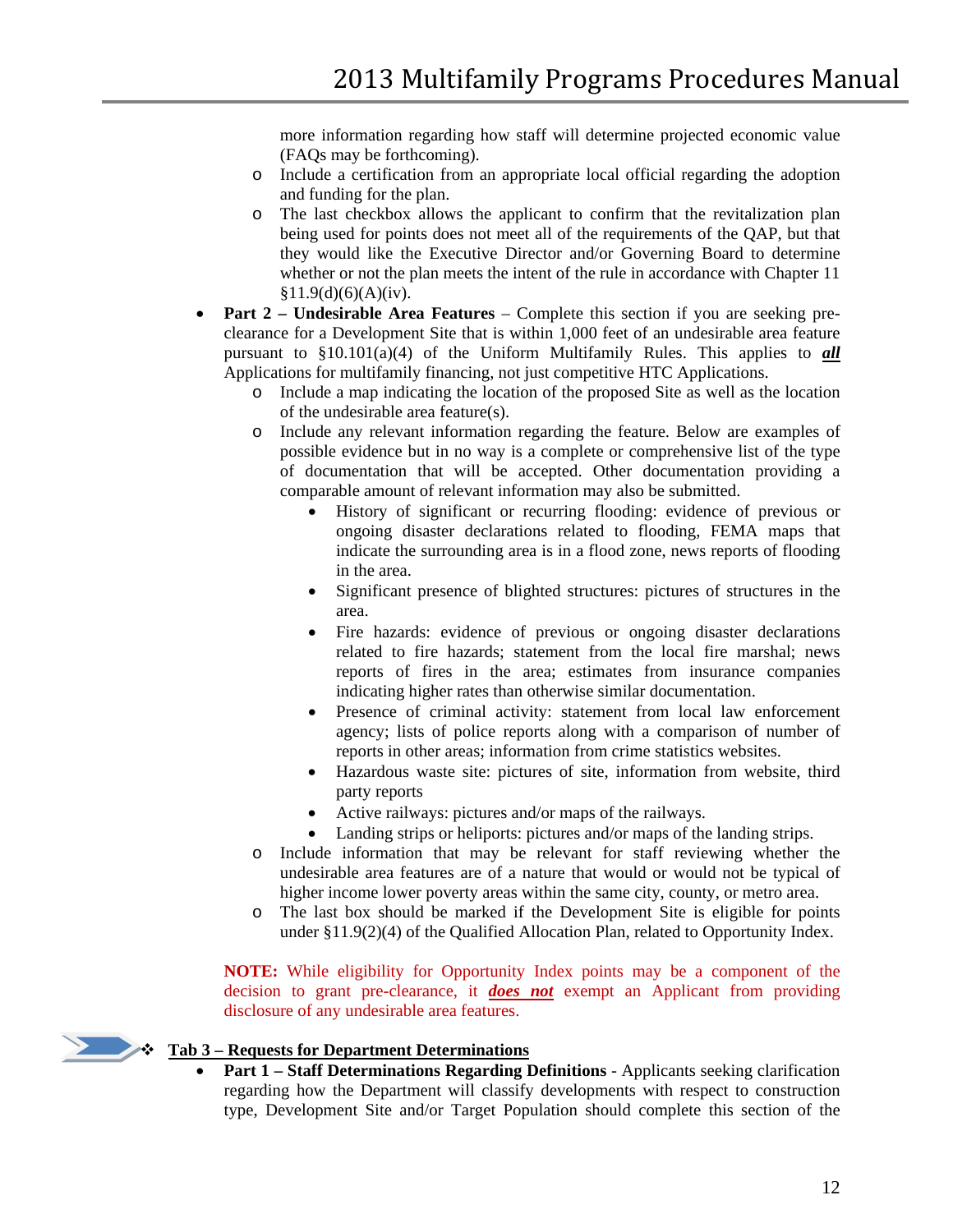form. For example, if a Development Site straddles the boundary of two census tracts, the applicant may wish to request a determination regarding how staff will deal with the situation under certain rules.

- o Mark the box and provide an explanation of the circumstances surrounding the Development. You may or may not include a proposed interpretation for consideration by staff. Note that determinations by staff can be appealed to the Board, but determinations may not be challenged.
- **Part 2 – Undesirable Site Features –** Applicants seeking clarification regarding whether or not a feature that is within 300 feet of the proposed Development Site would be considered an undesirable site feature should complete this section. For example, if a Site is located within 300 feet of a facility that may or may not be considered a heavy industrial use, the Applicant can request such clarification if they are uncertain of how staff may categorize such use. Also, if a Site is located within 300 feet of a feature that may or may not be considered unacceptable pursuant to  $\S 10.101(a)(3)(H)$ , Applicants can also request clarification.
	- o Both boxes must be marked. Note that the second box explains the appeal process regarding such determinations.
	- o Include a map indicating the location of the proposed Site and the subject feature as well as information regarding the feature, which may be in the form of Third Party opinions, information from websites, pictures, etc.

#### **Tab 4 – Disclosures (related to Ineligible Applicants)**

- Mark boxes as necessary and identify any participant in the Development Team or organization structure who may have an issue of ineligibility.
- List each person for which you are seeking Department approval. (Lines 60-90 are hidden and available should additional Development Team members lines be needed.)
- Attach an explanation for each Development Team member listed explaining why they may be ineligible to participate as well as justification for why they should be allowed to participate in Multifamily Financing program(s).



 **Tab 5 – Waiver Requests** – Applicants seeking a waiver of a specific rule or rules should complete this section. NOTE: This is *not* a request for pre-clearance or a staff determination. This is intended for Applicants who are proposing a Development that, without a waiver, *will violate* one or more of the rules in subchapters (B), (C), (E) or (G) of the Uniform Multifamily Rules and/or the QAP.

- Fill in the yellow highlighted cells indicating the specific rule which will be violated by the proposed Development. For example, if you are a proposing a New Construction Development with one-bedroom unit sizes that are smaller than 600 square feet, you would reference  $\S 10.101(b)(6)(A)(ii)$ .
- All applicable boxes must be marked.
- Include a description of the request as well as an *executed* statement or letter from the Applicant which explains how, if the waiver is not granted, the Department will not fulfill some requirement of law, specifically Chapter 2306 of the Texas Government Code.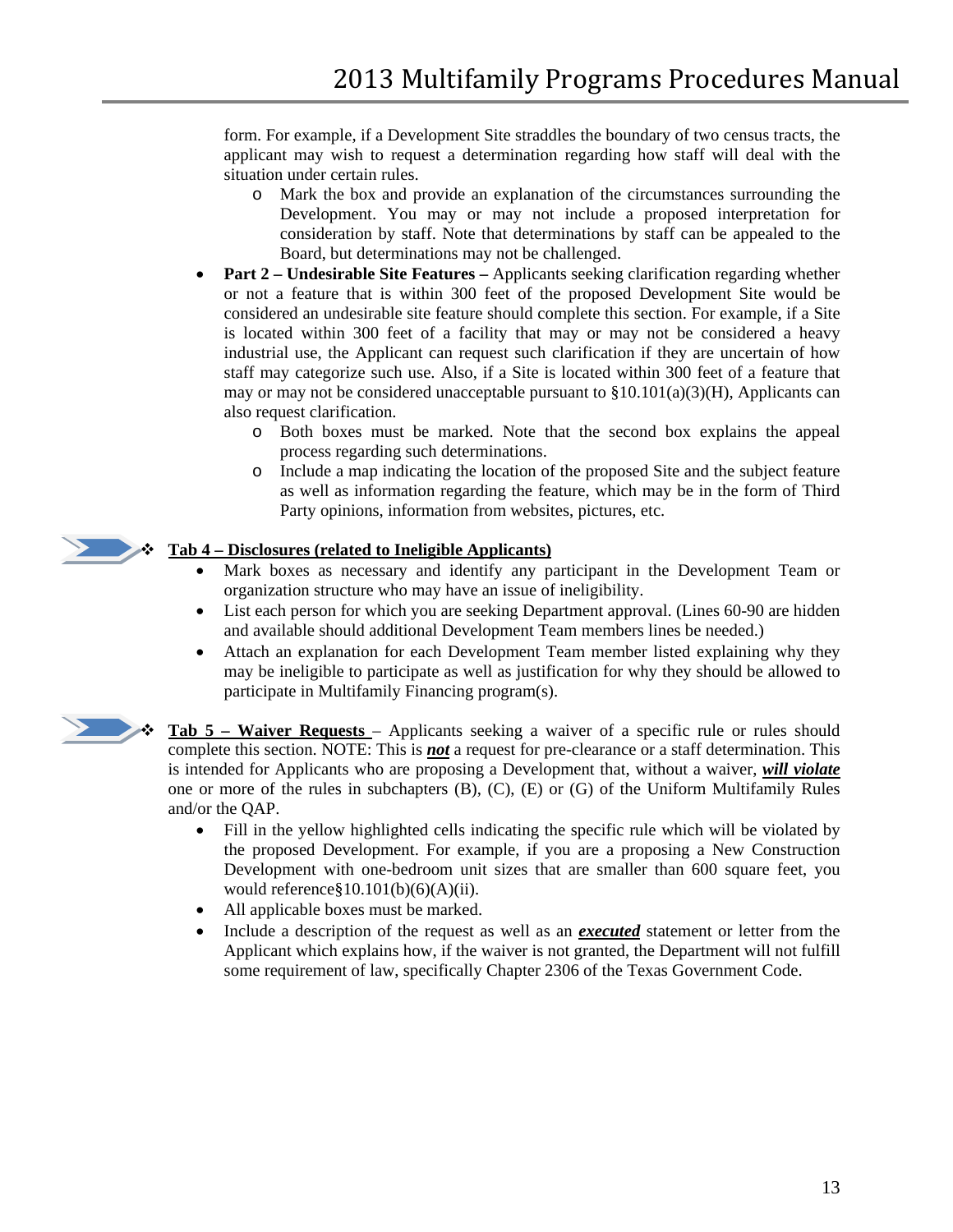# <span id="page-13-0"></span>Pre-Application (for Competitive HTC only)

#### **What you will learn in this section:**

- $\checkmark$  Pre-Application delivery instructions
	-
- $\checkmark$  Pre-Application assembly instructions<br> $\checkmark$  Required Pre-Application exhibits
	- Required Pre-Application exhibits

**NOTE:** Tax-Exempt Bond Applications - Instructions for bond pre-applications with the Department as the Issuer can be found at: [http://www.tdhca.state.tx.us/multifamily/bond/index.htm.](http://www.tdhca.state.tx.us/multifamily/bond/index.htm) Applications for inducement are accepted monthly.

## <span id="page-13-1"></span>Pre-Application Delivery Instructions

| Deliver To:<br>(Overnights) | <b>Multifamily Finance Division</b><br>Texas Department of Housing and Community Affairs<br>221 East 11th Street<br>Austin, Texas 78701 |
|-----------------------------|-----------------------------------------------------------------------------------------------------------------------------------------|
| Regular Mail:               | P.O. Box 13941<br>Austin, Texas 78711                                                                                                   |

Please note that the Applicant is solely responsible for proper delivery of the Application. Late deliveries will not be accepted. Applicants are highly encouraged to arrange a backup plan in case the CD is unreadable or other issues arise. An Applicant who chooses to wait until the last day to submit a preapplication will not be given extra time if an issue arises.

The Pre-Application must be received by TDHCA no later than 5:00 p.m. on Tuesday, January 8, 2013. On January 8, the Department will accept walk-in delivery, and tables will be set up in one of the Department's conference rooms from 8:00 a.m. to 5:00 p.m. Department resources may not be used to copy, format, or assemble the Pre-Application.

Mailed or courier packages must be received by TDHCA on or before 5:00 p.m. Tuesday, January 8, 2013. TDHCA shall not be responsible for any delivery failure on the part of the Applicant. If the Applicant chooses to use a postal or courier service to deliver the Pre-Application to TDHCA and such service fails to deliver the Pre-Application by the deadline, then the Pre-Application will be considered untimely and will not be accepted.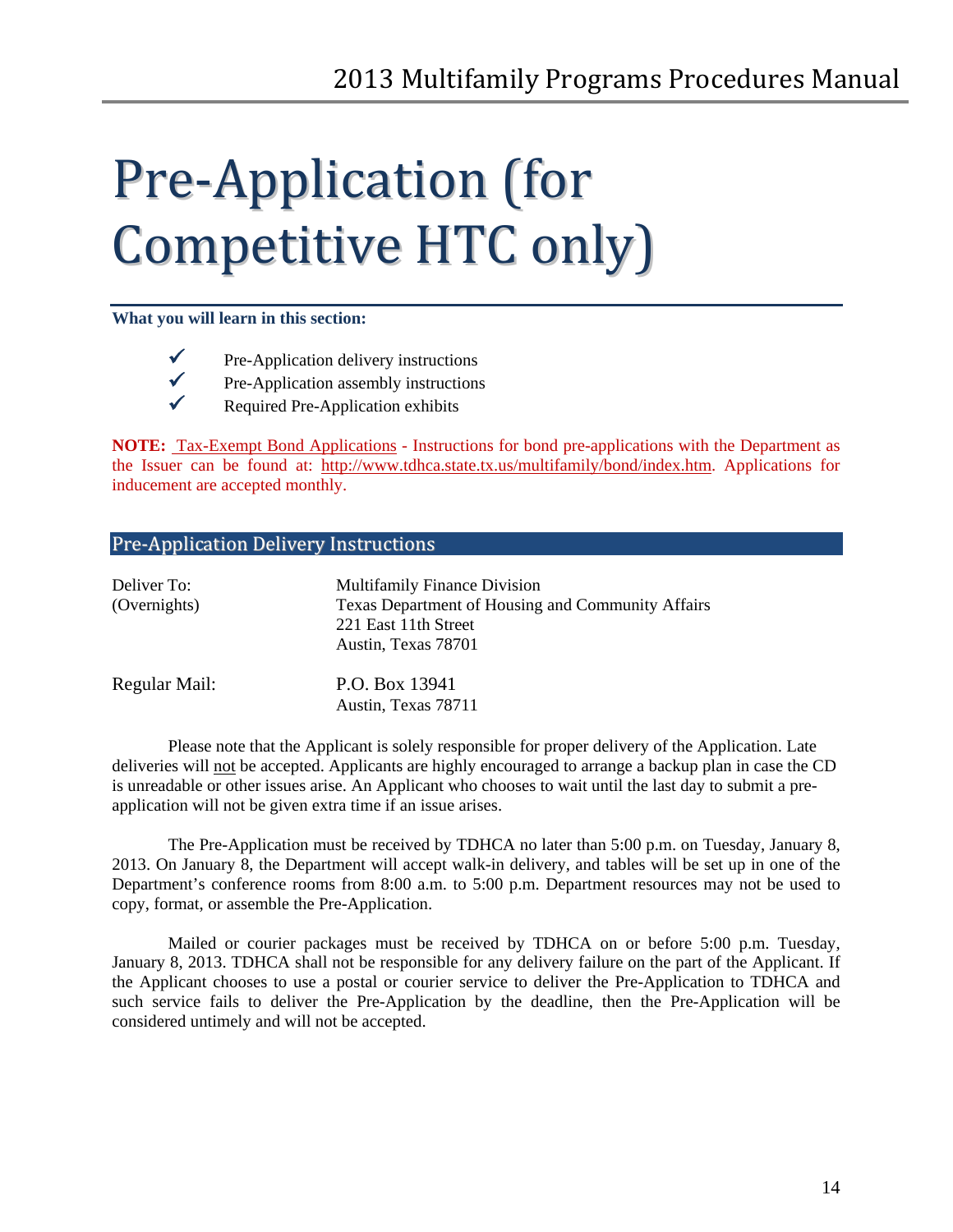### <span id="page-14-0"></span>Pre-Application Assembly Instructions

For each Pre-Application the Applicant must ensure execution of all necessary forms and supporting documentation, and place them in the appropriate order according to this manual. All Pre-Application materials must be submitted in electronic format only, unless specifically noted otherwise. The Applicant must deliver (by 5:00 PM on January 8, 2013):

- 1. One VIRUS-FREE CD-R in a protective hard plastic case containing the following:
	- o A complete 2013 Multifamily Pre-Application saved as a Microsoft Excel file; and
	- o A complete, executed PDF copy of the 2013 Multifamily Pre-Application file with all attachments and supporting documentation;
- 2. One complete hard copy of the 2013 Payment Receipt with check attached for the correct Pre-Application Fee, made out to "Texas Department of Housing and Community Affairs"; and
- 3. One complete and fully executed 2013 Electronic Application Filing Agreement. (The Electronic Filing Agreement may be hard copy or electronic)

Label the CD protective case with a standard label containing the typed-in development name and the Applicant's name with email address to contact. Leave 2" above the label for a TDHCA Project Number label that will be added later by TDHCA. **PLEASE DO NOT ATTACH ADHESIVE LABEL TO THE CD ITSELF.** Rather, write the requested information legibly on the printed side of the CD itself with a felt-tip pen. Refer to labeling illustrations below. **Double-check the CD to verify that it contains the properly named virus-free application files.**

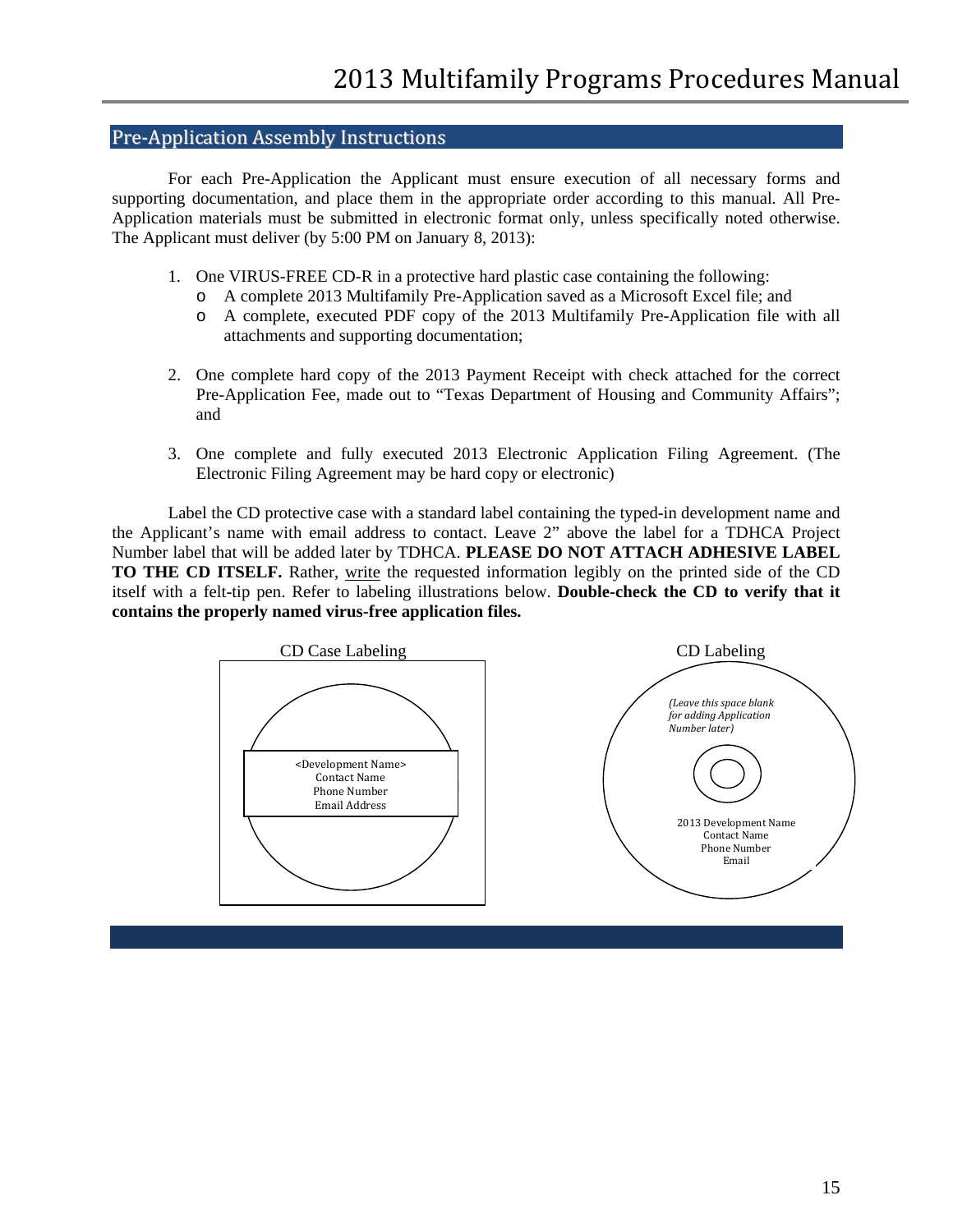# <span id="page-15-0"></span>Required Forms and Exhibits for the Pre-Application

Submission of a pre-application is not required; however, submitting a pre-application may allow an Applicant to qualify for six (6) points, if all pre-application requirements under §11.9(e)(3) are met. These points would not be available otherwise.

During the review process an Administrative Deficiency will be issued to an Applicant in cases where a clarification, correction or non-material missing information is needed to resolve inconsistencies in the original pre-application. It is important that Applicants take extra care in completing and compiling all required documentation for the pre-application submission.

There are ten (10) tabs in the Pre-Application Excel workbook that represent separate spreadsheets for Applicant use. (The last tab is only a template for public notifications.) The complete PDF Pre-Application file must be submitted in the order presented in the Excel file and detailed below. Note that some tabs in the workbook act as a placeholder for purposes of reminding Applicants of additional documents that must be provided within the Application. *Applicants are encouraged to print out a blank version of each tab beforehand to be aware of all contents*.



#### **Tab 1: Pre-Application Certification**

The form must be signed by the Applicant or person with authority to execute documents on the Applicant's behalf and must be dated and notarized. **NOTE:** No hard copy is required, only a scanned copy of the fully executed and notarized document within the final PDF is required.



#### **Tab 2: Applicant Information Form**

- Fill in all yellow highlighted cells of the form.
- This form identifies the person(s) responsible for responding to questions and deficiencies issued by staff.



#### **Tab 3: Development Information Form**

- Part 1 For construction type, if a "yes" answer is given in a cell to the left, then an answer should be given to any questions in that same row.
- Part 2 Identify the Target Population from the drop-down menu.

**NOTE:** If the Applicant has made a request for a determination regarding either construction type or Target Population and has not yet received such a determination, the Applicant should fill out the form to the best of their ability and attach evidence that a request for a determination has been made behind this tab.

- Part  $3$  Provide the Development address and indicate whether or not the Site is in an Urban or Rural Area from the dropdown menu. Note that the Rural/Urban designation must remain the same from pre-application to full Application in order to be eligible for pre-application participation points.
- Part 4 Provide the 11-digit 2010 census tract number and *include a map* of the census tract behind this tab. Indicate whether or not the census tract is a QCT by selecting from the dropdown menu.
- Part 5 Identify the number of low income and market rate Units being proposed. (The total number of units will auto-populate.) Note that the total number of Units cannot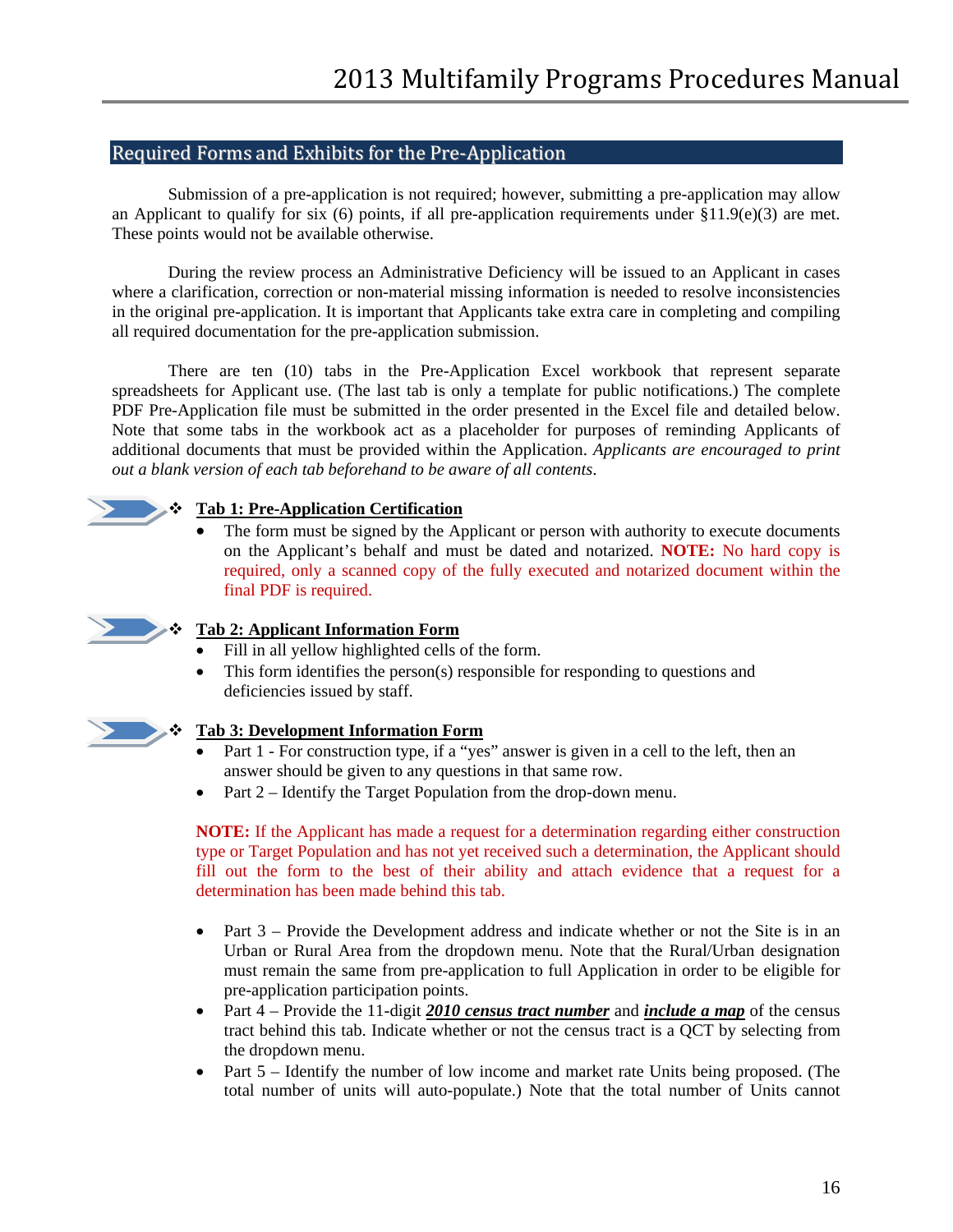increase by more than 10% from pre-application to full Application in order to qualify for pre-application participation points.

- Part  $6$  Include the tax credit amount being requested. This is the annual allocation amount (not multiplied out over ten years) and Applicants should take into account the maximum request amounts allowed under each set-aside and/or sub-region. Also, this is only the tax credit request; the form does not require information regarding requests for funding from other programs.
- Part 7 Indicate any and all set-asides under which the Application is being submitted. Note that set-asides may not be added or dropped from pre-application to full Application in order to be eligible for pre-application participation points.



### **Tab 4: Self Score Form**

- Select points for each scoring item from the yellow drop-down boxes. Subtotals and the total self-score will auto-populate. Note that the score cannot change by more than 6 points between pre-application and full application in order to qualify for pre-application participation points.
- **NOTE**: The Quantifiable Community Participation, Community Input Other than Quantifiable Community Participation, Community Support from State Representative or Senator, Commitment of Development Funding by a Unit of General Local Government, Community Revitalization Plan, Cost of Development per Square Foot, and Point Deduction sections are not available for applicants to Self Score. These scoring items will also not be included in the calculation to determine eligibility for pre-application participation points in the full Application.



#### **Tab 5: Community Revitalization Plan and WPDD Packet Submission**

- If a WPDD packet has been submitted previously or is being submitted with the preapplication, or if an Applicant is seeking points under  $\S11.9(d)(6)(B)(ii)$ , then this exhibit must be completed.
- Regarding community revitalization points specifically, if the Applicant intends to request points in the full Application, the main box should be checked as well as one of the three sub-boxes.
- If pre-clearance was requested, indicate the status of that request. If no pre-clearance was requested for a community revitalization plan but the Applicant is seeking points through a commitment of CDBG-DR funds, mark the appropriate box and provide the following supporting documentation:
	- o A commitment letter for the funds from the city or county.
	- o The (city or county) plan. This plan should either be highlighted or flagged or a "table of contents" provided that clearly indicates the location in the plan where the requirements of  $$11.9(d096)(B)(ii)(I) - (III)$  are met.
	- o A letter from the local government official confirming that the plan was in place prior to January 8, 2013 (staff may also verify the information provided through other means).
- Indicate whether or not a WPDD packet contains any other requests not related to community revitalization plan pre-clearance.
- **NOTE:** Do not submit information specifically required in the WPDD packet with the pre-application. This form is used only to alert staff that the information was submitted. Community revitalization plans submitted here will not be accepted for consideration for pre-clearance.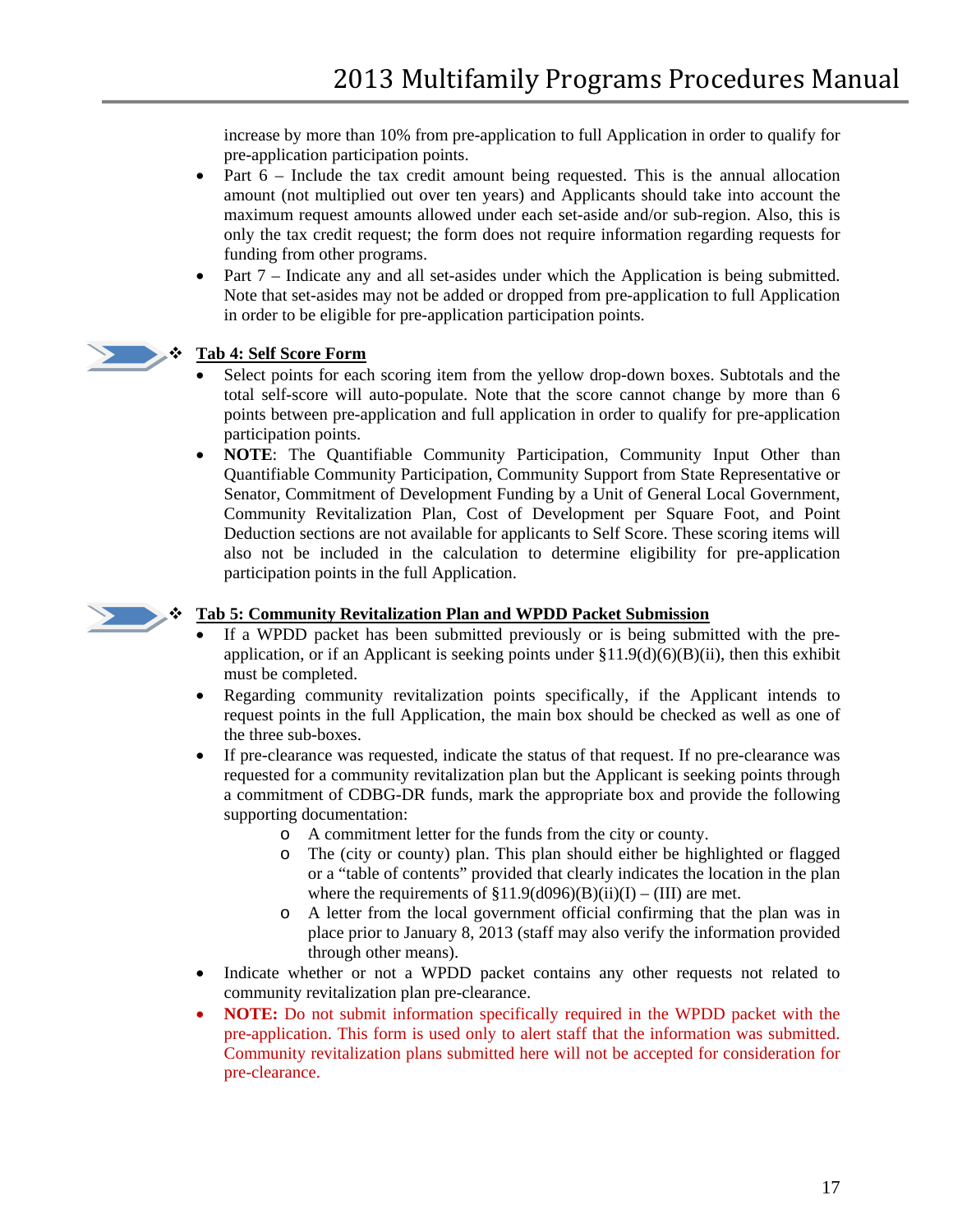

# **Tab 6: Site Control**

- Fill in all yellow highlighted cells, including information regarding the sellers of the proposed Property for the previous 36 months.
- Submit evidence of site control including a legal description of the Development Site behind this tab. Acceptable documentation is:
	- o Recorded Warranty Deed with corresponding executed closing/settlement statement
	- o Contract for Lease
	- o Contract for Sale



### **Tab 7: Certification of Notifications**

- All four main boxes on the form must be checked.
- Mark the applicable four sub-boxes as applicable, choosing from the drop-down boxes. **NOTE**: the third sub-box will auto-populate based on the selections made in the first drop-down box.
- Please note the following:
	- o Requests for a list of Neighborhood Organizations must be made by December 17, 2012 -- §11.2 QAP.
	- o Notifications must be made no later than the date the Pre-Application is submitted to the Department.
	- o Notifications should be made using a form of delivery that can be tracked. While it is not required to be submitted behind this tab, Applicants must keep evidence of all notifications made and provide this evidence to the Department upon request at any time during the Application review.
	- o For Developments located in an ETJ, both city and county officials must be notified.
- Notifications must be made using the language outlined in the *Neighborhood Organization Request, and Public Notification Templates* available in the 2013 Templates file located on the Department's website at: <http://www.tdhca.state.tx.us/multifamily/applications.htm>
- Remember to sign and notarize this form and include a scanned version of the executed document within the final PDF.



### **Tab 8: Elected Officials Form**

- Part 1 Identify all elected officials that represent the Development Site.
- Part 2 Identify all of the City Council and County Commissioners. **NOTE:** The format has changed from years past. The County Commissioners and City Council Members should be listed and identified via the drop down box of their title.



### **Tab 9: Neighborhood Organizations Form**

List all of the Neighborhood Organizations that have been identified and notified, including their contact information.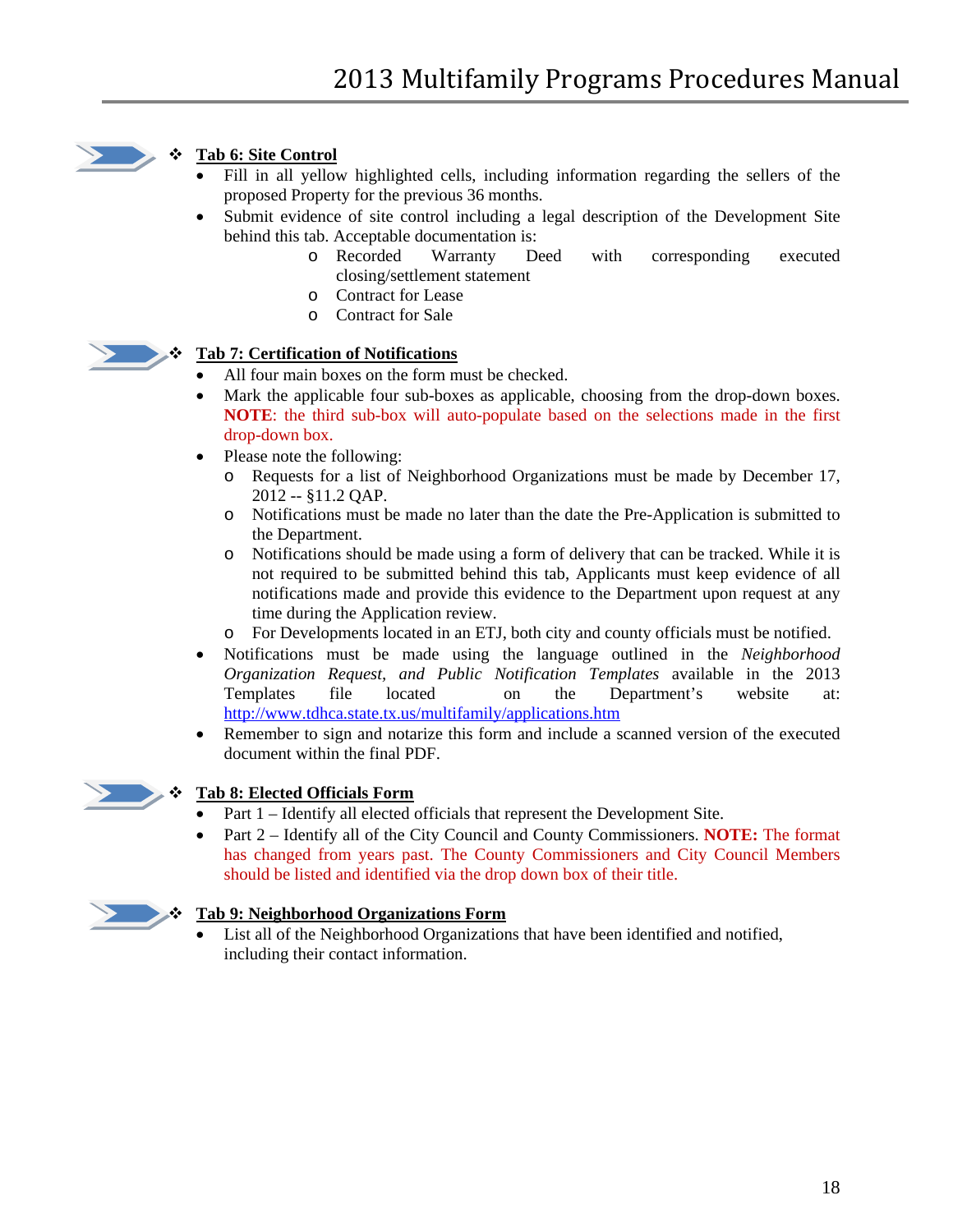# <span id="page-18-0"></span>Application

#### **What you will learn in this section:**

| $\checkmark$ | Application delivery instructions |
|--------------|-----------------------------------|
|              |                                   |

- $\checkmark$  Application assembly instructions<br> $\checkmark$  How to fill out the electronic Appl
- $\checkmark$  How to fill out the electronic Application file<br>Required Application exhibits
- Required Application exhibits
- $\checkmark$  Public viewing of Pre-Applications and Applications

**NOTE:** 4% Tax Credit Applications for Bond Financed Developments can be submitted throughout the year. Submission of these Applications is based on the Bond Review Board Priority designation and the 75-day deadlines posted on the Departments website at the following link: [http://www.tdhca.state.tx.us/multifamily/htc/index.htm.](http://www.tdhca.state.tx.us/multifamily/htc/index.htm)

# <span id="page-18-1"></span>Application Delivery Instructions

| Deliver To:   | <b>Multifamily Finance Division</b>                                                              |
|---------------|--------------------------------------------------------------------------------------------------|
| (overnights)  | Texas Department of Housing and Community Affairs<br>221 East 11th Street<br>Austin, Texas 78701 |
| Regular Mail: | P.O. Box 13941<br>Austin, Texas 78711                                                            |

Please note that the Applicant is solely responsible for proper delivery of the Application. Late deliveries will not be accepted.

The Application must be received by TDHCA no later than 5:00 p.m. on Friday, March 1, 2013. On March 1, 2013, the Department will accept walk-in delivery, and tables will be set up in one of the Department's conference rooms from 8:00 a.m. to 5:00 p.m. Department resources may not be used to copy, format, or assemble the Application. **All required supplemental reports must be submitted simultaneously with the Application** (unless otherwise noted).

Mailed or courier packages must be received by TDHCA on or before 5:00 p.m. Friday, March 1, 2013. TDHCA shall not be responsible for any delivery failure on the part of the Applicant. If the Applicant chooses to use a postal or courier service to deliver the Application to TDHCA and such service fails to deliver the Application by the deadline, then the Application will be considered untimely and will not be accepted.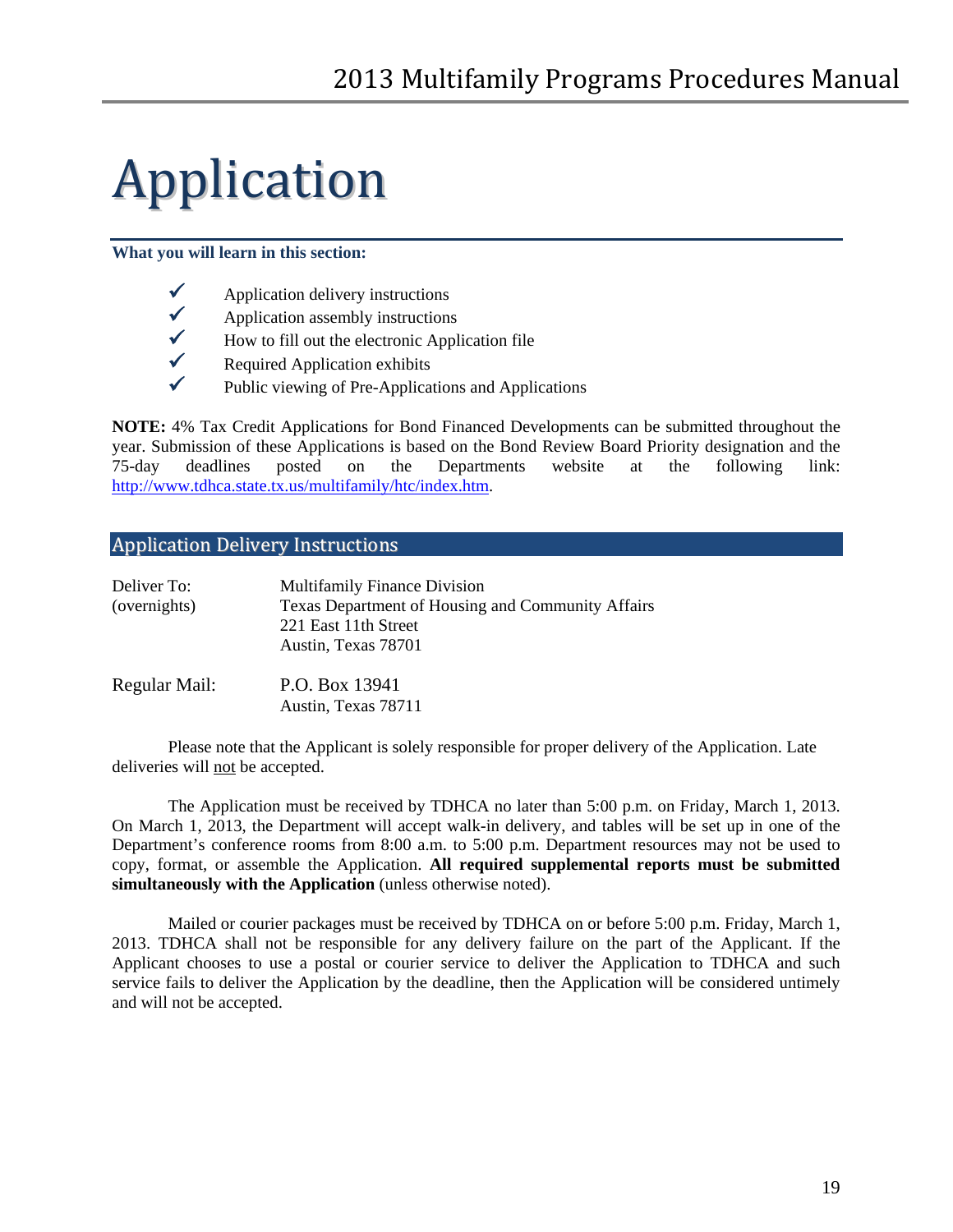### <span id="page-19-0"></span>Application Assembly Instructions

For each Application the Applicant must ensure execution of all necessary forms and supporting documentation and place them in the appropriate order according to this manual. The submitted Application should be the electronic copy created from the Excel file, *not* a scanned copy of the Excel or PDF file. Scanned copies of the Application are difficult to read, and slow down the process for staff and applicants.

All Application materials must be submitted in electronic format only, unless specifically noted otherwise. The Applicant must deliver:

- 1. One VIRUS-FREE CD-R in a protective hard plastic case containing the following:
	- the completed, active Microsoft Excel based 2013 Multifamily Uniform Application; and
	- the completed, executed PDF copy of the 2013 Multifamily Uniform Application with all attachments;
- 2. One VIRUS-FREE CD-R in a protective hard plastic case containing a complete, single file, searchable copy of the following Third Party reports:
	- Phase I Environmental Site Assessment,
	- Property Condition Assessment (where applicable),
	- Appraisal (where applicable)
	- If the Market Study and/or Site Design and Development Feasibility Report are available on March 1<sup>st</sup>, they may be included on the CD with all other Third Party reports.

**Note: The Department will also accept one CD-R with both the Application and the Third Party Reports on the same disc. Staff appreciates that Third Party reports may come directly from the report provider and will also accept one Third Party report per disc. However, the entire Application (both the Excel and the PDF files), regardless of how the Third Party reports are submitted, must be included on one single disc. Tabs within the Application should not be separated onto separate discs. In addition, each of the two Application files (the Excel and PDF) should be one file; the Application should not be separated into more than one file. PLEASE ENSURE THE EXCEL AND PDF VERSIONS OF YOUR APPLICATION ARE IDENTICAL.**

- 3. Completed hard copy of the 2013 Payment Receipt. Attach check for the correct Application Fee made out to "Texas Department of Housing and Community Affairs"; and
- 4. Completed and fully executed 2013 Electronic Application Filing Agreement (**ONLY REQUIRED IF NOT SUBMITTED AT PRE-APPLICATION**).



Label the CD protective case with a standard label containing the typed-in development name, application number (if assigned at Pre-Application) and the Applicant's name with email address to contact. If an application number has not previously been assigned or a Pre-Application was not submitted for the same Development Site, leave 2" above the label for a TDHCA Application Number label that will be added later by TDHCA. **PLEASE DO NOT ATTACH ADHESIVE LABLE TO**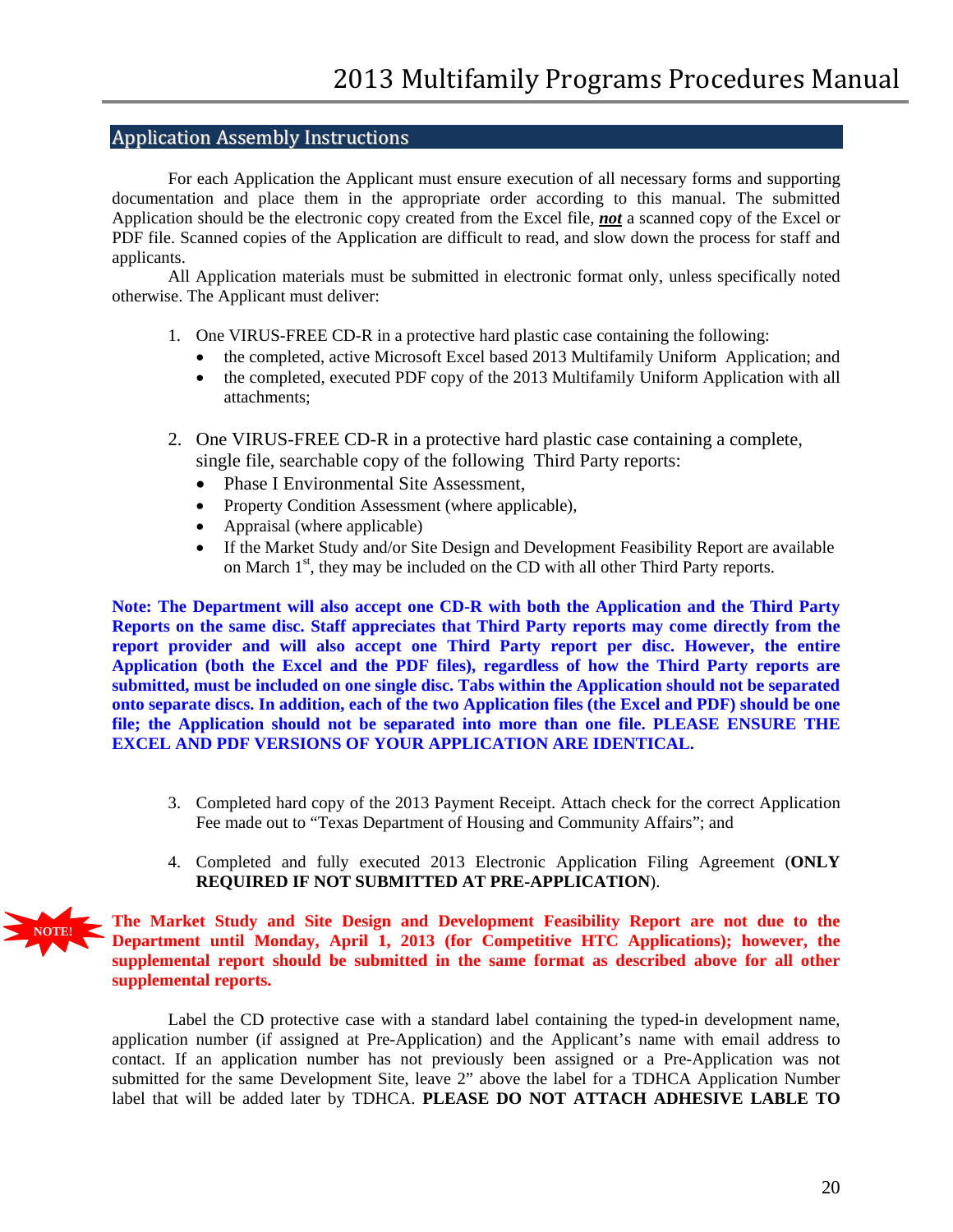**THE CD ITSELF.** Rather, write the requested information legibly on the printed side of the CD itself with a felt-tip pen. Refer to labeling illustrations below. **Double-check the CD to verify that it contains the properly named virus-free application files.**

# <span id="page-20-0"></span>CD LABELING INSTRUCTIONS FOR APPLICATION



# <span id="page-20-1"></span>CD LABELING INSTRUCTIONS FOR SUPPLEMENTAL REPORTS



# <span id="page-20-2"></span>Part 1- Administrative Tabs

- **Tab 1 – Application Certification**
	- Enter data in yellow highlighted cells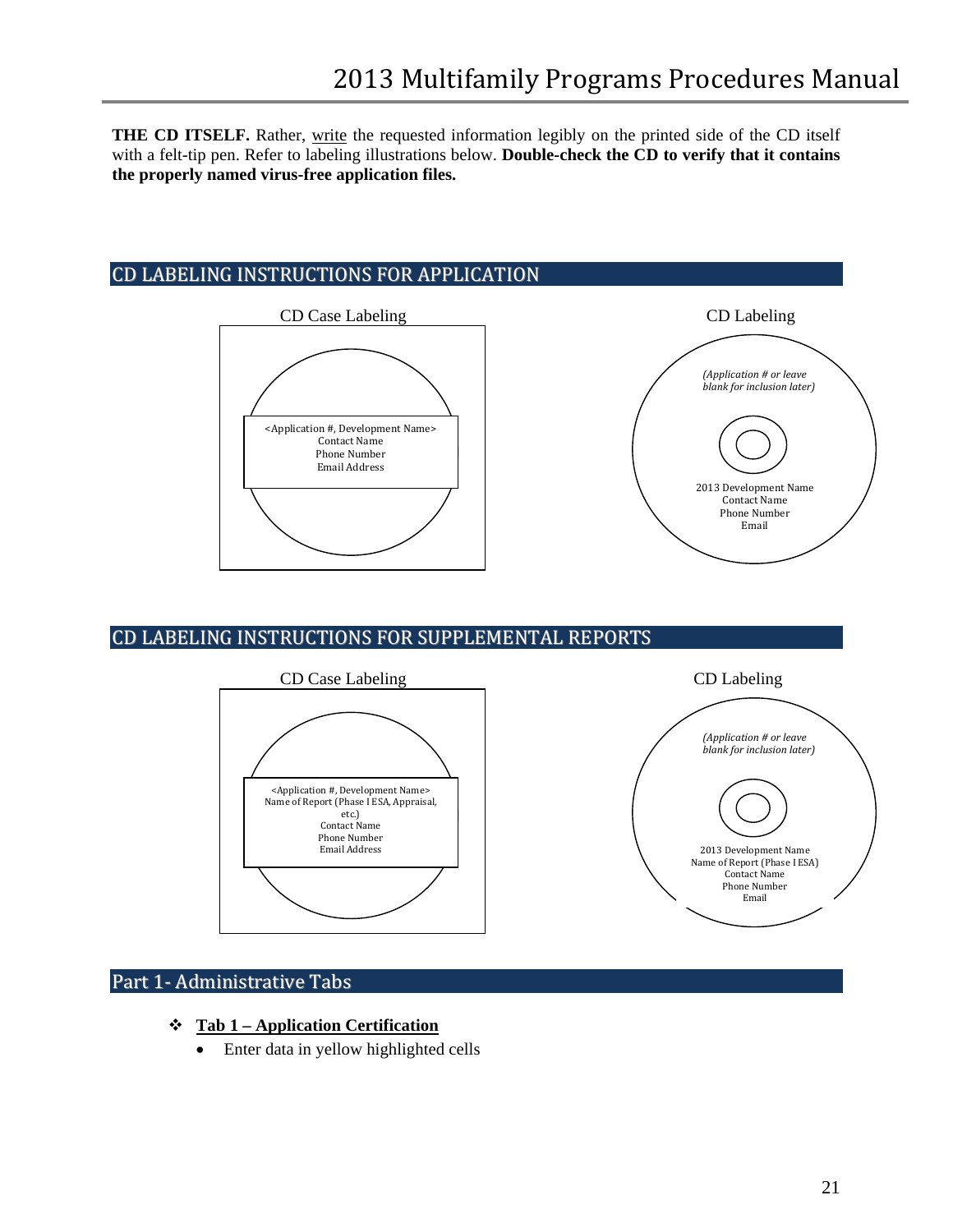- The form must be signed by the Applicant or person with authority to execute documents on the Applicant's behalf and must be dated and notarized. *No hard copy is required, only a scanned copy within the PDF file.*
- **Tab 2 – Certification of Development Owner**
	- This form must be executed by the Development Owner and addresses the specific requirements associated with the Development. The Person executing the certification is responsible for ensuring all individuals referenced therein are in compliance with the certification. Applicants are encouraged to read the certification carefully as it contains certain construction and Development specifications that each Development must meet.
	- The form must be signed, dated, and notarized. *No hard copy is required, only a scanned copy within the final PDF file.*

# **Tab 3 – Certification of Principal**

- This form must be executed by all Principals and identifies the various criteria relating to eligibility requirements associated with multifamily funding from the Department.
- Principals include all partners in a partnership, all executive officers in a corporation, and all managers of a limited liability company. Applicants should refer to the definition of Principal found in §10.3 of the Uniform Multifamily Rules, but in general, every person who is listed on the organizational chart(s) must sign the form.
- The form must be signed, dated, and notarized. *No hard copy is required, only a scanned copy within the final PDF file.*

# **Tab 4 – HOME Development Certification (HOME Applications only)**

- This form must be executed by the Development Owner and addresses the specific requirements associated with the Development. The Person executing the certification is responsible for ensuring all individuals referenced therein are in compliance with the certification. Applicants are encouraged to read the certification carefully as it contains certain statements regarding lead based paint, HUD Section 3 requirements, environmental requirements, relocation requirements, and a general threshold certification.
- The form must be signed, dated, and notarized. *No hard copy is required, only a scanned copy within the final PDF file.*
- **Tab 5 – Applicant Information Page**
	- This form should include contact information for the person responsible for responding to administrative deficiencies. Note that this may not necessarily be the Development Owner or Applicant. The person listed here will be required to submit requested documentation within a relatively short time period and should be generally available throughout the review process. The person listed here is also expected to be available primarily via email.

### **Tab 6 – Self-Score (Competitive HTC Applications only)**

- This form completely auto-populates from information entered throughout the Application. As noted in the introduction, the Application has been divided into sections that more closely follow the development process rather than the selection criteria in the QAP. Near the beginning of each section of the Application is a form that reflects information related to a particular aspect of development (e.g. site, finance, ownership), and that form may include statements or selections that result in the Application being eligible for points.
- This self-score form contains hyperlinks that allow the Applicant to skip to the part of the Application that is relevant to that particular scoring item. For example, clicking on "Financial Feasibility" takes you to the Finance Scoring tab, where the Applicant can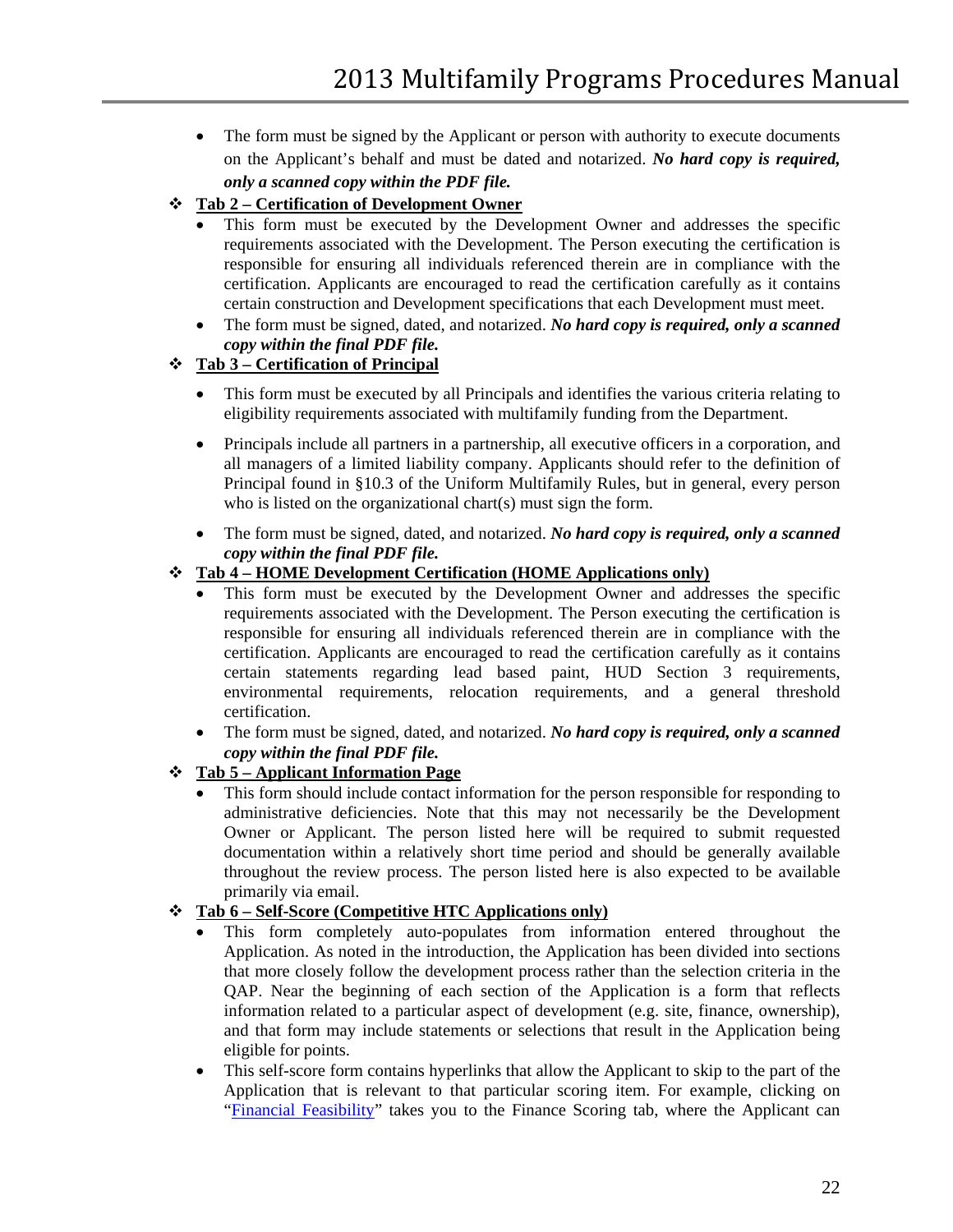manipulate cells. As revisions are made to scoring items within the Application, the selfscore will auto-populate and also produces a real-time self-score in the top right corner of the relevant tab. The Applicant can then click on "Self Score Total" at a number of different places in the Application and return to the self-score form. These internal links are designed to allow an Applicant is quickly toggle back and forth between the self score form and the location in the application where support documentation for that scoring item is required.

# <span id="page-22-0"></span>Part 2 – Development Site (Tabs 7-14)

The blue colored Development Site tabs (7-14) collect information specific to the physical location of the Development Site.

- **Tab 7 – Site Information Form (Part I):** This form is divided into 12 parts, each of which indicates whether the section is applicable to "All Programs" or" Competitive HTC Only." Complete the yellow highlighted cells in each part as applicable. Some portions of this form will make reference to supporting documents needed to justify scoring or threshold requirements. These attachments and support documents will be listed and collected in Tab 8.
	- **Part 1 Development Address:** Enter the information in this section as indicated by the label for each of the boxes present. If there is no mailing address for the site, please do not use phrases such as, "1 mile east of the corner" or "approximately 300 feet from" but only indicate direction from an intersection. For example, "the northeast quadrant of Hickory Street and Red River" *Note: Participating jurisdictions are identified in the Application reference material.*
	- **Part 2 Census Tract Information:** Enter the 11-digit 2010 census tract number with no dashes, commas, decimals, or spaces. Complete each of the subsequent highlighted cells further describing the demographics of the census tract as necessary. (See Opportunity Index Data posted on the HTC website for information on household incomes in the census tracts.)
	- **Part 3 – Site Characteristics:** The proximity to certain amenities is a threshold requirement for **all** multifamily Applicants [§10.101(a)(2)].
	- **Part 4 – Undesirable Area Features:** Mark only one of the four boxes which represents the Application. (Refer to WPDD Packet section above).
	- **Part 5 – Resolutions:** Mark each box that applies to the Development Site. If one of the main boxes in this section is marked, at least one sub-box below should also be marked.
	- **Part 6 Site Location:** For the Zoning Designation, enter the code or descriptive name of the Site's current zoning exactly as it is stated in the local zoning code. For Flood Zone Designation, enter the FEMA description exactly as it appears on the FEMA floodplain map that is included in the ESA. Determine if the Site is inside or outside the 100-year floodplain according to the FEMA description corresponding to the FEMA code for the Development Site that appears on the map. Requirements regarding the floodplain are specified in detail in §10.101(a)(1) of the Uniform Multifamily Rules.
	- **Part 7 Educational Excellence**: If claiming points for this item complete the yellow highlighted cells as applicable.
		- o The table allows you to identify up to five schools, the grade levels served at those schools, and the rating from TEA. These schools may need to be "combined" to obtain the overall rating for each type of school (elementary, middle, or high school). Refer to §11.9(c)(5) of the QAP in order to determine what schools may need to be combined.

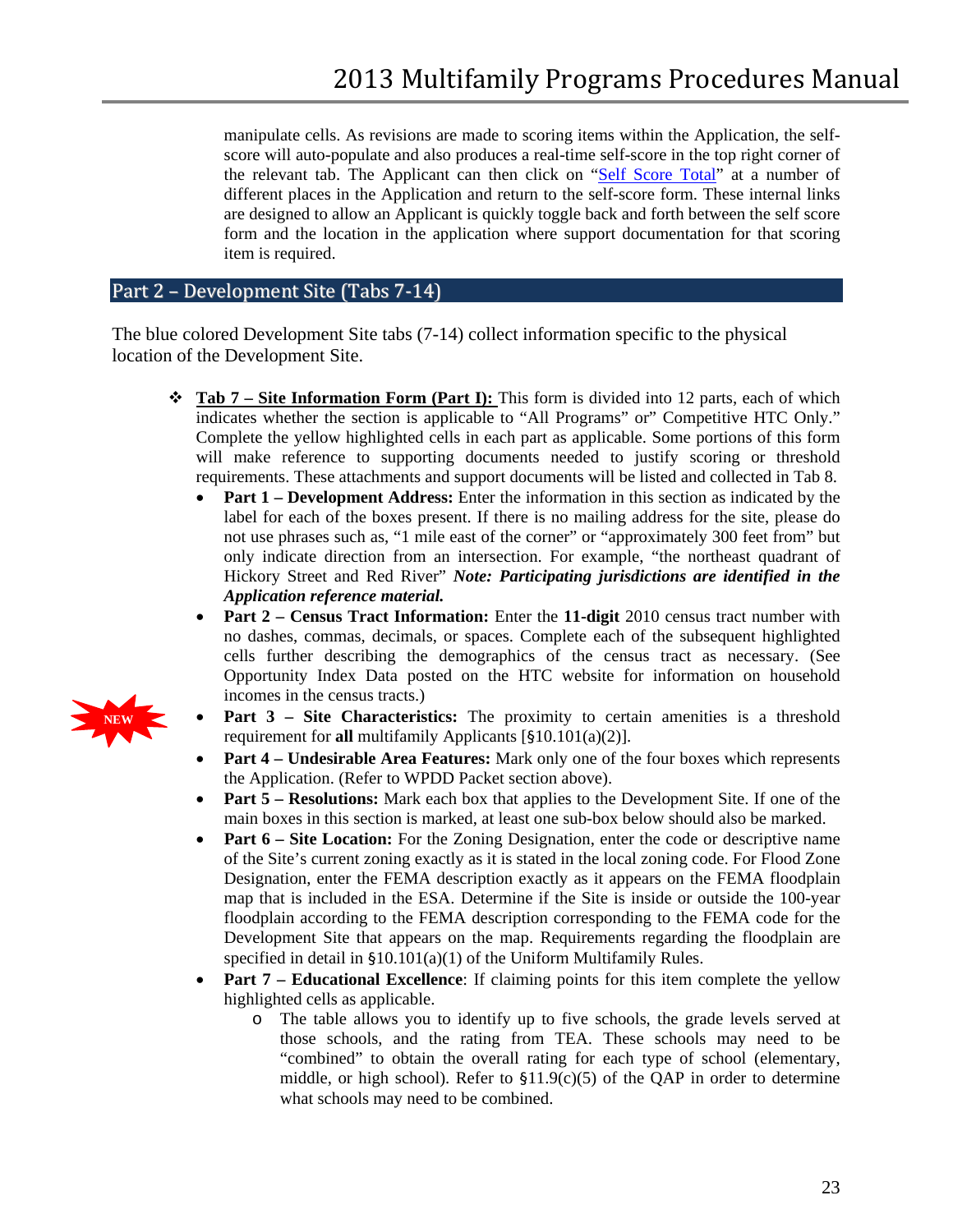- o There is also a space for a district rating, which will be used as an overall rating if one or more schools does not have a 2011 TEA rating. Again, refer to the QAP in order to determine which school rating is appropriate.
- o Select the points being requested from the drop-down box, and include supporting documentation behind the tab, including but not limited to printouts from the TEA website indicating school and district ratings.
- o Use the notes to explain any unusual circumstances concerning the attendance zones or ratings of any of the schools.

#### **Tip – when trying to determine school ratings when looking at the TEA website, focus on the school number, not necessarily the name of the school.**

- **Part 8 – Opportunity Index:** The information is related to scoring the Opportunity Index in the Selection Criteria. Manually enter the response regarding Region 11 or 13. Information regarding the census tract demographics, Target Population, and the Urban/Rural will auto-populate cells in this part. You must manually enter the school rating and the Total Points Claimed. Space has been provided for you to describe how you arrived at the points selected for this item.
- **Part 9 Underserved Area:** Select from the four options available if requesting points for this item, and select the Total Points Claimed from the drop-down box.
- **Part 10 Community Revitalization:** Mark one of the four check-boxes as applicable. Pursuant to  $\frac{1}{9}$ 1.9(d)(6)(a)(ii) of the QAP an additional check box is available if the Application is seeking an additional 2 points. Select the Total Points Claimed from the drop-down box.
- **Part 11 – Input other than Quantifiable Community Participation:** If applicable, mark the box. No score is available for selection in the Application, but staff will evaluate any letters attached in the Application pursuant to  $\S11.9(d)(2)$  of the QAP.
- **Part 12 Declared Disaster Area:** If selecting points for this item, identify whether the Development Site is located in a state wide disaster area, or a localized disaster area, or both. The score will auto-populate both on this form and on the self-score form in Tab 6.
- **Tab 8 – Supporting Documentation for the Site Information Form:** Each of the applicable exhibits listed on this form must be included behind it. Some of the boxes on the Supporting Documentation page will auto-populate. Supporting documents must be included for any that auto-populate or the response that originated the automatically marked box must be corrected.
	- **Census Tract Map** must bear the full 11-digit number and indicate the location of the Development Site.
	- **Site Characteristics Map** showing the Development Site, radius (1 mile for Urban, or 2) miles for Rural), and the site amenities must include a scale. Amenities can be marked on the map and then identified separately with addresses on a separate page.
	- **Evidence of Department Pre-Clearance of Undesirable Area Feature(s)** includes a letter from the Department's Executive Director or Director of Multifamily Finance acknowledging Department approval of Undesirable Site and/or Area Features. This information is not necessary for Applications that have no issues with Undesirable Site or Area Features. **NOTE: Applicants should be aware that the Certification of Development Owner includes a stipulation that the Site is not located in an area with undesirable area features as described in §10.101(a)(3) or (4) of the Uniform Multifamily Rules.**
	- **Twice the State Average of Units Per Capita Resolution** is discussed in §11.3(b) of the QAP. A sample resolution for satisfying this requirement is provided in the 2013 Templates.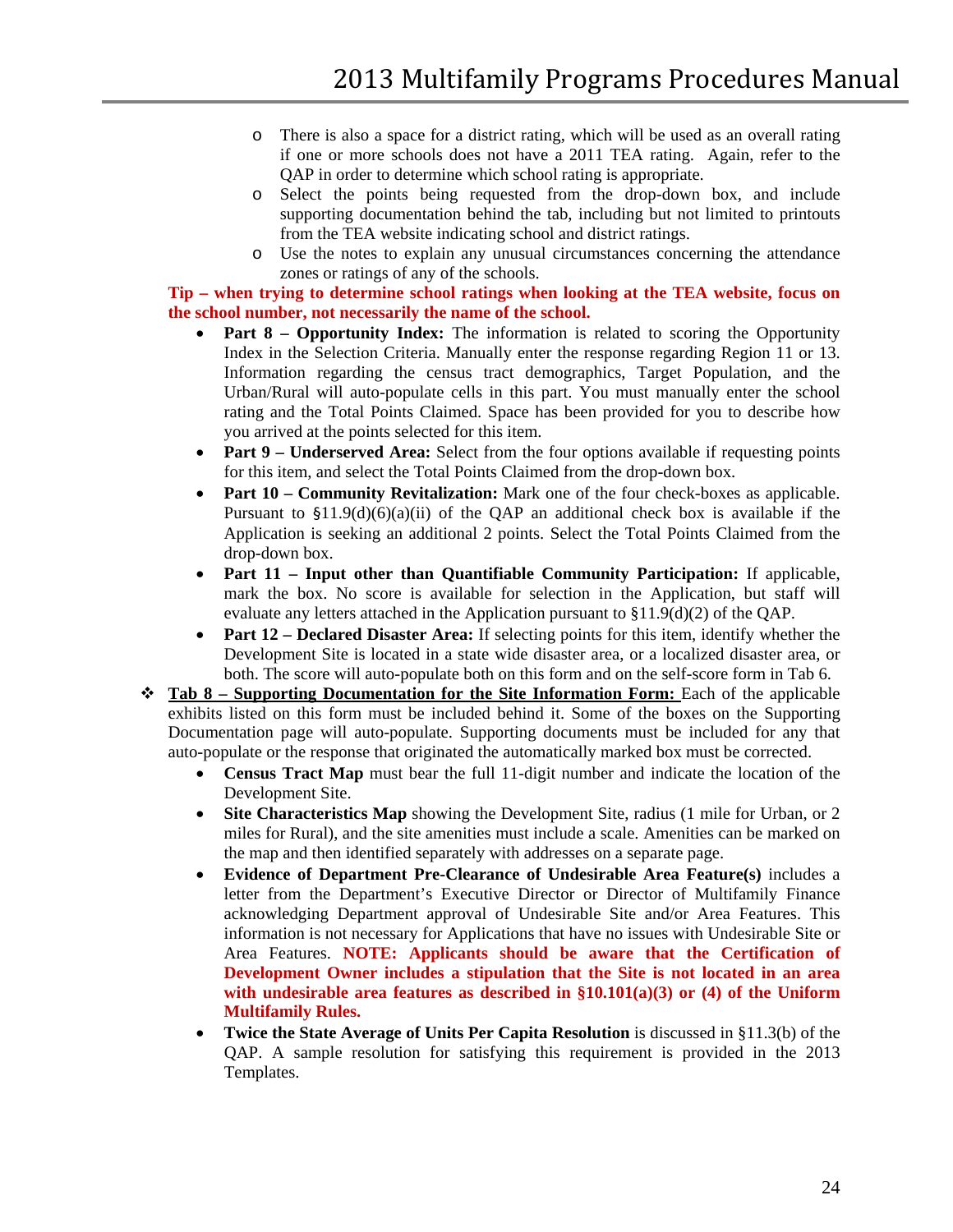- **One Mile Three Year Rule** is discussed in §11.3(c) of the QAP. A sample resolution for satisfying this requirement is provided in the 2013 Templates.
- **30% Housing Tax Credit Units per Total Households Resolution** is discussed in §11.4(c)(1) of the QAP in relation to the 30% increase in Eligible Basis and §11.4(d) in relation to eligibility for an award. A sample resolution for satisfying this requirement is provided in the 2013 Templates.
- **Evidence of Zoning** must exactly match the representation made in the Site Information Form. Acceptable evidence includes:
	- o A letter from the chief executive officer of the Unit of General Local Government (UGLG) or another local official with appropriate jurisdiction stating that either there is no zoning or that the Site is appropriately zoned.
	- o Evidence that the Applicant has applied for a zoning change, as well as a signed release provided to the UGLG to hold them harmless in the event zoning is denied.
	- o For Rehabilitation developments, documentation of current zoning and, if necessary, a letter from the chief executive office of the UGLG addressing any overlays or issues of non-conforming uses.

Refer to §10.204(10) of the 2013 Uniform Multifamily Rules for more detailed requirements to be included in the evidence provided to the Department.

• **Evidence of Flood Zone Designation** must be the FEMA flood map submitted in the Environmental Site Assessment (as required in the §10.305(b)(3) of the Uniform Multifamily Rules) that contains the development area or documentation from the applicable Unit of General Local Government that mitigation has removed the Site from the 100-year floodplain. See 2013 Uniform Multifamily Rules Subchapter B – Site and Development Requirements and Restrictions  $\S 10.101(a)(1)$  and  $(\frac{4}{A})$ , and Subchapter D – Environmental Site Assessment Rules and Guidelines, §10.305(b)(3). **NOTE: The Certification of Development Owner includes stipulations regarding the conformity of the site with the Department's rules regarding the floodplain.**

### • **School Attendance Zone Map and/or school rating**

- o Map should come from the school district and clearly show the attendance zone boundaries of the applicable school(s) for determining the school rating. The location of the subject Property should be clearly marked as present within the applicable school's boundaries.
- o The map should indicate the *most current* school attendance zones, not necessarily the attendance zones in 2011 when the schools were rated. This map should indicate where the children that would live in the proposed Development would attend school as of March 1, 2013.
- o The rating of the school should be documented by a copy of the applicable portion of the ratings recorded on the Texas Education Agency (TEA) website. Note that there are prescribed methods for dealing with a number of commonly occurring special circumstances. These rules are described in the discussion of scoring the Opportunity Index and Educational Excellence in §11.9 of the 2013 QAP.

### • **Evidence of Underserved Area**

o For a colonia or economically distressed area, provide a letter confirming the Development is within the boundaries of a Colonia or Economically Distressed Area from the Texas Water Development Board as well as a map indicating the location of the Development Site within the identified underserved area.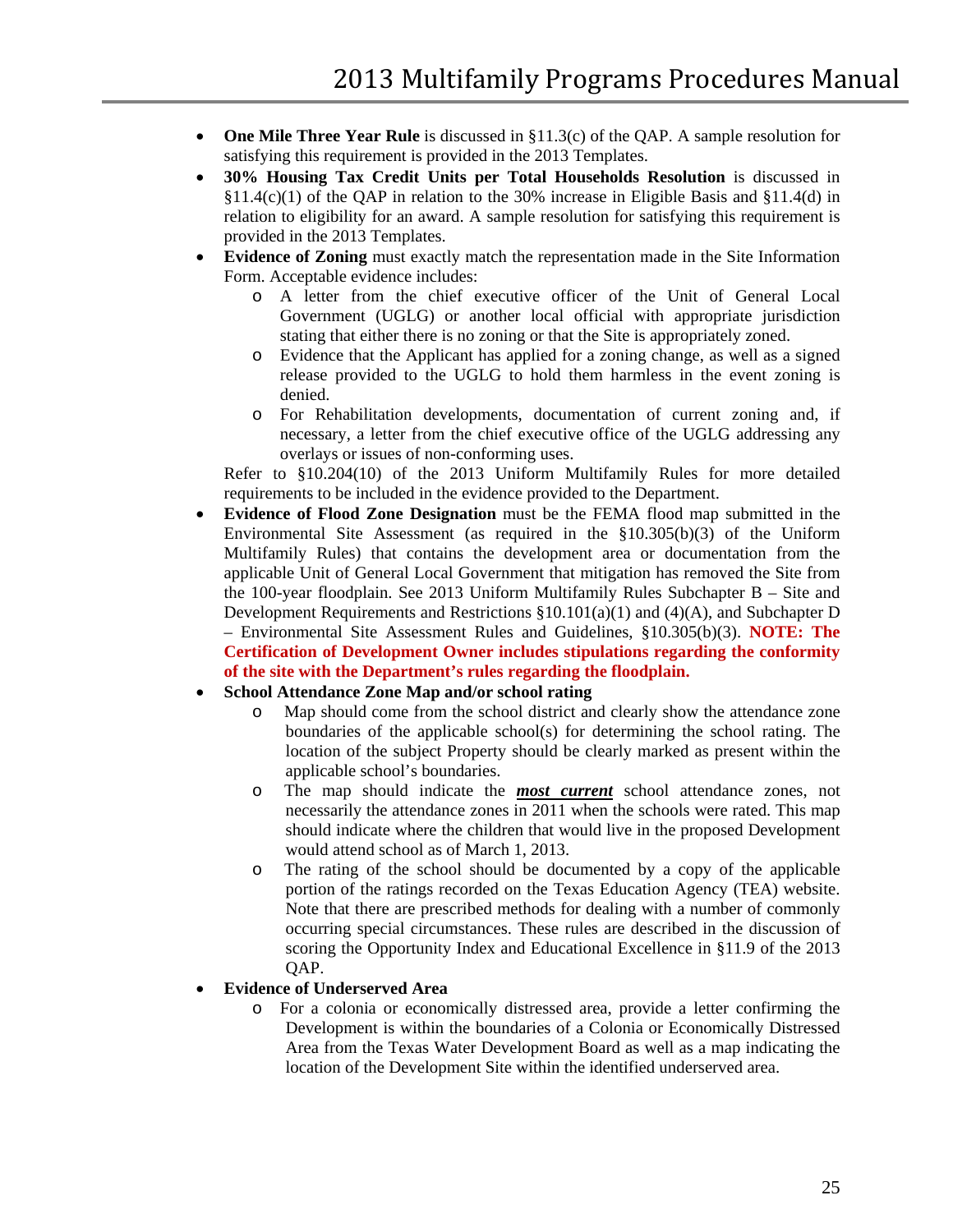- o To indicate developments in a place or census tract (whichever is applicable) that does not contain any other HTC developments, provide a copy of the applicable section of the HTC Property Inventory.
- **Community Revitalization Plan**
	- o For Applicants who have pre-clearance for a community revitalization plan, the box will auto-populate from the previous page. In that case, a letter from the Department granting the pre-clearance should be included behind this tab.
	- o For Applicants requesting points under community revitalization plan in a Rural Area, provide a letter from a government official with specific knowledge of the project(s) which the Applicant is using to qualify for points. The letter must include the nature and scope of the project(s), the date or projected date of completion, the source of funding, the proximity to the Development Site, and the date of any applicable approvals if not already completed.

**NOTE: If seeking community revitalization points under §11.9(d)(6)(B)(ii), related to CDBG-DR funding, no supporting documentation is required in the full Application, but all supporting documentation should have been included with the pre-application.**

- **Input other than OCP Letters** should be provided behind this tab. See §11.9(d)(2) for information regarding qualifying letters. Indicate the number of letters that are being submitted behind this tab.
- **Evidence of Declared Disaster Area** should include the actual wording of the proclamation issued by the governor along with the relevant dates (issuance and/or expiration) of the proclamation. A list of proclamations can be found at the following website: http://governor.state.tx.us/news/archive/proclamation/
- **Tab 9 – Site Information Form Part II** This form is divided into 4 parts. All Applicants must complete the first three parts, and part 4 is relevant for HTC Competitive Applications only.
	- **Part 1 – Site Acreage:** Identify the acreage listed on each of the four application exhibits. The site acreage in each of the four spaces should agree. If there are discrepancies, the site plan should at least be contained within all of the other exhibits.
		- o The site control document (e.g., purchase contract, lease and/or deed) often reflects more land than the site plan but should never indicate less.
		- o The entry for the site plan is the most important of the four entries. It must be the actual size of the final Development Site, taking into account any reductions for any circumstances (easements, dedications, etc.) that require land to be taken away from the final Site as it will be defined in the LURA.
		- o The size of the Site that is reflected by the appraisal should match the size indicated by the site plan in that it should never be less than the size in the site plan. However, under certain circumstances, more land might be appraised than the final Site.
		- o The ESA, like the site control document, often encompasses more land than the area of the final development site, but never a lesser amount.
		- o *Note: Any differences in the sizes of the land stated in any of the four responses should be explained in the space provided, e.g., more land was purchased and studied in the ESA than is projected to be used for the Development Site.*
	- **Part 2 – Site Control:**
		- o Complete the yellow highlighted cells identifying the seller, date of sale and any relationship between the seller and the applicant and/or any member of the development Team. Explain any relevant affiliations.
		- o Indicate the document being presented as evidence of site control by marking the appropriate box.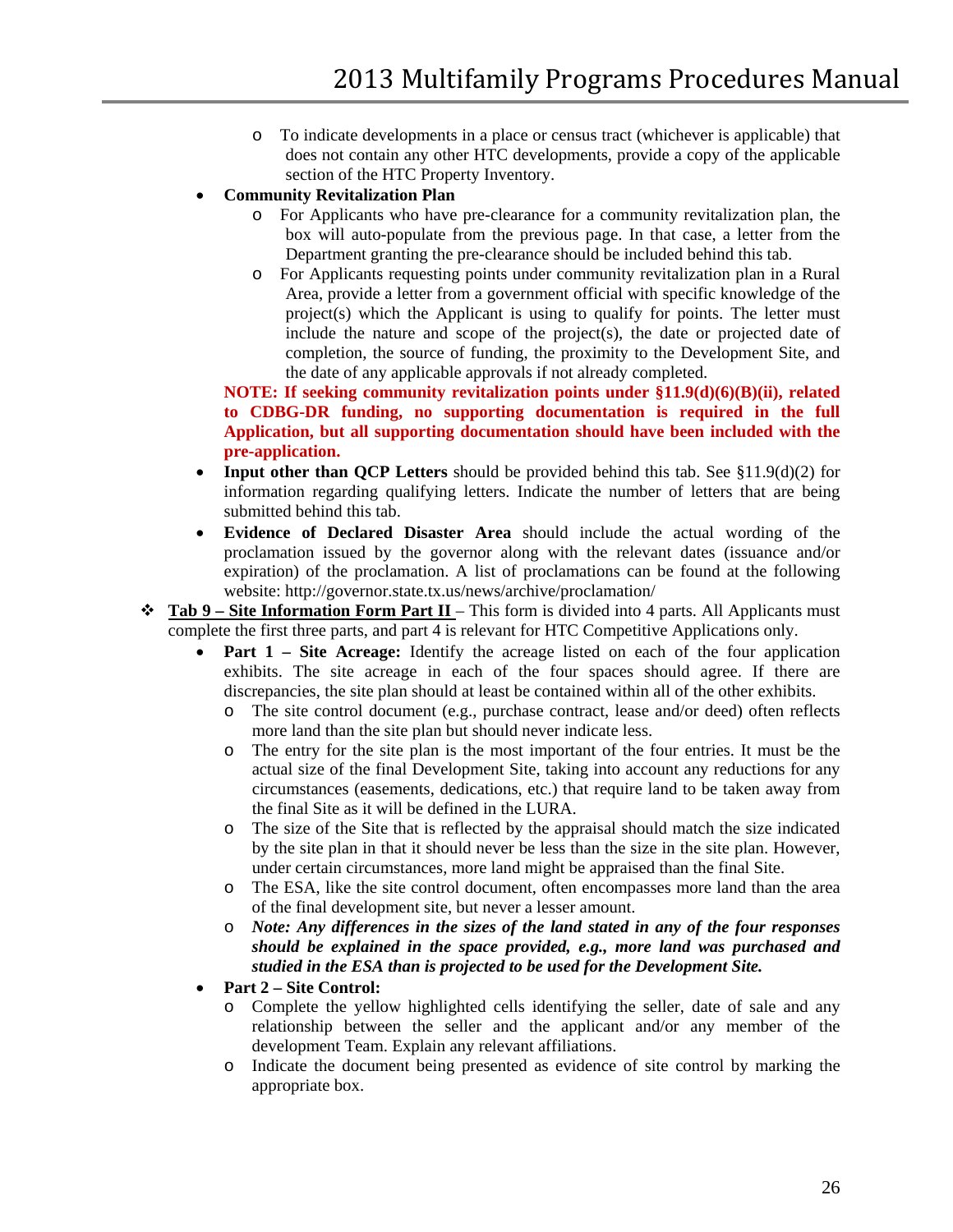- o Indicate the expiration date and estimated closing date of the contract for lease, purchase, or other form of conveyance as applicable.
- **Part 3 Title Commitment/Policy:** Either a title commitment or title policy must be marked depending on whether the land is under contract or already controlled, respectively, by the Applicant.
- **Part 4** 30% increase in Eligible Basis ("Boost"): The "boost" may be granted to tax credit Developments in certain locations and/or for certain types of Developments. Mark the boxes that apply to the subject Development as applicable.
	- o Census tract, Rural, Supportive Housing and Opportunity Index boxes will all autopopulate in agreement with information provided elsewhere in the application as indicated in the Excel formula bar.

#### **Tab 10 – Supporting Documentation from Site Information Part II**

• Provide the site control document, title commitment or policy and each HOME exhibit as applicable, according to the list given in the Application.

**IMPORTANT:** for Applications involving scattered sites, please group all applicable items below, identifying the Site by the line number in the Scattered Site Information Form, e.g. if there are five different scattered sites, provide the site control, zoning, etc. for Site #1 in a group, and the same for Site #2, etc).

- **Evidence of Site Control**
	- o See 2013 Uniform Multifamily Rules Subchapter C, §10.204(9) for detailed instructions of the rules regarding site control. Be aware that the rules for scoring the submission of a pre-application are affected by site control.
	- o Application must agree with the pre-application [§11.8(b)(A) of the QAP].
	- o Site control must be valid the entire period of time the Application or any Commitment or Determination Notice is pending.
	- o Site control must be in the name of the Development Owner or reflect an ability to transfer the rights to the Development Owner.
	- o Evidence of site control must be in one of the forms described under §10.204(9) of the 2013 Uniform Multifamily Rules.
	- o If a contract is provided as evidence of site control, the closing date must be highlighted or flagged.
	- o If the closing date is contingent upon other dates within the purchase contract, provide an outline of these dates that arrive at the current closing date identified.
	- o Contract must have an address, legal description, or property description that matches the city, county and/or zip code indicated in the Site Information Form Part I.
	- o Contract must be signed by both seller and buyer.
	- o Proof of consideration, as specified in contract, must be submitted. (e.g., a completed escrow receipt from the title company signed by the escrow agent). NOTE: USDA and Related Party transactions are exempt from this requirement.
	- o For **scattered sites**, if you are submitting multiple contracts, deeds, etc. each one must meet all of the requirements of  $\S 10.204(9)$ (A) of the 2013 Uniform Multifamily Rules. Each must clearly have the address identified and be consistent with the Scattered Site Information Form (e.g. If the Development consists of 3 parcels of land, 3 contracts/deeds, etc. must be provided or one form of site control must clearly identify and cover all 3 parcels).
	- o For identity of interest transactions, submit documentation requirements described in Subchapter D §10.301(e)(1)(B) of the Uniform Multifamily Rules.

#### • **Title Commitment or Title Policy**

o See 2013 Uniform Multifamily Rules Subchapter C, §10.204(10) for detailed instructions of the rules regarding title documents.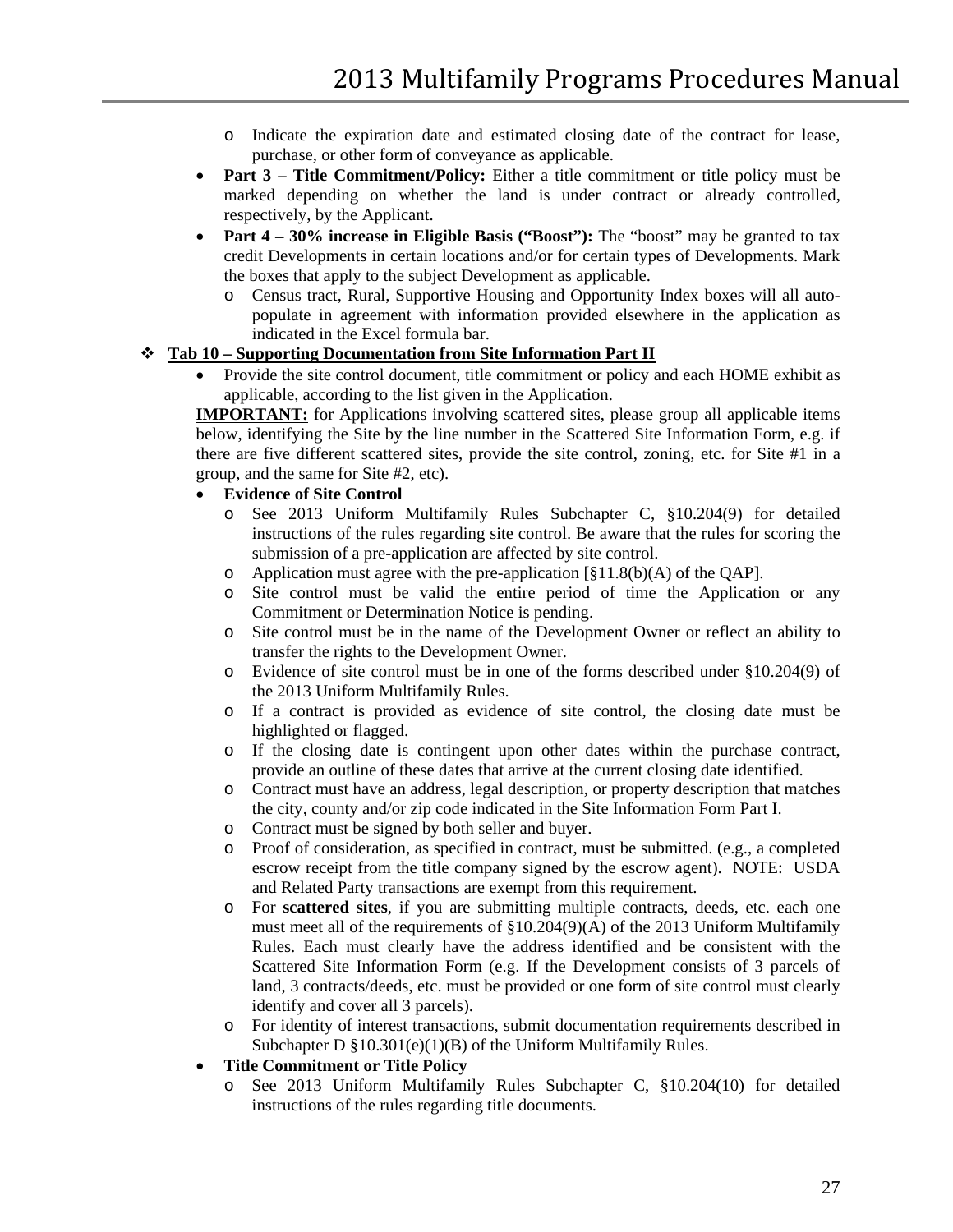- o The title commitment or policy should be in the name of the Development Owner. In addition, the current owner reflected on any title commitment or policy should match the current owner listed on any purchase or lease agreements.
- o Title commitment, policy, or status report if on Tribal Land must be provided.
- o If documentation is more than six months old as of the day the Application Acceptance Period closes a letter from the title company/Bureau of Indian Affairs indicating that nothing further has transpired on the policy, commitment, or status report must be provided.
- o For **scattered sites**, a title for each separate site must be submitted. Each must have the site clearly identified. It must be consistent with the site control document submitted for the same piece of Property as well as the Scattered Site Information Form (e.g. if the Development consists of 3 parcels of land, 3 separate labeled titles must be provided).
- **Site & Neighborhood Standards (For New Construction HOME applications only)**
	- o Provide letters from each utility provider.
	- o A statement from the Applicant explaining how the Development will promote greater choice of housing.
	- o Census data using the DP-1 level from the Census Bureau. [\(http://factfinder2.census.gov\)](http://factfinder2.census.gov/)
	- o Statement from the Applicant describing travel time and cost from the Development Site to areas of employment. (not applicable for Qualified Elderly Developments)

#### **Tab 11 – Scattered Site Information**

• For each separate Site in the Development as proposed, list the information in each column of the Scattered Site Information form. The information required to complete the form should be available with the possible exception of the address, which might remain unknown. All other information must be known for the Development proposal to be underwritten. If more than one seller is involved in conveying the Sites, fill-in information blocks below the table of proposed Sites as necessary to describe each of the Sites to be conveyed. The Department's review requires comparing the Sites as proposed to the Sites conveyed. Therefore, the total acreage of all Sites proposed should match the acreage conveyed or the difference should be explained in an addendum note to this exhibit. Be prepared to submit documentation to facilitate staff's comparison of the Sites conveyed with the Sites proposed. Such documentation will include the proposed Sites each drawn into the boundaries of the land that is proposed for purchase. *Note: Lines 29- 68 and 129-403 are hidden and available should additional spaces be needed.*

### **Tab 12 – Elected Officials**

- List each elected official and their respective District/Precinct. If the pre-application correctly identified all the officials and no corrections are required (e.g., no information has changed), check the box that indicates no change and leave the rest of the form blank.
- Confirm that Support Letter(s) have been included, by indicating in the "Yes/No" drop down box.
- If re-notifications were necessary after pre-application because the information changed between pre-application and Application, an Administrative Deficiency caused the number of Units to increase by more than 10%, or if a pre- in the housing industry as well as a statement indicating how the Nonprofit will materially participate application was not submitted, submit the form with updated information. **NOTE: If the number of Units changes by more than 10% then the Application will not be eligible for preapplication participation points.**
- The Applicant must notify: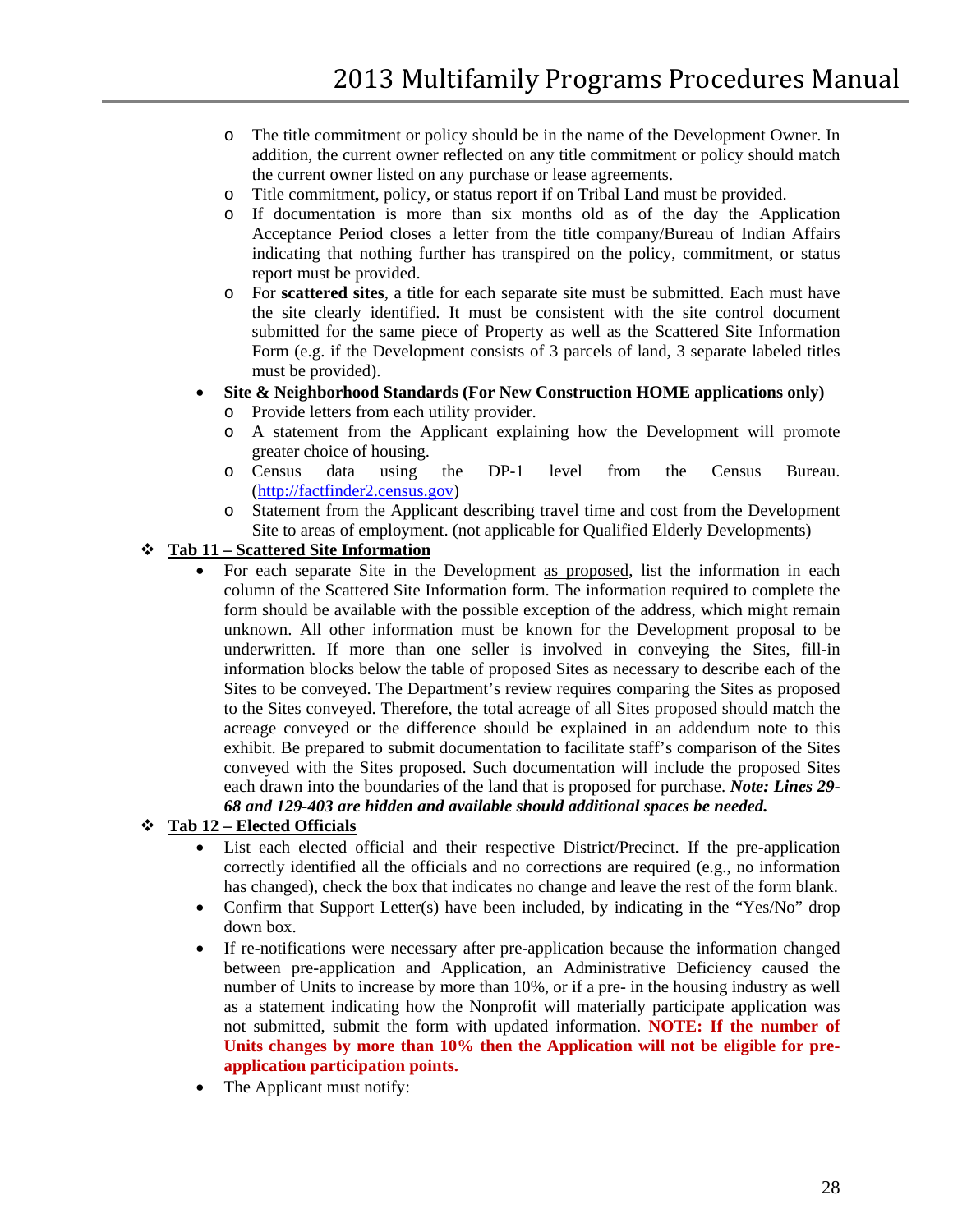- $\circ$  the state senator and state representative of the district(s) that contain the Development,
- o Superintendent and presiding officer of the board of trustees of the school district containing the Development,
- o Presiding officer and all elected members of the Governing Body of the county containing the Development, and
- o Mayor and all elected members of the Governing Body of the municipality containing the Development.
- The notifications must not be older than:
	- o September 17, 2012 for Competitive HTC Applications;
	- o Three (3) months prior to the submission of Parts 5 and 6 for Tax-Exempt Bond Applications; or
	- o Three (3) months prior to the date of Application submission for all other Applications.
- For Developments located in an ETJ, both city and county officials are required to be notified.
- Templates for notifications and a sample support letter have been provided in the *2013 Templates* document on the HTC Applications webpage.

### **Tab 13 – Neighborhood Organizations**

- Complete the form as applicable. If the pre-application exhaustively completed the process for notifying Neighborhood Organizations, and no corrections are necessary, it is not necessary to complete this form.
- **Tab 14 – Certification of Notifications:** The form is divided into 3 parts, of which 1 & 3 are Competitive HTC Application specific, and Part 2 is required for all Multifamily Applications.
	- **Part 1 If a pre-application was submitted** for the Development, the Applicant must select the appropriate box under Part 1 of the certification, which is for Competitive HTC Applications only. If additional notifications or re-notifications were made for any reason after the pre-application was submitted, mark the second sub-box in this section or continue to Part 2, as applicable.
	- **Part 2 If a pre-application was not submitted**, the Applicant must select appropriate boxes under Part 2 of the certification.
	- **Part 3 Competitive HTC Applications, only**. Applicants should select this box ONLY if the statement is true for the Development. If the Department receives community input from a qualifying Neighborhood Organization that meets the requirements of  $\S11.9(d)(1)$ of the 2013 QAP, this input may impact the final QCP score of the Application.
	- **Signature Section.** The form must be signed, dated and notarized**.** The individual signing the certification must be the Applicant or the person that has the authority to sign on behalf of the Applicant.
	- Templates for Request for Neighborhood Organizations and Public Notification Format can be found in the 2013 Templates on the HTC Applications webpage.
	- Requests for a lists of Neighborhood Organizations must be made by the following deadlines:
		- o January 18, 2013 for Competitive HTC Applications that did not submit a preapplication;
		- o Not later than 14 days prior to submission of Parts 5 and 6 of the Application for Tax-Exempt Bond Developments; or
		- o Not later than the date the Application is submitted for all other Applications.
	- Certifications of notifications must be dated no earlier than the earliest date that notifications are allowed to be sent.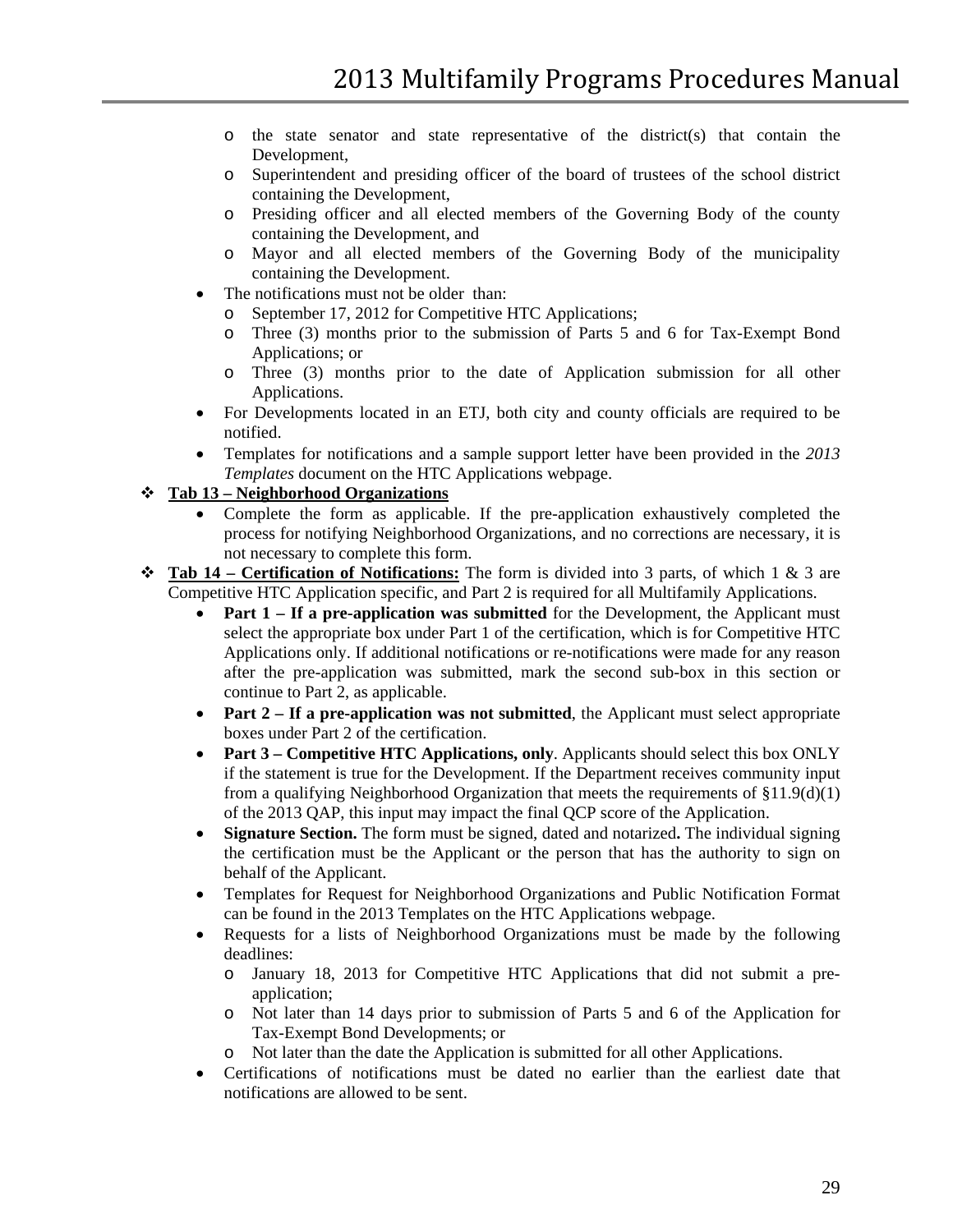• Notifications should be made using a form of delivery that can be tracked in order to retain proof of delivery.

**NOTE: Developments located in the Extra Territorial Jurisdictions (ETJ) of a city require notification to both city and county officials.** 

#### <span id="page-29-0"></span>Part 3 – Development Activities (Tabs 15-20)

The Development Activities tabs are colored red, and contain all information regarding the planned construction on the Site. This includes physical features, such as architectural drawings, Development amenities, and populations served. For Tax-Exempt Bond Developments that may not have architectural drawings and other items required as part of this section ready by the applicable deadline, the information contained in this section may be submitted at the time Parts 5 and 6 of the Application are submitted to the Department.

- **Tab 15 – Development Narrative:** Enter data in yellow highlighted cells. Use an "x" to fill in any appropriate boxes. Using a different symbol could result in other parts of the Application containing incorrect information. The Development Narrative is divided into 8 sections identified below.
	- **Part 1- Construction Type:** Applicants should note that under most circumstances only one box will be checked from the list of activities in Part 1. If a "yes" answer is given in a cell to the left, then an answer should be given to any questions in that same row. Applicants are advised against marking more than one box unless they have received a prior staff determination pursuant to §10.3(b) of the Uniform Multifamily Rule.
	- **Part 2 – Target Population:** Identify the Target Population from the drop-down menu provided.
		- o All cells highlighted in yellow require data entry by the Applicant. Note that cells highlighted in gray will auto-calculate based on data entered here and in the Rent Schedule. Therefore, a "**DIV/0!**" will appear upon entry of the "% of Total Units in the Development" in this worksheet. The worksheet is protected and will not allow you to manipulate the cells that are gray. Once data is entered into the Rent Schedule the cells will calculate the correct percentage.
		- The Department will use this form to test that the proposed Development does not violate the Integrated Housing Rule (§1.15 of the Texas Administrative Code), which prohibits the set aside of more than 18% of Units for Persons with Disabilities for Developments with 50 Units or more; or prohibits the set-aside of more than 36% of the Units for Persons with Disabilities for Developments with less than 50 Units.
	- **Part 3 Staff Determinations:** If a staff determination was made pursuant to §10.3(b), mark the box with an "x" and submit a copy of the determination behind this tab. If no determination was required, simply leave the box blank.
	- **Part 4 Narrative:** Applicants are required to provide a brief development narrative and should also use this space as an opportunity to explain any unique circumstances surrounding the proposed Development.
	- **Part 5 – Funding Request:** Applicants should carefully fill in all relevant cells highlighted in yellow. This form is used to auto-populate other parts of the Application, including the scoring item related to Leveraging of Private, State and Federal Resources. Applicants are encouraged to review this form carefully for errors.
		- o There is no internal check on funding amounts built in to the Application, so Applicants should also be aware of any funding limit requests before completing this form.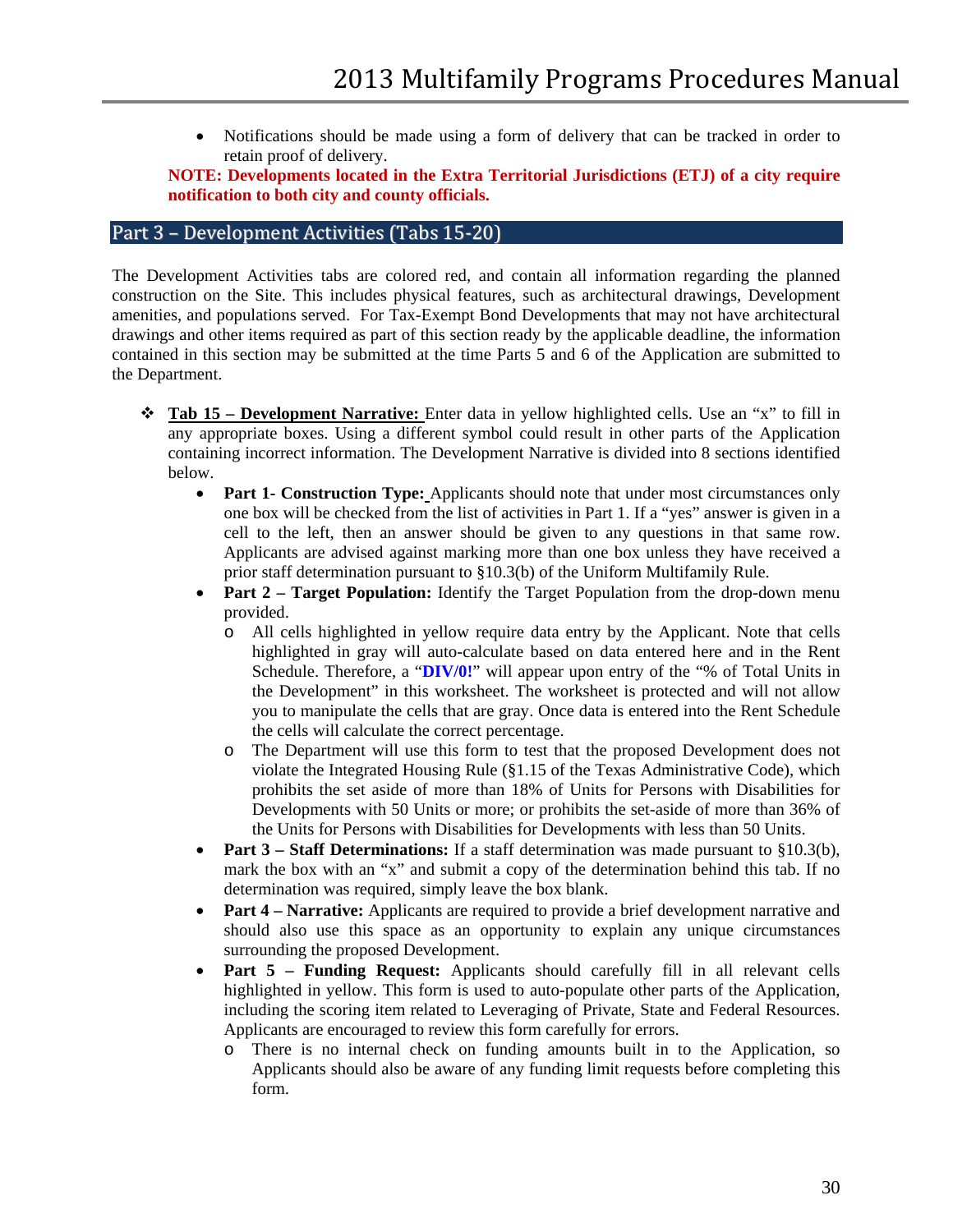- o Clicking on the funding sources (TDHCA HOME, Housing Tax Credits, etc.) will link Applicants to the summary of sources and uses page in the finance section. That section also links back to this page so that funding requests can be manipulated easily as Applicants change their financing structures.
- Part 6 Set-Aside: This section is applicable to HOME and Competitive HTC Applications only.
	- o Applicants should mark each applicable box with an "x". The use of a different symbol may result in misinformation in another part of the Application. Applicants will be asked to submit the appropriate supporting documentation for the set-aside at different parts of the Application.

**NOTE: For Competitive HTC Applications seeking pre-application participation points, Set-Asides may not be dropped or added from pre-application to Application.**

- **Part 7 – Previously Awarded State and Federal Funding:** All cells highlighted in yellow require data entry by the Applicant. If a particular question is not applicable to the Application, type in "N/A"
- **Part 8 – Qualified Low Income Housing Development Election:** Applicants should understand that once an election is made it is irrevocable. Applicants are also encouraged to check this election against the Rent Schedule to ensure that there are enough 50% or 60% Units (whichever is applicable) to be consistent with the election.
- **Tab 16 – Development Activities** This exhibit is divided into 13 parts. Parts 1-4 must be completed by all Multifamily Applicants. Parts 5-13 are scoring items for use only by Competitive HTC Applications, and the elections made will affect the Self Score and the live self score total at the top right-hand corner of the form. (**Tip:** For Competitive HTC Applicants, complete the Rent Schedule before beginning this exhibit, as many of the scoring items are determined on rent/income targeting and the number of Units constructed/rehabilitated.)
	- **Part 1 Common Amenities**: This item will self populate from the Rent Schedule. All Applicants must mark the box affirming the common amenities will be provided.
	- **Part 2 Unit Requirements:** One selection each from Part A and Part B must be made.
	- **Part 3 Tenant Supportive Services:** Select the highlighted cell that is applicable.
	- **Part 4 – Development Accessibility Requirements:** Select the highlighted cell as acknowledgement of the requirements in §10.101(b)(8) of the Uniform Multifamily Rule.
	- **Part 5 Size and Quality of Units:** Select the highlighted cell(s) if applicable. The selfscore will populate based on selection of the check-boxes.
	- **Part 6 – Income Levels of Tenants:** The Rent Schedule must be complete before a score can be calculated.
		- o The *Total Number of Low-Income Units at 50% or less of AMGI* will self populate from the Rent Schedule.
		- o You must select the number of 30% Units from the above number that will be used for points under §11.9(c)(2) of the QAP. **NOTE: This number cannot be greater than but can be less than or equal to the total number of 30% Units as indicated in the Rent Schedule.**
		- o The third box will subtract the 30% Units from the total number of Units at 50% or less of AMGI.
		- o The fourth box will calculate the percentage of Units at or below 50% of AMGI available for points under  $$11.9(c)(1)$  of the QAP.
		- o Select a yellow highlighted cell if requesting points. The *Total Score Claimed* will populate based on what the Application is eligible for. **NOTE: The Total Score Claimed will not auto-populate if both check-boxes are marked.**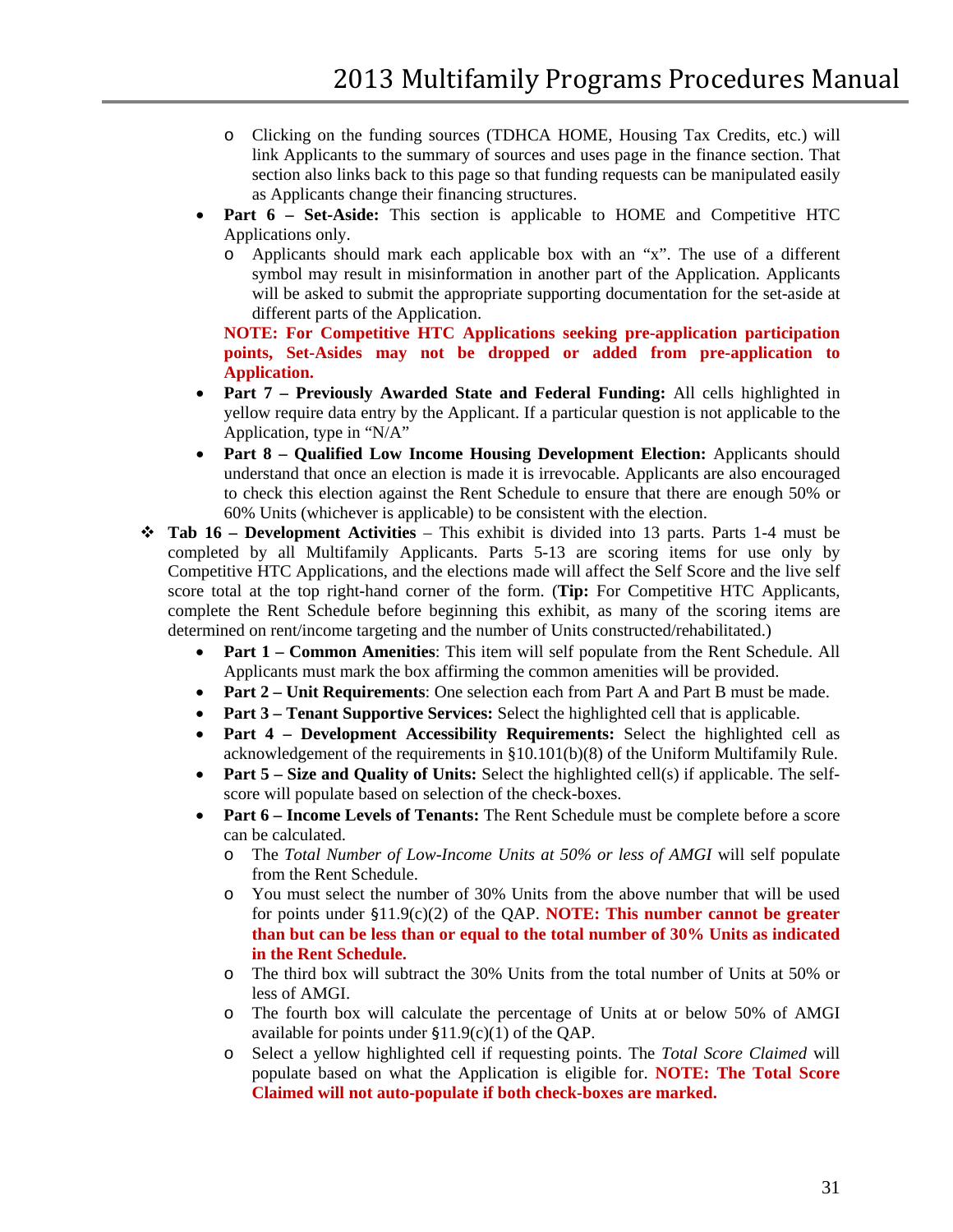• **Part 7 – Rent Levels of Tenants:** Select the highlighted cell that is applicable. The Rent Schedule must be complete before a score can be calculated. **NOTE: The Total Score Claimed will not auto-populate if both check-boxes are marked.**

**Income Levels of Tenants & Rent Levels of Tenants Worksheet** – Parts 6 and 7 above both deal with income targeting and are similar in many ways. However, it is important to note that the Income Levels of Tenants awards points for the number of Units at or below 50% AMGI, which includes 30% Units. The Rent Levels of Tenants awards points solely on the number of Units at 30% AMGI. **It is extremely important that Units at 30% AMGI are not counted twice for both scoring items.** 

Staff created a table located outside of the print area of the Development Activities exhibit to assist Applicants in determining their eligibility for points. The worksheet *does not* need to be submitted in the PDF Application. The worksheet is a tool for use by Applicants to determine their eligibility for points under  $\S511.9(c)(1)$  and  $11.9(c)(2)$  of the QAP. The top right-hand corner of the worksheet pulls from the Rent Schedule the Total number of Low Income (LI) Units, and the total number of 30% Units as well. These two numbers *cannot* be manipulated. Column (a) contains a highlighted yellow cell that represents the total number of LI units. Applicants can manipulate this cell to determine the number of Units at or below 50% AMGI needed for points under §11.9(c)(1) and the number of LI Units left over to qualify for points under §11.9(c)(2). Applicants should *always* independently verify that the calculations are correct. Staff attempts to include calculations in certain areas but it is the Applicant's responsibility to verify that their application meets the underlying rules.

| Income Levels of Tenants & Rent Levels of Tenants Worksheet |    |                                  |                     |                             |                        |                 |                                               | <b>Total LI Units from Rent Schedule</b> |              | 0        |          |                 |
|-------------------------------------------------------------|----|----------------------------------|---------------------|-----------------------------|------------------------|-----------------|-----------------------------------------------|------------------------------------------|--------------|----------|----------|-----------------|
| refer to manual for instructions on using this worksheet    |    |                                  |                     |                             |                        |                 |                                               | Total # of 30% Units from Rent Schedule  |              | 0        |          |                 |
|                                                             |    |                                  |                     |                             |                        |                 |                                               |                                          |              |          |          |                 |
| (a.)                                                        |    |                                  | (b.)                |                             | <b>Eligible Points</b> |                 |                                               |                                          |              |          |          |                 |
|                                                             |    |                                  | Number of LI        | Urban Dallas.<br>FT. Worth, |                        | Available       | Minimum Number of 30% units needed for points |                                          |              |          |          |                 |
| <b>Total LI Units</b>                                       | lх | % of LI Units $\leq$<br>50% AMGI | <b>Units Needed</b> | Houston, San<br>Antonio, or | \$11.9(c)(1)           | All other areas | <b>Units after</b>                            |                                          | 11 Points    | 9 Points | 9 Points | <b>7 Points</b> |
|                                                             |    |                                  |                     |                             |                        |                 |                                               |                                          | \$11.9(c)(1) |          | 20%      | 10%             |
|                                                             |    | 40%                              | ٥                   | 15 Points                   | N/A                    | ٥               |                                               | ٥                                        | ٥            | ٥        | 0        |                 |
| o                                                           | x  | 30%                              | o                   |                             |                        |                 |                                               |                                          |              |          |          |                 |
|                                                             |    |                                  |                     | 13 Points                   | N/A                    | ٥               |                                               |                                          |              |          |          |                 |
| o                                                           | x  | 20%                              | o                   | 11 Points                   | 15 Points              | 0               |                                               |                                          |              |          |          |                 |
| ٥                                                           | x  | 15%                              |                     | N/A                         | 13 Points              | 0               |                                               |                                          |              |          |          |                 |
| ٥                                                           | x  | 10%                              |                     | N/A                         | 11 Points              | 0               |                                               |                                          |              |          |          |                 |

- **Part 8 Tenant Services:** Select a highlighted cell if applicable (Note that both check boxes cannot be selected. The scores will not populate if both boxes are selected.)
- **Part 9 Tenant Populations with Special Housing Needs:** Select the highlighted cell if applicable.
- **Part 10 Pre-Application Participation:** Select the highlighted cell if applicable.
- **Part 11 – Extended Affordability or Historic Preservation:** Select a highlighted cell if applicable, and attach support documentation if required. **NOTE: The Total Score Claimed will not auto populate if both check-boxes are marked.**
- **Part 12 Right of First Refusal:** Select the highlighted cell if applicable.
- **Part 13 Development Size:** Select the highlighted cell if applicable.
- **Tab 17 – Acquisition and Rehabilitation Information Form:** This exhibit is divided into 3 parts.
	- **Part 1 – At-Risk Set-Aside (Competitive HTC Applications applying under the At-Risk Set-Aside ONLY)** Must meet the requirements of an At-Risk Development in §11.5(3) of the QAP. Must submit documentation behind this tab showing that the Development meets the requirements of  $\S2306.6702(a)(5)$  of the Texas Government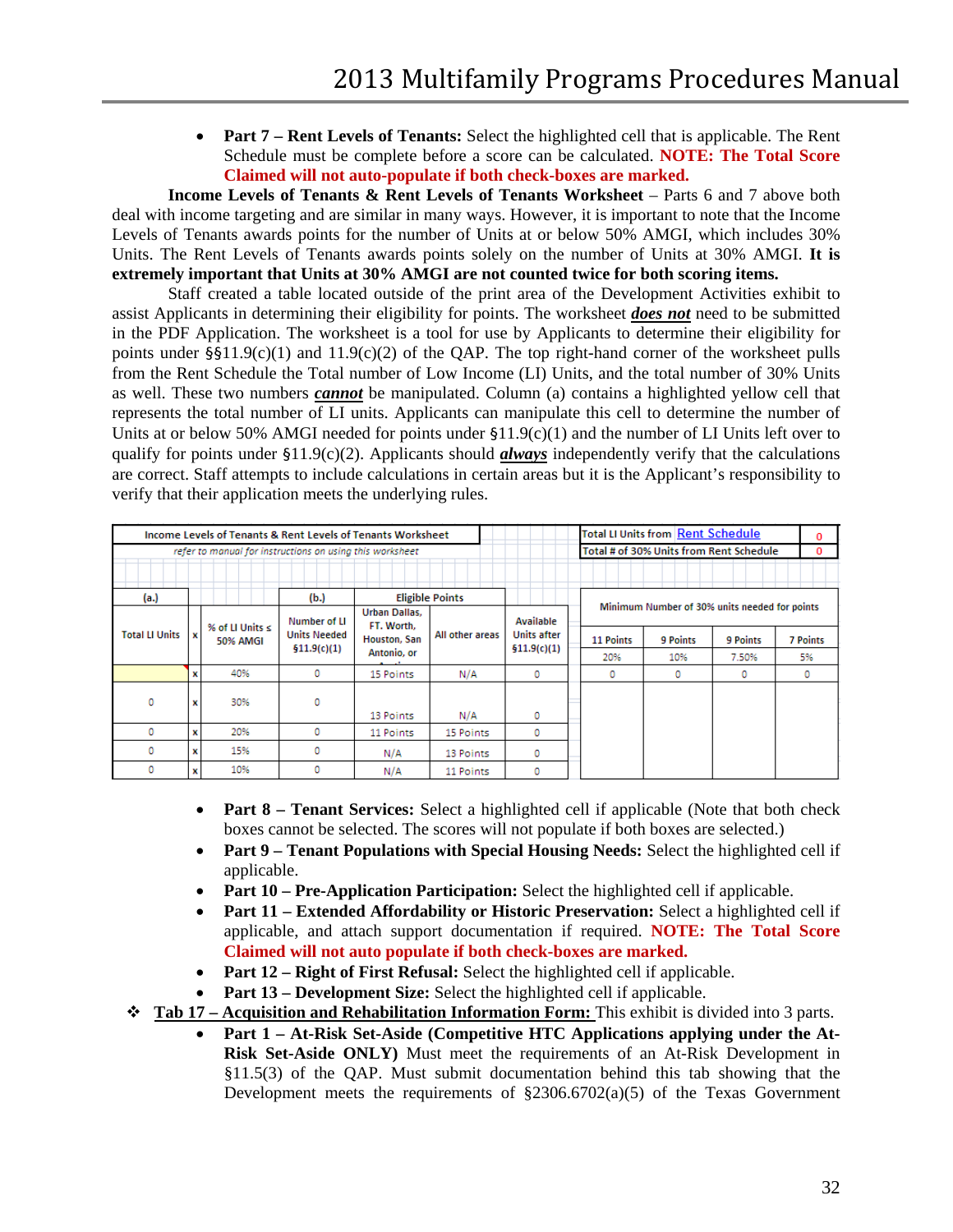Code. The box will auto-populate based on information provided in the *Development Narrative*.

- o Part A. Documentation must show that the subsidy or benefit is from one of the following approved programs. Mark all that apply:
	- Sections 221(d)(3) and (5), National Housing Act (12 U.S.C. §17151);
	- $\triangleright$  Section 236, National Housing Act (12 U.S.C. §1715z-1);
	- Section 202, Housing Act of 1959 (12 U.S.C. §1701q);
	- Section 101, Housing and Urban Development Act of 1965 (12 U.S.C. §1701s);
	- $\triangleright$  Section 8 Additional Assistance Program for housing Developments with HUD-Insured and HUD–Held Mortgages administered by the United States Department of Housing and Urban Development;
	- Section 8 Housing Assistance Program for the Disposition of HUD-Owned Projects administered by the United States Department of Housing and Urban Development;
	- Sections 514, 515. and 516, Housing act of 1949 (§42 U.S.C. §§1484, 1485 and 1486);
	- $\triangleright$  Section 42 of the Internal Revenue Code of 1986 (26 U.S.C. §42); and/or
	- $\triangleright$  Section 538, Housing Act of 1949 only if the Development involves the Rehabilitation of an existing property that has received and will continue to receive as part of the financing of the Development federal assistance provided under §515 of the Housing Act of 1949.
- o Part B. Select one of the following:
	- $\triangleright$  The stipulation to maintain affordability in the contract granting the subsidy is nearing expiration. Expiration will occur within two calendar years of July 31, 2013.
	- $\triangleright$  The federally insured mortgage is eligible for prepayment or is nearing the end of its mortgage term. The term will end within two calendar years of July 31, 2013.
- o Part C. Mark the appropriate box or boxes, certifying that:
	- $\triangleright$  The Development includes demolition of existing units which have received the financial benefits described in Part A and the redevelopment will include at least a portion of the same site.
	- $\triangleright$  The Development is at risk of losing affordability from the financial benefits available to the Development and the Applicant will retain or renew all possible financial benefit described in  $\S11.5(3)(D)$  of the QAP if available, and at least maintain existing affordability.

#### • **Part 2 – Existing Development Assistance on Housing Rehabilitation Activities**

- o Part A. Complete the highlighted cells.
	- $\triangleright$  Indicate the type of assistance the Development is expected to have or continue from the drop down box.
	- $\triangleright$  Provide a brief description of the restrictions or subsidies in the space provided.
	- $\triangleright$  Select the box and attach a copy of the contract or agreement securing the funds.
	- $\triangleright$  Identify the following:
		- Source of funds
		- Annual amount of funds
		- Number of units receiving assistance
		- Term of the contract or agreement
		- Expiration of the contract or agreement
- o Part B. Acquisition of Existing Buildings **(applicable only to HTC applications with Acquisition credits requested)**. Complete the highlighted cells as applicable, and include support documentation when required.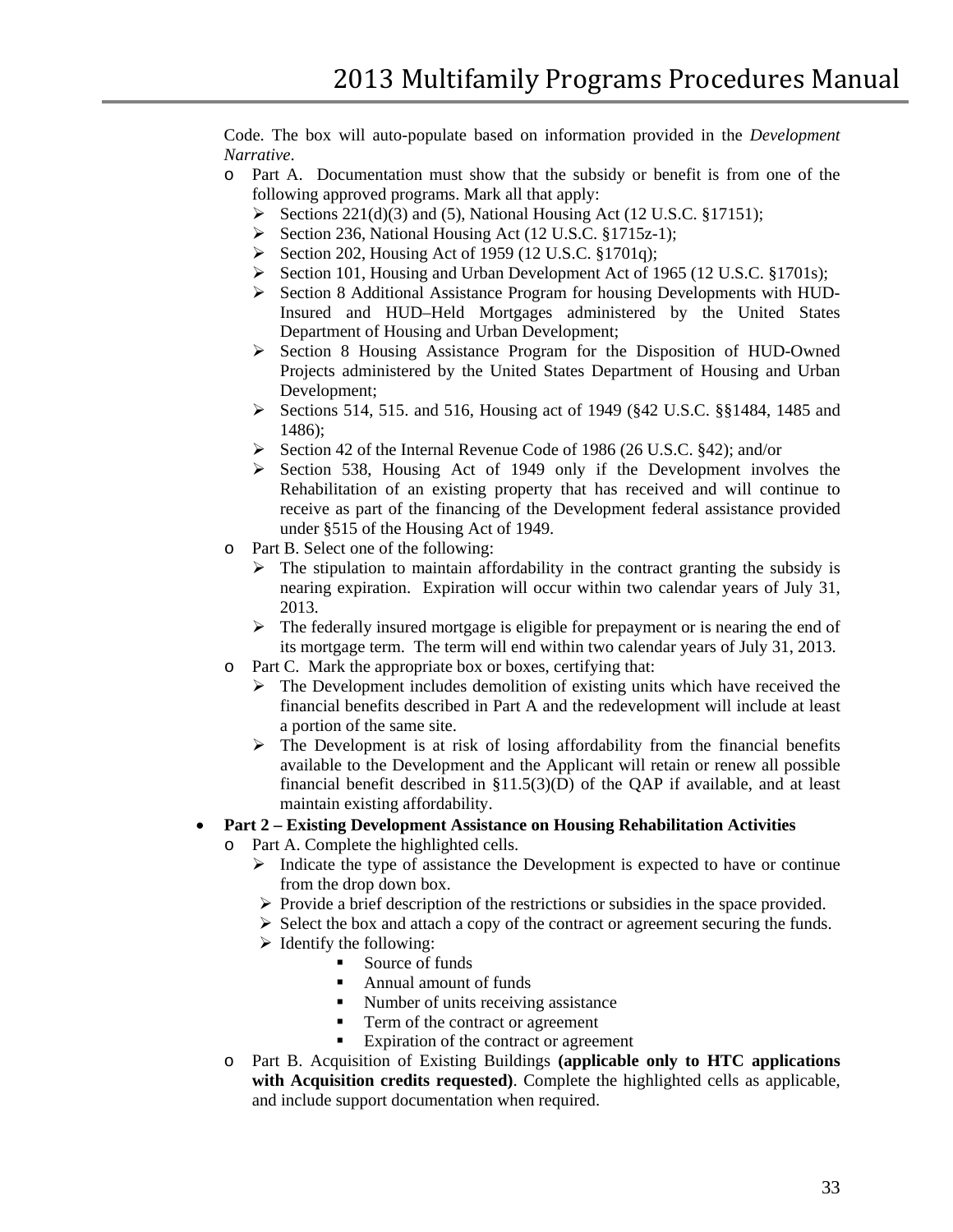- **Part 3 - Lead Based Paint (HOME Applications Only).** If the Development was constructed before January 1, 1978 check each of the highlighted cells that applies.
- **Tab 18 – Occupied Rehabilitation Developments** 
	- Occupied Developments undergoing Rehabilitation or **Rehabilitation including Reconstruction** must provide at least *ONE* of the following (Check the appropriate box):
		- o Historical monthly operating statements for 12 consecutive months ending not more than three (3) months from the first day of the Application Acceptance Period; or
		- o The two most recent consecutive annual operating statement summaries; or
		- o The most recent consecutive six months of operating statements and the most recent available annual operating summary; or
		- o All monthly or annual operating summaries available.
		- Each of the following items, as applicable, must be provided. (Check the appropriate box)
			- $\triangleright$  A current rent roll (not more than 6 months prior to the first day of the Application Acceptance Period) that includes the following:
				- Terms and rates of lease;
				- Rental rate;
				- Unit mix; and
				- Tenant names or vacancy.

The sample rent roll below illustrates the information to be included.

| Date: |                  |                    |                    | As of:             |
|-------|------------------|--------------------|--------------------|--------------------|
| Unit  | <b>Unit Type</b> | <b>Tenant Name</b> | <b>Rental Rate</b> | <b>Tenant Pays</b> |
| 101   | $1/1 - 630$ sf   | Jones              | \$450              | \$450              |
| 102   | $1/1 - 630$ sf   | Smith              | \$450              | \$400              |
| 103   | $1/1 - 690$ sf   | Travis             | \$470              | \$470              |
| 104   | $2/1 - 720$ sf   | Wright             | \$470              | \$450              |
| 105   | $2/1 - 720$ sf   | Vacant             | \$600              | \$0                |

- $\triangleright$  Written explanation of the process used to notify and consult with the tenants in preparing the Application.
- $\triangleright$  For Qualified Elderly Developments or Supportive Housing Developments, the number of existing tenants qualified under the Target Population elected must be identified.
- $\triangleright$  Relocation plan outlining relocation requirements and a budget with an identified funding source must be submitted.
- $\triangleright$  Compliance with the Uniform Relocation Act, if applicable.
- $\triangleright$  Evidence that the relocation plan has been submitted to the appropriate legal or governmental agency, if applicable.
- $\triangleright$  If the current property owner is unwilling to provide one or more of the required documents above, a signed statement from the Applicant attesting to that fact must be submitted.
- o If one or more of the above is not applicable, based upon the type of occupied structures on the Development Site, provide an explanation in the highlighted box.
- o Uniform Relocation Act (URA) Applicability **(HOME applications Only)**
	- The proposed Development must be carried out in accordance with policies and procedures governing implementation of the Uniform Relocation Assistance and Real Property Acquisition Policies Act of 1970, as amended, Section 104(d) of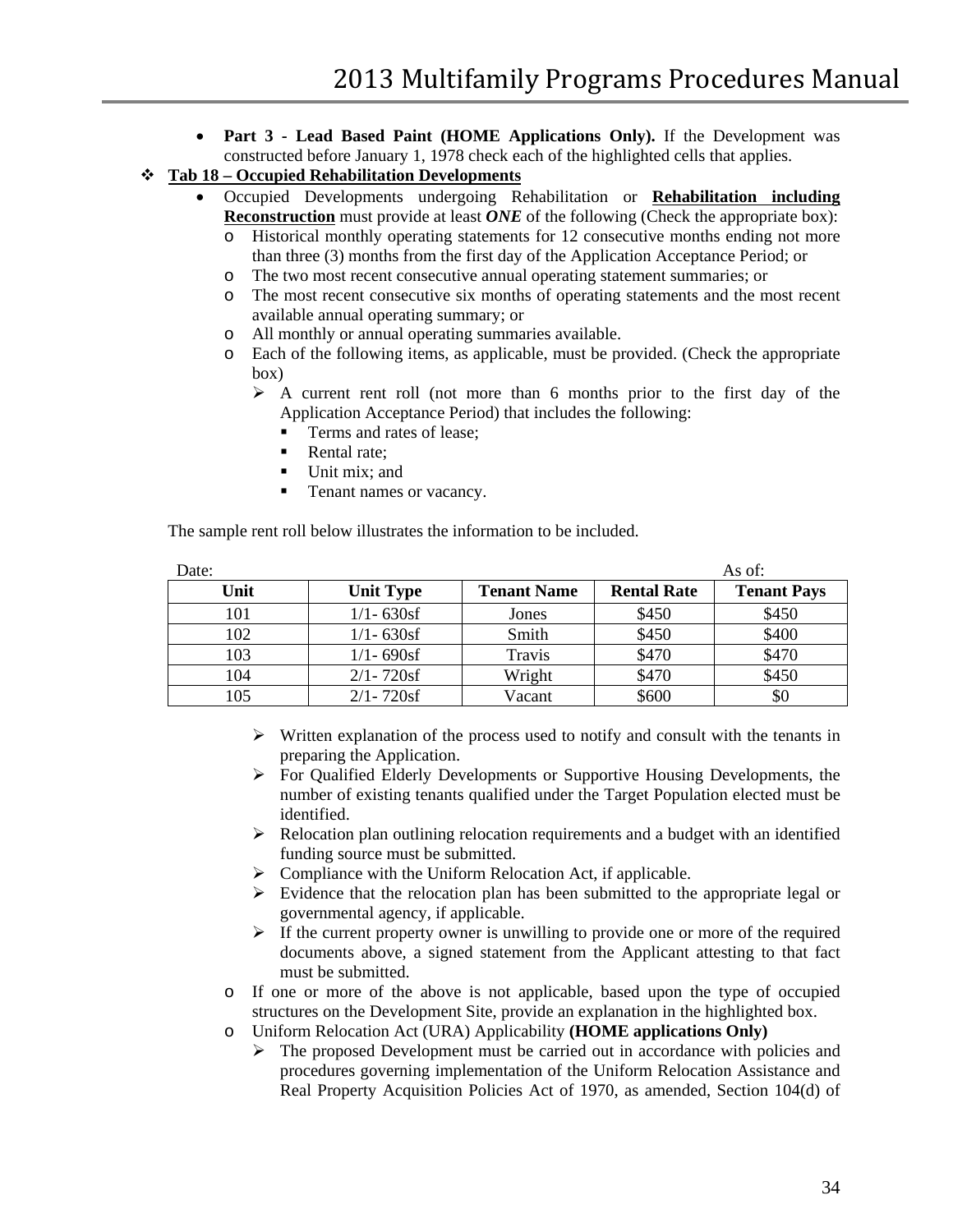the Housing and Community Development Act of 1974, and the optional relocation policies adopted pursuant to 24 CFR 92.253(d).

 $\triangleright$  If any vellow highlighted box is marked, then the Residential Anti-Displacement and Relocation Assistance Plan Certification must be submitted.

# **Tab 19 – Architectural Drawings**

## • **Site Plan** must:

- o be consistent with the number of Units and Unit mix specified in the *Rent Schedule* and *Building/Unit Configuration* forms*;*
- o identify all residential and common buildings;
- o clearly delineate the flood plain boundary lines and show all easements;<br>o indicate possible placement of detention/retention pond or
- indicate possible placement of detention/retention pond or note that detention/retention is not being considered; and
- o indicate the location of the parking spaces, garages, and covered parking.
- **Building Floor Plans** for each building type must include;
	- o legible scale and dimensions of each perimeter wall and floor heights;
	- o square footage (Adaptive Reuse Developments are only required to provide building plans delineating each Unit by number and type).
- **Unit Floor Plans** for each type of Unit must include:
	- o Legible scale and dimensions of each perimeter wall and floor heights;
	- Adaptive Reuse Developments are only required to provide Unit floor plans for each distinct typical Unit Type such as one-bedroom, two-bedroom and for all Unit Types that vary in Net Rentable Area by 10 percent from the typical Unit
- **Building Elevations** for each building type must include;
	- o a percentage estimate of the exterior composition;
- o proposed roof pitch; and
	- o Rehabilitation and Adaptive Reuse Developments may submit photographs if the Unit configurations are not being altered and after renovation drawings must be submitted if Unit configurations are proposed to be altered.

### **Tab 20 – Building/Unit Type Configuration**

**NEW**

- **Specifications and Amenities –** Required for all Development types (i.e. New Construction, Rehabilitation, etc.); no exceptions.
- Complete all yellow highlighted cells as applicable.
- **Building/Unit Type – Note: Columns Q through AA are hidden and may be accessed for additional building types.**
	- o Units and sizes must be consistent with the *Rent Schedule*.
	- o Unit configuration per building must conform to building floor plans and site plan matrix.
	- o Number of residential buildings must coincide with the site plan.
	- o The "Building Label" must be completed for each building type.
- If a Qualified Elderly Development with air conditioned, elevator-served corridors, provide the square footage of these corridors where requested.
- If a Supportive Housing Development, provide the square footage of air conditioned, elevator served corridors and square footage of common areas where requested. The total Supportive Housing Common area will auto calculate based on the common areas entered in row 86.

**NOTE: Cells G85 and G87 should indicate the total square footage for interior corridors and/or common areas** *for that particular building type***. Rows 86 and 88 will calculate the total interior corridor space and/or common area for the entire Development by multiplying the square footage entered by the number of buildings of that type. Row 90 will calculate the amount of that square footage that will be included in the calculation for Cost of the Development by Square Foot.**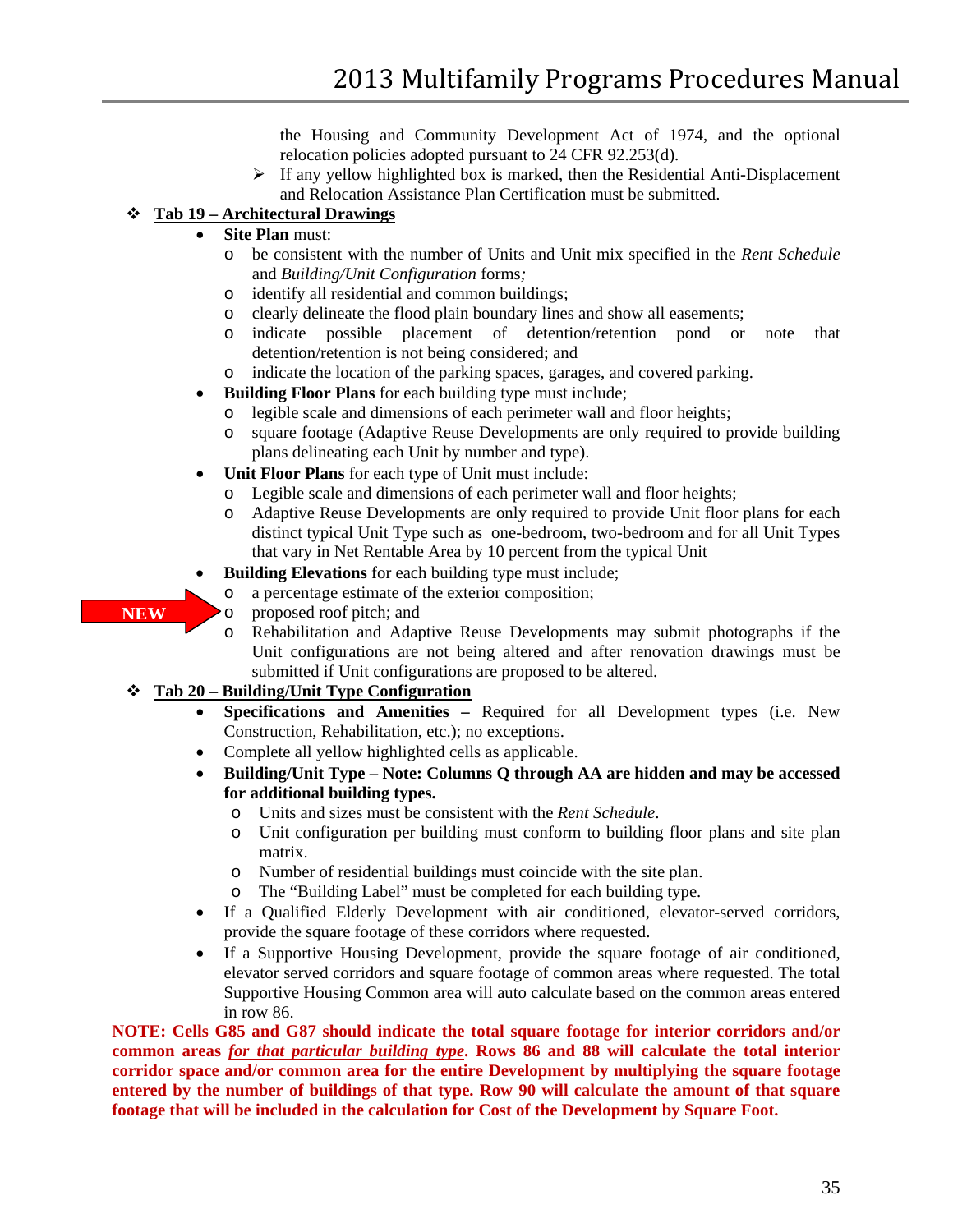### <span id="page-35-0"></span>Part 4 – Development Financing (Tabs 21-32)

The Development Financing tabs are colored yellow and include all information regarding the Development costs and the proposed financing structure.

- **Tab 21 – Rent Schedule:** The *Rent Schedule* has been intentionally moved immediately following the *Building/Unit Configuration* exhibit in an effort to reduce the number of inconsistencies.
	- Gross Rent cannot exceed the HUD maximum rent limits unless documentation of project-based rental assistance is provided.
	- The unit mix and net rentable square footages must be consistent with the site plan and architectural drawings.
	- If any non-rental income is included, describe the source(s) of the income. "Misc" income is not an acceptable description.
	- If the Development includes loft/efficiency Units, label these Units as "0" bedrooms as provided in the drop-down list.
	- If applying for TDHCA HOME funds the column titled "HOME Unit Designation (Rent/Inc)" also includes the Income level required for each HOME Unit designation.
	- **Tax-Exempt Bond Developments ONLY**.
		- o Space has been added under the "Development Name" to identify the Private Activity Bond Priority. Choose the applicable priority from the drop-down list.
		- o Priority must be designated, as submitted to the Bond Review Board, regardless of Bond Issuer. The priority designations include the following:
			- Priority 1(a): Set-aside 50% of the Units at 50% AMGI and 50% of the Units at 60% AMGI.
			- Priority 1(b): Set-aside 15% of the Units at 30% AMGI and 85% of the Units at 60% AMGI.
			- $\triangleright$  Priority 1(c): Set-aside 100% of the Units at 60% AMGI for Developments located in a census tract with a median income that is higher than the median income of the county, MSA or PMSA in which the census tract is located.
			- Priority 2: Set-aside 80% of the Units at 60% AMGI; up to 20% of the Units can be at market rate.
			- $\triangleright$  Priority 3: Includes any qualified residential rental Development. Market rate Units can be included under this priority.

#### • **Cost of Development per Square Foot (Competitive HTC ONLY):**

o The *Rent Schedule* has been updated to include the Cost of Development per Square Foot calculation at the bottom of the page. The section includes a combination of auto-populated fields and fields which will require data entry.

|                  | Cost Per Square Foot Development is Rehabilitation                                     |                                                                                   |                    | No                           | Cost Per Sq. Ft. $=$                          | N/A                |         |
|------------------|----------------------------------------------------------------------------------------|-----------------------------------------------------------------------------------|--------------------|------------------------------|-----------------------------------------------|--------------------|---------|
| <b>Table</b>     |                                                                                        | If not "Rehabilitation," select "Yes" if the Development is one of the following: |                    |                              |                                               |                    |         |
|                  | <b>Elderly or Single Family</b><br><b>Supportive Housing</b><br><b>Elevator served</b> |                                                                                   |                    |                              |                                               |                    |         |
| (Building Costs) | <b>No</b>                                                                              | No.                                                                               | <b>No</b>          |                              | If "Yes" above, these elections do not apply. |                    |         |
|                  | Cost Per Sq. Ft. $=$                                                                   | Cost Per Sa, $Ft =$                                                               | Cost Per Sa. Ft. = | See manual for instructions. |                                               |                    |         |
|                  | N/A                                                                                    | N/A                                                                               | N/A                |                              |                                               |                    |         |
|                  |                                                                                        |                                                                                   |                    |                              |                                               |                    |         |
|                  | Development is New Construction, Reconstruction, or Adaptive Reuse                     |                                                                                   |                    |                              |                                               | Cost Per Sq. Ft. = | #DIV/0! |
|                  |                                                                                        |                                                                                   |                    |                              |                                               |                    |         |

 $\triangleright$  Construction Category:

 The "Development is Rehabilitation" field will be populated based on information reflected in the *Development Narrative*.

**From Dev. Cost Schedule**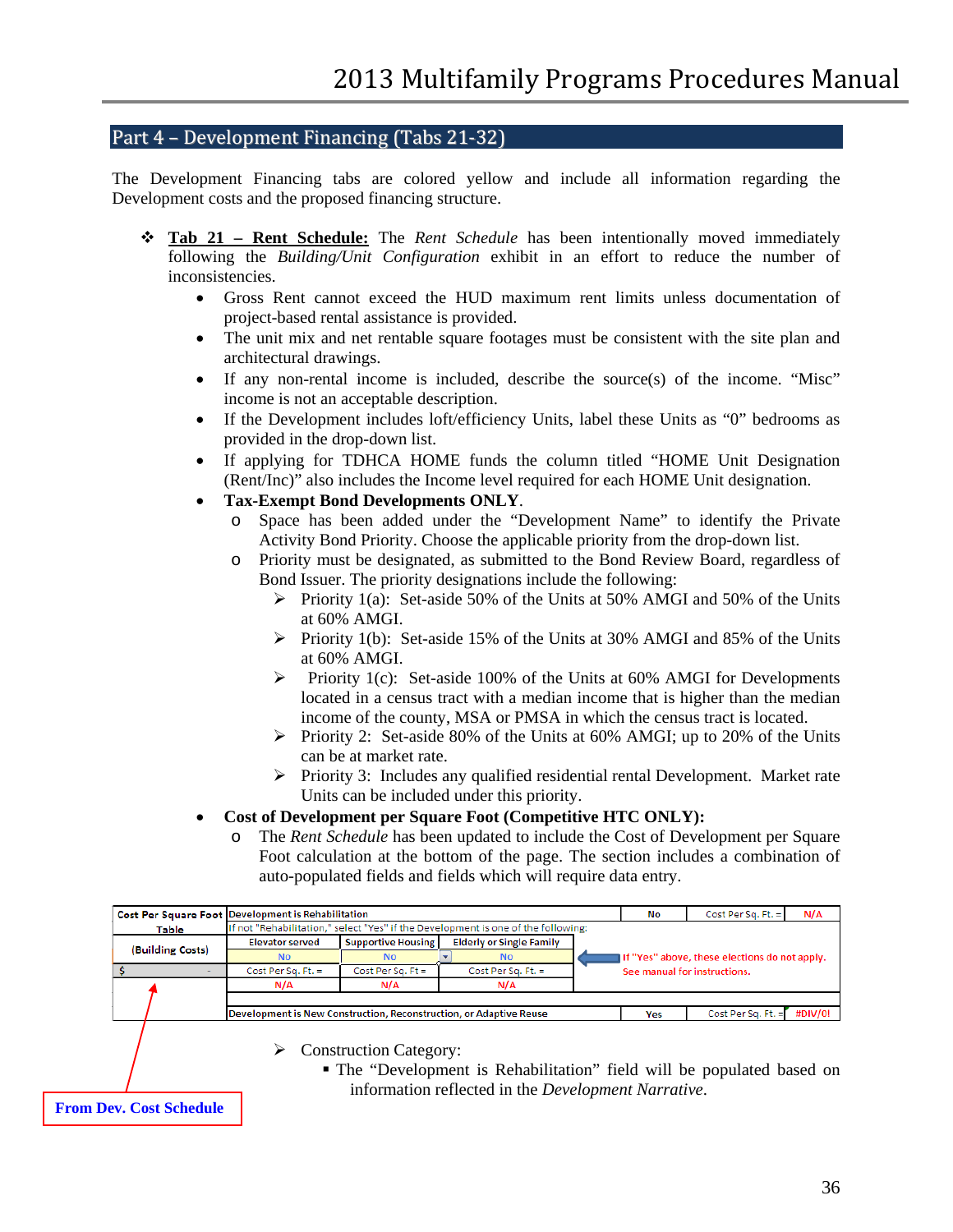- You must identify whether the Development is elevator served (whether Elderly or four or more floors), Supportive Housing, or single family design (at least 75%) by choosing "yes" or "no" from the drop-down list in the next field. If "yes" is applicable, the form will calculate based on the additional interior corridor information reflected in the *Building/Unit Type Configuration.*
- The "Development is New Construction, Reconstruction, or Adaptive Reuse" field will populate based on answers regarding the construction type above.
- $\triangleright$  Building Costs:
	- "Building Costs" will be populated based on information reflected in the *Development Cost Schedule.* This calculation also takes into account structured parking not included in eligible basis.
- Calculation:
	- Based on information reflected in the *Development Narrative, Rent Schedule*, and *Building Unit/Type Configuration* forms, the form will then calculate the cost per square foot that will be used to calculate the mean of similar type applications for the purpose of scoring.

**NOTE: In order for the calculation to work, all three categories under "not Rehabilitation" must have an answer "yes" or "no." If a category is left blank, the form will not produce a calculation. DOUBLE CHECK THE FORM TO BE SURE THAT A CALCULATION APPEARS FOR COST PER SQUARE FOOT IN ONE OF THE FIVE POSSIBLE CELLS THAT HAVE BOLDED RED TEXT. Please contact Department staff if you have trouble producing a calculation.** 

### **Tab 22 – Utility Allowances**

- Drop down lists are provided to identify "Who Pays" for the utility service and what type of "Energy Source" will be used.
- If Development is all bills paid, utilities and energy source is still required.
- **Remember to include your support documentation** (i.e., Current PHA utility allowances sheet or local utility provider estimate specific to development) that clearly identifies the utility costs included in the estimate and the effective date of the documentation.

### **Tab 23 – Annual Operating Expenses**

- Fill in all tallow highlighted cells.
- You must describe any "Other" cost included in any of the expense categories. "Misc" is not an acceptable description. The cells will turn RED and state "please describe" to remind you to enter a description.
- Annual Debt Service should be consistent with information provided in the *Summary of Sources and Uses of Funds* form as well as the *15 Year Pro Forma*.
- Expense per Unit, Expense to Income ration, and Debt Service Ratio will be calculated automatically. Applicant should familiarize themselves with the underwriting rules (Subchapter D of the Uniform Multifamily Rules) regarding thresholds for these items.

### **Tab 24 – 15 Year Pro Forma**

- Any deferred developer's fee must be shown to be fully repaid by year 15.
- You must describe any "Other" debt service included in the pro forma.
- The form has been updated to include a certification, signature, and contact information for the lender for Competitive HTC Applications claiming points under §11.9(e)(1) of the OAP.

### **Tab 25 – Offsite Costs Breakdown**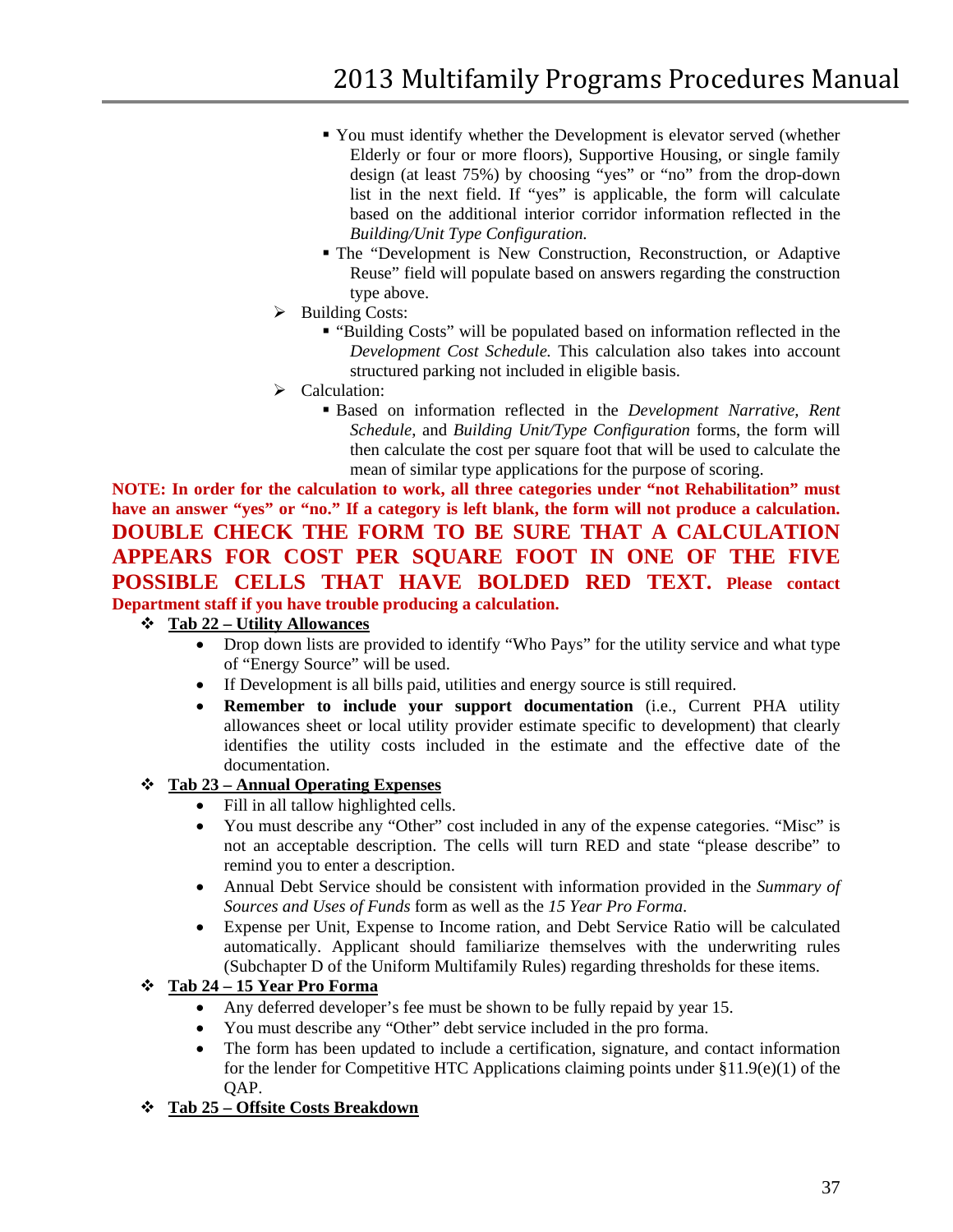- This form must be completed if there are any offsite costs associated with the Development, whether or not they are included in the *Development Cost Schedule*. For example, if offsite costs are embedded in the acquisition costs, this form must be completed. If there are any unusual circumstances surrounding the costs and/or payment of off-site costs, please include an explanation behind this tab.
- The form must be completed, signed and sealed by a professional engineer. See §10.204(7)(E)(ii) of the Uniform Multifamily Rules.
- If any Off-site Costs are included in Eligible Basis:
	- o A letter from a certified public accountant must be submitted allocating which portions of those costs should be included in Eligible Basis; and
	- o The Third Party engineer must describe the necessity of the off-site improvements.<br>
	o If off-site costs are based on PLR 200916007 the certified public accountant must
	- If off-site costs are based on PLR 200916007 the certified public accountant must provide a statement of findings describing the facts relevant to the Development and that the fact pattern matches the PLR 200916007.

### **Tab 26 – Site Work Costs**

- This form is applicable to all Developments, regardless of the amount of Site Work cost attributed to the Development.
- If the Site Work cost is above \$15,000 per Unit and costs are included in Eligible Basis, a letter must be provided from a certified public accountant allocating which portions of those site costs should be included in Eligible Basis.
- The total Site Work costs entered in this exhibit should match the amount reflected in the *Development Cost Schedule*.

#### **Tab 27 – Development Cost Schedule**

- All applicable yellow highlighted cells under the Total Development Summary (columns) C,D, and E) should be completed. A section for notes regarding the costs is provided as well; this should be used to add any information that could be helpful for the underwriting review, to explain line items that may be particularly low or high costs.
- The "Credits Supported by Eligible Basis" cell is automatically calculated from data reflected in the "Calculated Credits" cell. This figure must be equal to or greater than the annual Housing Tax Credit Funding Request.
- If you include a 130% High Cost Area Adjustment in the *Development Cost Schedule* be sure you meet one of the criteria identified in §11.4(c) of the QAP and indicate under which criteria the Application qualifies for the Eligible Basis boost in Part 4 of the Site Information Form Part II.
- You must describe any "Other" costs reflected in the Cost Schedule. The cells will prompt you when an amount is inserted to "please specify" under a footnote.
- **Include the contact name and phone number in the space provided of the person providing the cost estimate for the Hard Costs.**

### **Tab 28 – Summary of Sources and Uses of Funds**

- Identify the name of each Financing Participant in the left-hand column. (Note that Department Funds have been auto populated based on data entered on the Development Narrative Tab, and are hyperlinked to move back and forth between tabs.)
- Choose the Funding Descriptions from the drop-down list for *Debt* and *Third Party Equity*:
	- o conventional loan,
	- o conventional/FHA,
	- o conventional/letter of credit,
	- o mortgage revenue bonds other issuer,
	- o Housing Trust Fund,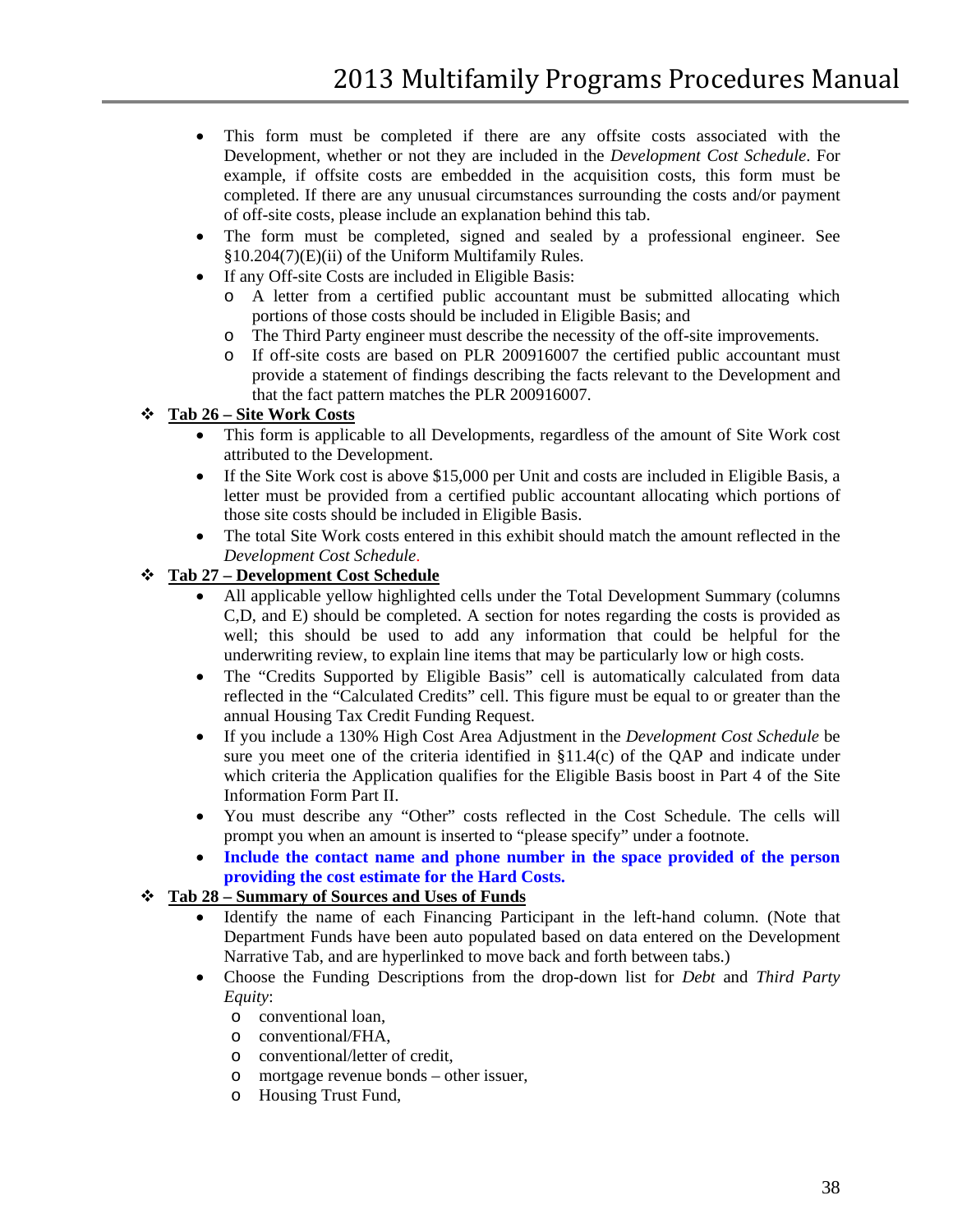- o CDBG,
- o USDA/TXRD loan,
- o federal loan,
- o state loan,
- o local government loan, or
- o private loan.
- Match (HOME only) is included in the drop-down list under the Grant section of the form, along with other grant sources.
- Note that the Funding Description column under "deferred developer fee: and "other" do not have drop-down menus. Applicants should write in a funding description.
- For each source identified you are required to include the interest rate, amortization, term and syndication rate, where applicable. **THE INFORMATION INCLUDED HERE MUST BE CONSISTENT WITH THE FINANCING NARRATIVE, TERM SHEETS, AND DEVELOPMENT COST SCHEDULE.**
- The priority of lien must be indicated in the "Lien Position" column for interim and permanent financing.
- Total sources of funds must equal the total uses of funds reflected in the *Development Cost Schedule*.
- **Tab 29 – HOME Applications Only - Financial Capacity and Construction Oversight**
	- This form is applicable for HOME Applications if the Direct Loan(s) amount to more than 50% of the Total Housing Development Cost, except for Developments also financed through the USDA-515 program.

#### **Tab 30 – HOME Applications Only - Matching Funds**

• This form is applicable for HOME Applications only. Detail the type of Match, amount, and source in the appropriate columns. Refer to §10.307 of the Uniform Multifamily Rules for Match requirements.

 **Tab 31 – Financing Narrative:** This form is divided into 4 parts. Parts 1-3 are only applicable to Competitive HTC Applications, and Part 4 is required for all Multifamily Applications.

- **Part 1 – Commitment of Development Funding by Unit of General Local Government (UGLG) (§11.9(d)(3)) (Competitive HTC Applications only)**
	- o HTC Demographics and Site Characteristics are available on the Department's website at: http://www.tdhca.state.tx.us/multifamily/htc/index.htm. Use the at: [http://www.tdhca.state.tx.us/multifamily/htc/index.htm.](http://www.tdhca.state.tx.us/multifamily/htc/index.htm) Use the population of the nearest place in the case of a Development located outside a census designated place.
	- o **Tip – The Rent Schedule must be complete before the UGLG score can be calculated.**
	- o Enter the UGLG development funding amount and "place" population in the yellow boxes. The form will calculate the number of points based on data entered for financing amount, population of the Place, and the number of Low Income Units.
	- o If requesting points for funding without a firm commitment in place, the Applicant must include an acknowledgement from the applicable city or county that a request for funds was submitted and that a decision about funding is expected to occur no later than September 1, 2013. This is listed under the supporting documents in Tab 32.
	- Select "Yes" or "No" from the dropdown box to indicate whether the UGLG has provided a firm commitment. To be eligible for an additional (1) point, evidence of a firm commitment in the form of a resolution from the appropriate UGLG must be submitted. A sample resolution is included in the 2013 Templates on the HTC Applications page of the Department's website.

**NEW**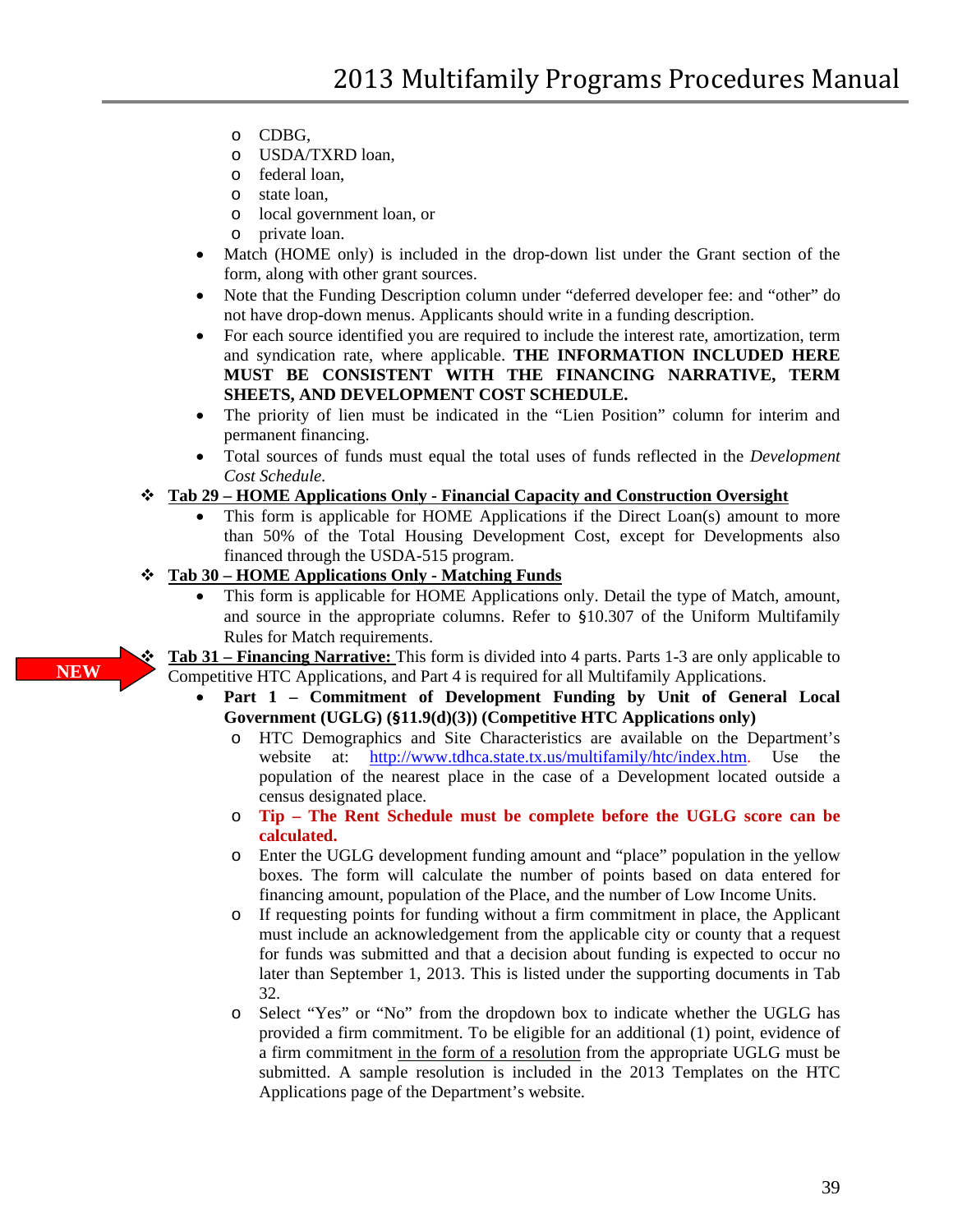- o An application may be eligible for 7 points if no UGLG funding is provided, but a resolution of support from the local Governing Body is included with the application. See  $$11.9(d)(3)(B)$  of the QAP. Select "Yes" or "No" from the dropdown box for this item.
- o Funding must be in the form of one of the following:
	- $\triangleright$  construction and/or permanent loan at interest no higher than 3% per annum and term of at least 5 years;
	- $\triangleright$  grant, in-kind contribution, or contribution that will support the Development, such as vouchers; or
	- $\triangleright$  some combination of the above.
- o The funding cannot be provided to the UGLG by the Applicant or a Related Party.
- See the FAQs posted on the website regarding eligible funding entities for Developments located within the boundaries of a city or outside the boundaries of a city (if not yet posted you may contact staff by email).

**NOTE: Remember to enter the points being requested in the "Total Points Claimed" field. Although the form will calculate eligible points based on the amount of funding provided, the points requested WILL NOT auto-populate.**

- o Submit all evidence for this scoring item behind the *Tab 32 – Supporting Docs*.
- **Part 2 – Financial Feasibility (§11.9(e)(1) (Competitive HTC Applications only)**
	- o Make only one selection from the options listed on the form in this section.
	- o Indicate which option the Development will be selecting points for:
		- $\geq$  a statement (may be included in the term sheet) that lender's assessment finds that the Development is financially feasible; or
		- $\triangleright$  a statement (may be included in the term sheet) that lender's assessment finds that the Development *and the Principals* are acceptable.
	- o The Total Points Claimed will auto-populate based on your selection.
- **Part 3 – Leveraging of Private, State, and Federal Resources (§11.9(e)(4) (Competitive HTC Applications only)**
	- o At least 5% of the total Units must be restricted to 30% AMGI. The form will calculate the percentage based on the information reflected in the *Rent Schedule.*
	- o If the Development leverages CDBG Disaster Recovery, HOPE VI, or Choice Neighborhoods funding, mark the appropriate box.
	- o The form will calculate Housing Tax Credit funding request as a percent of Total Housing Development Cost based on information reflected in the *Development Narrative* and the *Development Cost Schedule*. The percentages will be rounded to the nearest hundredth.
	- o No more than 50% of the developer fee can be deferred to be eligible. **NOTE:** This form does **not** perform this calculation.
	- o The supporting documentation for these points must be included behind the *Financing Narrative*. No supporting documentation is necessary unless claiming points based on a commitment of CDBG-DR, HOPE VI, or Choice Neighborhood Funding.

**NOTE: Remember to enter the points being requested in the "Total Points Claimed" field. Although the form will calculate eligible points based on the information provided, the points requested WILL NOT auto-populate.**

- **Part 4 – Financing Narrative (All Applications)**
	- o Enter a description of the financing plan for the Development in the space provided.
	- o Sources and amounts of funds referenced in this narrative must match the *Summary Sources and Uses of Funds* form*,* term sheets for interim and permanent financing and term sheets for syndication of tax credits (if applicable to the program).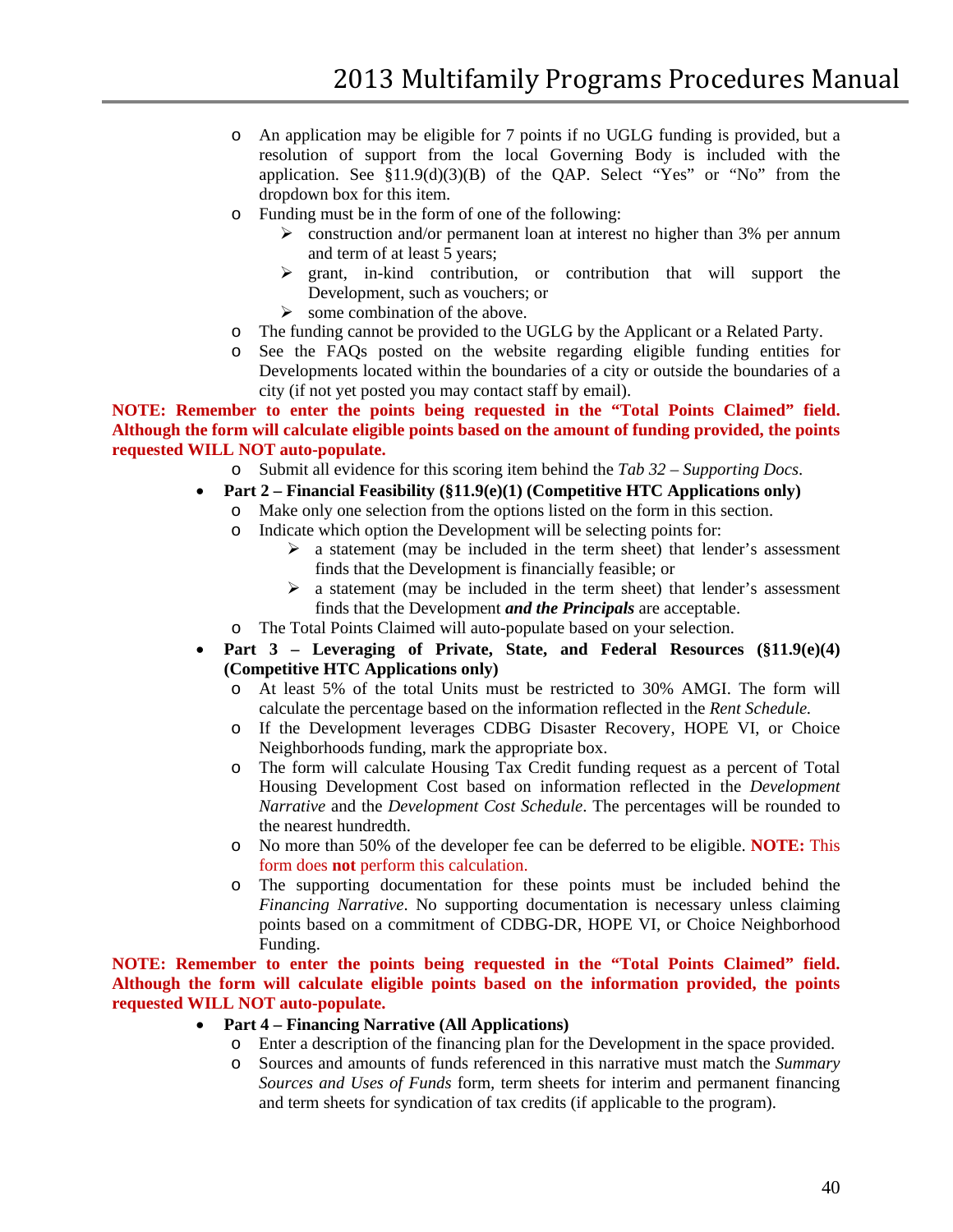o The narrative should identify any non-traditional financing arrangements; use of funds with respect to the Development; funding sources including construction, permanent, bridge loans, rents, operating subsidies, and replacement reserves; and commitment status of funding sources for the Development.

# **Tab 32 – Supporting Documents/Term Sheets**

- Evidence must be consistent with the *Summary Sources and Uses of Funds* and *Financing Narrative.*
- Include term sheets for interim and permanent financing that is consistent with other parts of the Application, and is provided in one or more of the forms identified and includes the requirements set forth in §10.204(6)(A)-(B) of the Uniform Multifamily Rules.
- If applicable, include the Resolution from the local Governing Body confirming support and citing specific financial constraints prohibiting support or an acknowledgement that a request for funds has been received.
- Executed Pro Form from a Permanent or Construction Lender (if requesting points for financial feasibility). The pro form must include:
	- $\triangleright$  the first 5 years and every fifth year thereafter;
	- $\triangleright$  all projected income, operating expenses, and debt service;
	- $\triangleright$  the general growth factor applied to income and expense;
	- $\geq$  a minimum 1.15 DCR throughout the 15 years for all Third Party lenders that require scheduled repayment; and
	- $\triangleright$  signature and contact information of an authorized representative for the lender for points claimed under §11.9(e)(1) (for Competitive HTC Applications only).
- Any federal, state or local gap financing, whether soft or hard debt must be identified at the time of Application.
- **If requesting funds through another TDHCA program (e.g., HOME) the program must be on a concurrent funding period with the current tax credit Application Round and evidence of a complete and receipted application from the other Department program must be obtained no later than March 1<sup>st</sup>.**
- If Development is financed through more than 5% Development Owner contributions provide the required documentation described in §10.204(6)(C).
- Include term sheets for syndication of tax credits that include the requirements set forth in  $§10.204(6)(D).$
- Include evidence of rental assistance or other subsidies if applicable.
- **NOTE**: No syndication costs should be included in the Eligible Basis.

# <span id="page-40-0"></span>Part 5 – Development Organization (Tabs 33-43)

The Development Organization tabs are colored green, and include all information regarding the Development Team members. The Organizational Charts, Previous Participation exhibits, and Credit Limit documents are all located in this section.

- **Tab 33 – Sponsor Characteristics:** This form is only applicable for Competitive HTC Applications, and is divided into 2 Parts. Applications may qualify for one point for having a Certified HUB or Qualified Nonprofit in the ownership structure.
	- **Part 1 – Qualified Non-Profit:** To be eligible for this point, the Application must be applying in the Nonprofit Set-Aside (a selection made in the *Development Narrative*).

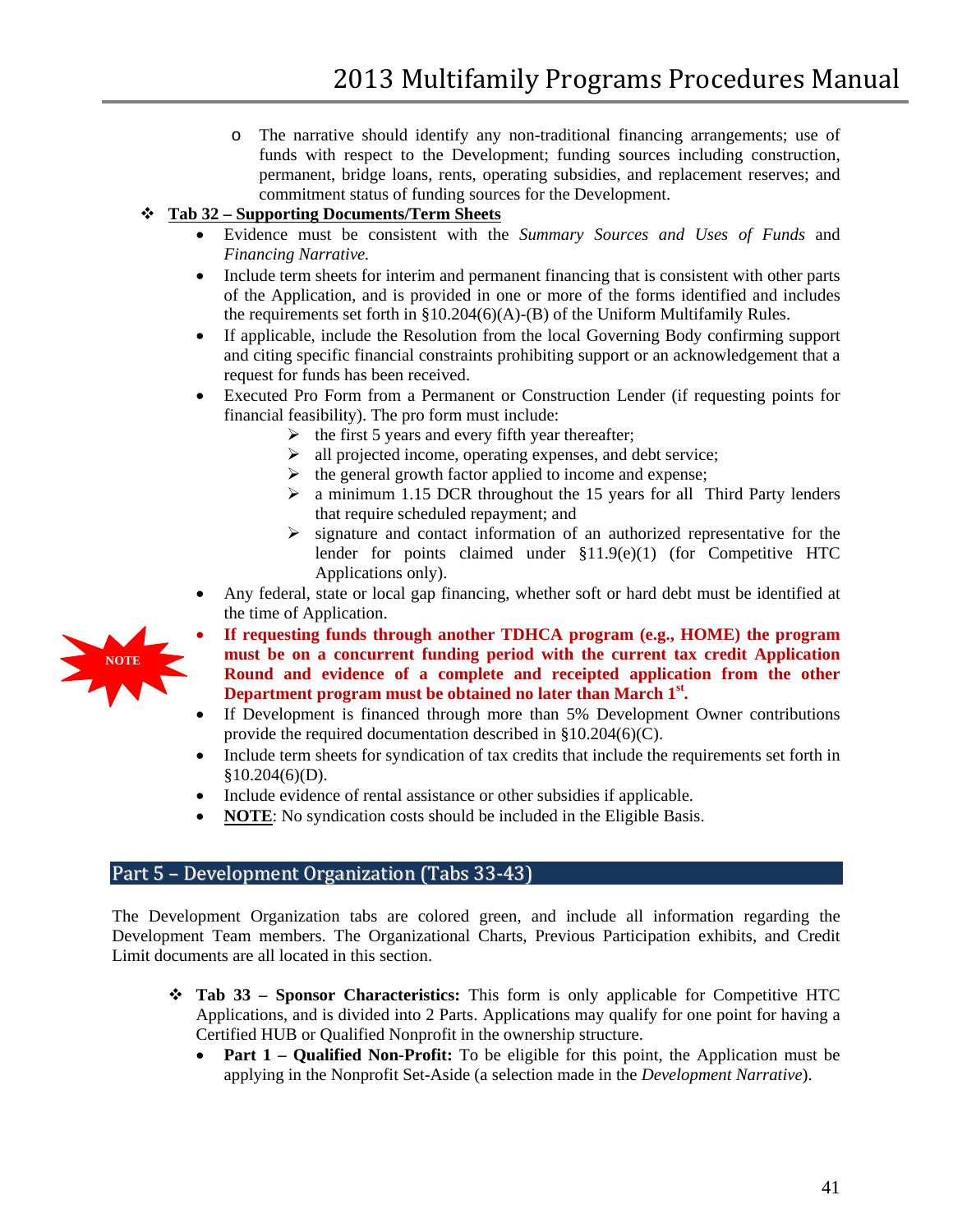- o Complete the yellow highlighted cells with the percentages of ownership interest, cash flow from operations, and developer fee.
- o Certify that the Nonprofit will materially participate in the Development.
- o Indicate the experience of the Nonprofit by marking the checkboxes (Property Management, Construction, Development, Financing, or Compliance)
- o Certify there is no relationship between the Principals of the Nonprofit and any other Principals of the Applicant or Developer.
- o Evidence of experience in the housing industry as well as a statement indicating how the Nonprofit will materially participate must be included behind this tab. Acceptable evidence of experience includes, but is not limited to:
	- $\triangleright$  Resume of Nonprofit
	- > TDHCA Experience Certificate
- **Part 2 Qualified HUB:** To be eligible for this point, the HUB must be registered with the Texas Comptroller of Accounts, and evidence of such registration provided behind this tab.
	- o Complete the yellow highlighted cells with the percentages of ownership interest, cash flow from operations, and developer fee.
	- o Certify that the HUB will materially participate in the Development.
	- o Indicate the experience of the HUB by marking the checkboxes (Property Management, Construction, Development, Financing, or Compliance)
	- o Certify there is no relationship between the Principals of the HUB and any other Principals of the Applicant or Developer.
	- o Evidence of experience in the housing industry as well as a statement indicating how the Nonprofit will materially participate must be included behind this tab. Acceptable evidence of experience includes, but is not limited to:
		- $\triangleright$  Resume of HUB
		- > TDHCA Experience Certificate
- **The score will populate based on the selections made on this form.**

### **Tab 34 –Owner and Developer Ownership Charts**

- This sheet shows a basic format for organizational charts. Be sure that charts follow the example given and that they contain the following information:
	- o Correct name and ownership percentage of each entity and person. Avoid nicknames;<br>
	o Clear indication of role, i.e. Member, Member/Manager, Class B, LP, etc.
	- o Clear indication of role, i.e. Member, Member/Manager, Class B, LP, etc.
	- Trusts must include the trustee and list all beneficiaries that have the legal ability to access, control, or direct activities of the trust and are not just financial beneficiaries;
	- o Nonprofit entities, public housing authorities and publicly traded corporations must show name of organization, individual board members and executive director;
	- o In cases of to-be-formed instrumentalities of PHAs where the board members and executive director remain to be determined, the PHA itself is shown;
	- o Ownership must be illustrated to the level of natural persons, whether owners or board members.
- Developer organization chart shows the structure of the Developer and includes the following:
	- o Any Person receiving more than 10% of the Developer Fee;
	- o Nonprofit entities, public housing authorities and publicly traded corporations show name of organization, individual board members and executive director;
	- o Ownership to the level of natural persons, whether owners or board members.
- Create separate charts for the Owner and Developer, ensuring that both are complete representations of the structures of each, and attach them behind this exhibit.
- **Tab 35 – List of Organizations and Principals**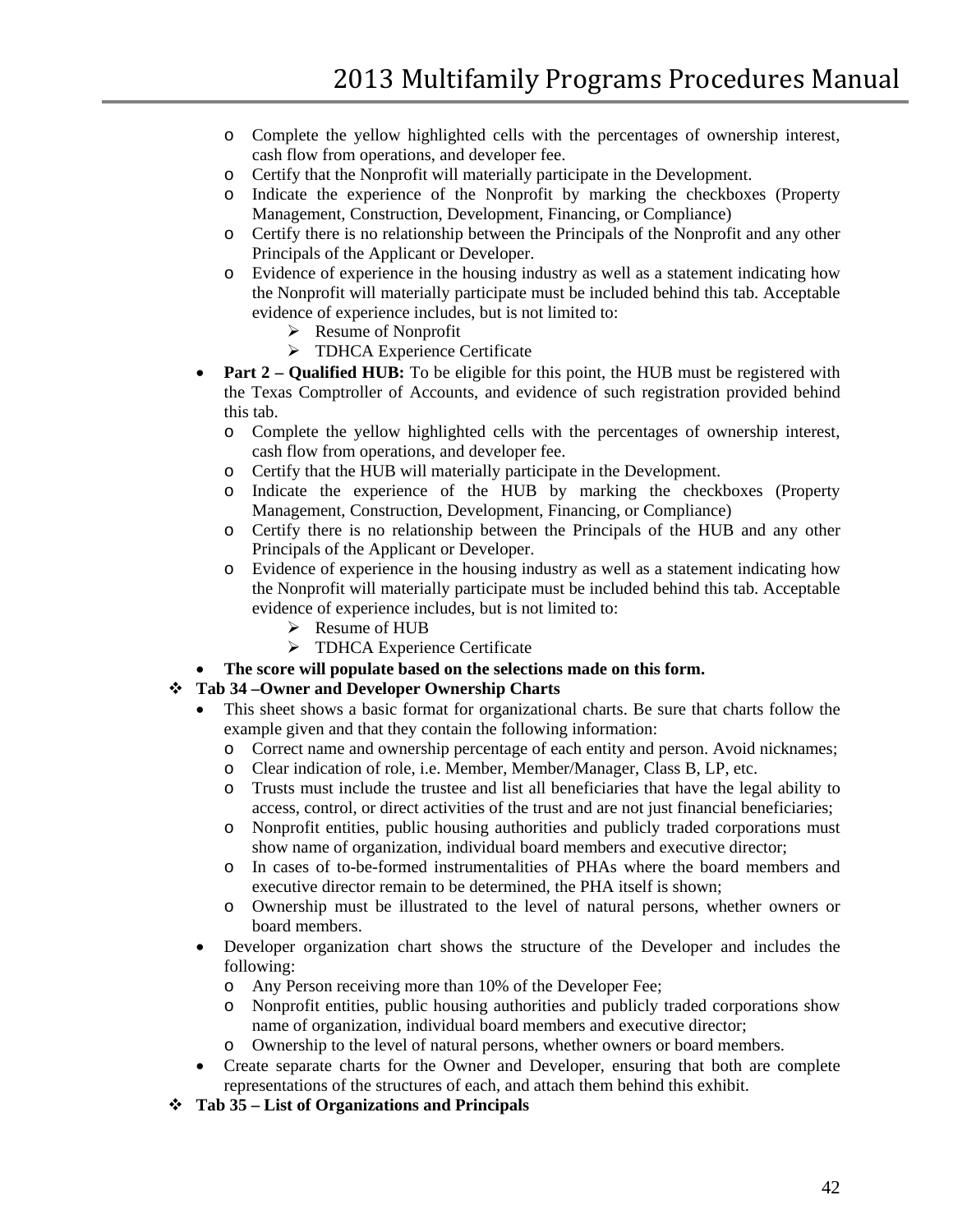- This form combines the old "List of Organizations" and "List of Principals" forms. The information collected by those forms will be gathered here.
	- o Complete the yellow highlighted cells as needed.<br>  $\circ$  Begin with the Applicant legal name.
	- o Begin with the Applicant legal name.<br>
	o Organizations AND persons will be li
	- o Organizations AND persons will be listed on this form.<br>  $\circ$  Each *entity* will have its own section, in which its indivi
	- Each *entity* will have its own section, in which its individual structure will be given.
	- o The notation of experience is now a Yes/No drop-down menu. Make a selection for each entry.
	- o Be sure names match the organizational charts. Avoid nicknames.
	- o Additional spaces for Sub-Entities or Principals are available by un-hiding rows. (there are 30 entries available for sub-entities or Principals)
	- o Submit as many pages of the form as necessary to report all organizations and natural Persons, Developers. (Including Guarantors and recipients of more than 10% of the developer fee).
- **When converting to PDF format, be sure to adjust page breaks as necessary.**

### **Tab 36 – Previous Participation and Background Certification**

- The form must be completed for each entity and natural Person shown on the Owner and Developer organizational charts. For nonprofit entities, public housing authorities and publicly traded corporations, complete a separate exhibit for the entity, the individual board members and executive director.
- **This form is still required of all Persons or entities, regardless of whether the Person or entity has previous experience with TDHCA funding.**
- **If the Person or entity has previous experience with HTC Developments or other state or federal programs administered by other states, this information must be disclosed and the Person or entity must authorize the parties overseeing such assistance to release compliance histories to the Department.**
- For "Contract Begin/End" enter the time period a person's or entity's role in each property identified began and ended. This applies to any developments that a Person or entity might have been involved with originally, but have since been transferred to over to another Person or entity.
- If the Person's or entity's role in a property or service related activity has not ended then leave the "Contract End" column blank.
- The worksheet allows for 30 separate entries.
- **When converting to PDF format, be sure to adjust page breaks as necessary.**

#### **Tab 37 – Nonprofit Participation**

- All nonprofit Applicants or Principals must complete this form regardless of the level of ownership or the set-aside applied under.
- Complete all appropriate tallow highlighted cells. Yes/No questions have drop-down menus.
- The worksheet currently allows for up to twenty (20) board members to be listed.
- The following sheet allows you to check off the required documentation items indicating that you have provided them.
- **Tab 38 – Nonprofit Support Documentation** The additional documentation requirements identified in this section must *only* be completed if:
	- the Applicant is eligible to compete under the Nonprofit Set-Aside Allocation pursuant to §2306.6706;
	- the organization's  $501(c)(3)$  or (4) designation is in place at the beginning of the Application Acceptance Period, and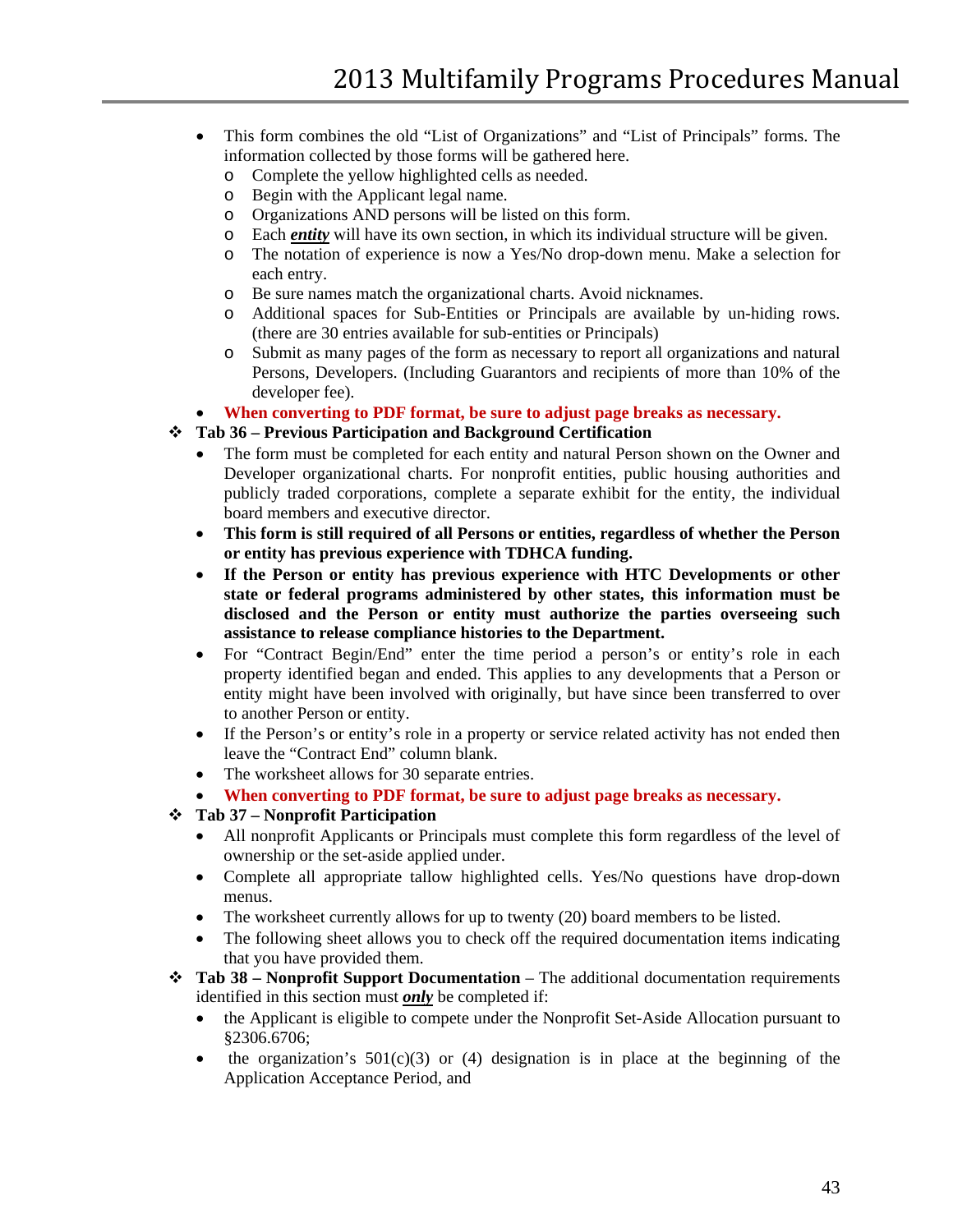- the Applicant indicates on the *Development Narrative* that it will compete under the Nonprofits Set-Aside.
- Applications involving a  $501(c)(3)$  or (4) nonprofit General Partner that DO NOT elect to be treated under the Nonprofit Set-Aside only need to submit the IRS determination letter described below. **Tax Exempt Bond Applications only need to submit the first item below in addition to the Nonprofit Participation Forms.**
	- o **IRS Determination Letter** which states that the nonprofit organization is a §501(c)(3) or (4) entity. *This designation must be in place as of the beginning of the Application Acceptance Period*. If the organization is a Qualified Nonprofit Organization as defined in the tax code, notwithstanding any apparent limitations in the QAP about the particular parts of the Code under which a nonprofit may qualify, submit an IRS determination letter.
	- o **Third Party Legal Opinion** Be sure your legal opinion contains all five of the following statements, bulleted for easy identification:
		- $\triangleright$  Must state that the nonprofit is not affiliated with, or Controlled by, a forprofit;
		- $\triangleright$  Must state that the nonprofit is eligible to apply in the Nonprofit Set-Aside pursuant to  $$42(h)(5)$  and the basis for that opinion. In a typical ownership structure, **eligibility as defined by §11.5(1) of the 2013 QAP requires the nonprofit to be the controlling interest in the Development Owner (usually the Managing General Partner or Managing Member General Partner)**;
		- $\triangleright$  Must state that one of the exempt purposes of the nonprofit is to provide lowincome housing;
		- $\triangleright$  Must state that the nonprofit prohibits any member of its board, except a member that is also the chief staff member of the organization, from receiving compensation for participation; and
		- $\triangleright$  Must state that the Qualified Nonprofit Development will have the nonprofit or its nonprofit affiliate as the Developer or co-Developer as evidenced in the development agreement.
	- o **Financial Statement** The nonprofit's most recent financial statement as prepared by a Certified Public Accountant.
	- o **Certification of Residence** a certification that a majority of the board members reside:
		- $\triangleright$  In the State of Texas if the Development is in a Rural Area, or
		- $\triangleright$  Within 90 miles of the Development if it is not in a Rural Area.

### **Tab 39 – Development Team Members**

- Enter information as requested.
- Note: Drop-down menus will facilitate identification of HUB participants and related team members.
- There are several boxes for "Other" team members. Use if needed and name the role each will play.
- **Tab 40 – HOME Management Plan Certification (HOME Applicants only)**
	- Read, sign and date the form. (Hard copy is not needed; scan signed copy and insert into Application.)
	- Attach the Management Plan Addendum as necessary.
- **Tab 41 – Architect Certification**
	- The form must be executed by the Development engineer, an accredited architect or Department-approved Third Party accessibility specialist.
	- New Construction HOME Applicants must have the architect certify Development Site is sufficient in size, exposure, and contour to accommodate the number of Units proposed.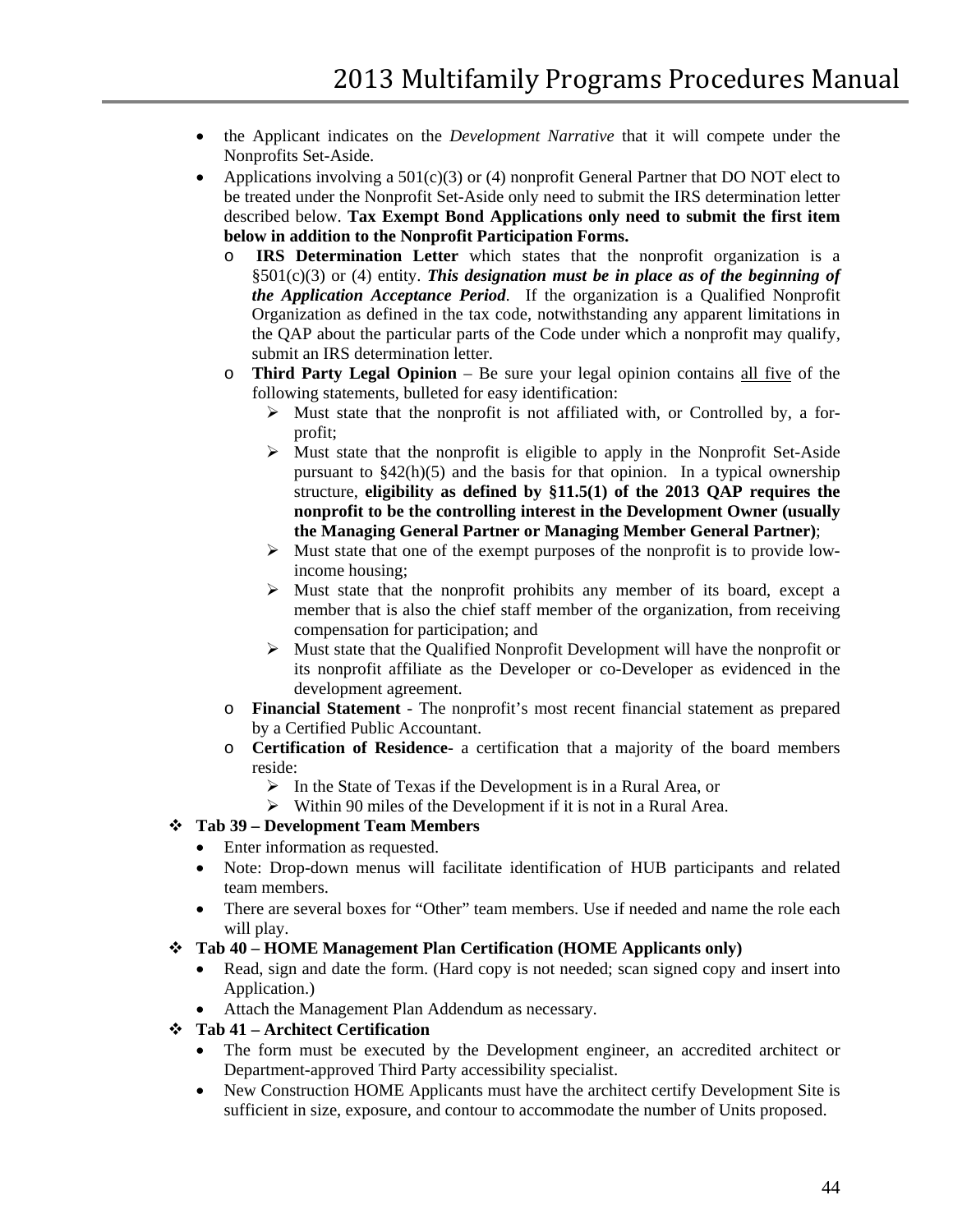- **Tab 42 – Experience Certificate**
	- **The tab for Evidence of Experience contains checkboxes and information for programs other than competitive HTC Applications. Complete only the relevant sections.**
	- Applicants utilizing an Experience Certificate that was issued by the Department in 2011 or 2012 for a Principal of the Development Owner, General Partner or Developer must provide a copy of the certificate behind this tab.
	- If a Principal of the Development Owner, General Partner or Developer for the Application is seeking an Experience Certificate from the Department, the *2013 Experience Certification Request Form,* along with the required documentation (found in  $§10.204(5)$ (A) and (B) of the Uniform Multifamily Rules) to establish experience must be submitted to the Department within the Application behind this placeholder tab.
		- o Names on the evidence must tie back to the individual seeking the experience certificate.
		- o Experience certification may be withheld if the individual has, at any time within the preceding three years, been involved with affordable housing that has been in material non-compliance under the Department's rules or which has been the subject of issued IRS form 8823 citing non-compliance that has not been or is not being corrected with reasonable due diligence.
		- o If the Principal is determined by the Department to not have the required experience, an acceptable replacement for that Principal must be identified prior to the date the award is made by the Board.
		- o No person may be used to establish the required experience if that person or an affiliate of that person would not be eligible to be an Applicant themselves.
		- o The *2013 Experience Certification Request Form* is located in the Multifamily Applications section of the TDHCA website or at  $\Delta p$ <http://www.tdhca.state.tx.us/multifamily/applications.htm>

NOTE: Experience documentation **may be submitted prior to the March 1st** Competitive HTC Application deadline. If the experience documentation is submitted prior to the March  $1<sup>st</sup>$  deadline, the documentation should be submitted electronically on a CD-R or via the Department's FTP server (if one has been set up for the Application). The Department will make every effort to respond within 30 days. However, if an experience certificate is not issued before March  $1<sup>st</sup>$  include a copy of the 2013 Experience Certification Request Form and all required documentation in this section of the application and include a statement that TDHCA determination is still pending.

- **DUNS Number and CCR Documentation (HOME Applications Only)**
	- o If available include the DUNS and CCR registration behind this tab. This information is an absolute requirement prior to Contract execution should the Applicant receive an award of federal funds (*e.g.* HOME).
- **Davis Bacon Labor Standards (HOME Applications Only)**
	- o Mark check boxes as necessary.
- **Affirmative marketing plan (HOME Applications Only)**
- o Complete the HUD form including the worksheets and attach behind this tab..
- **Tab 43 – 9% Applicant Credit Limit Documentation and Certification**
	- In general, each Person and entity listed on the Owner's and the Developer's organizational charts should be listed on Part 1a.
	- Part 1a must list all Executive Directors and Board Members of Nonprofits.
	- In Part 1b, use the drop-down menu to state whether the person or entity has more than one Application competing in the current Application Round.
	- **Be sure all names match the organizational charts. Avoid nicknames.**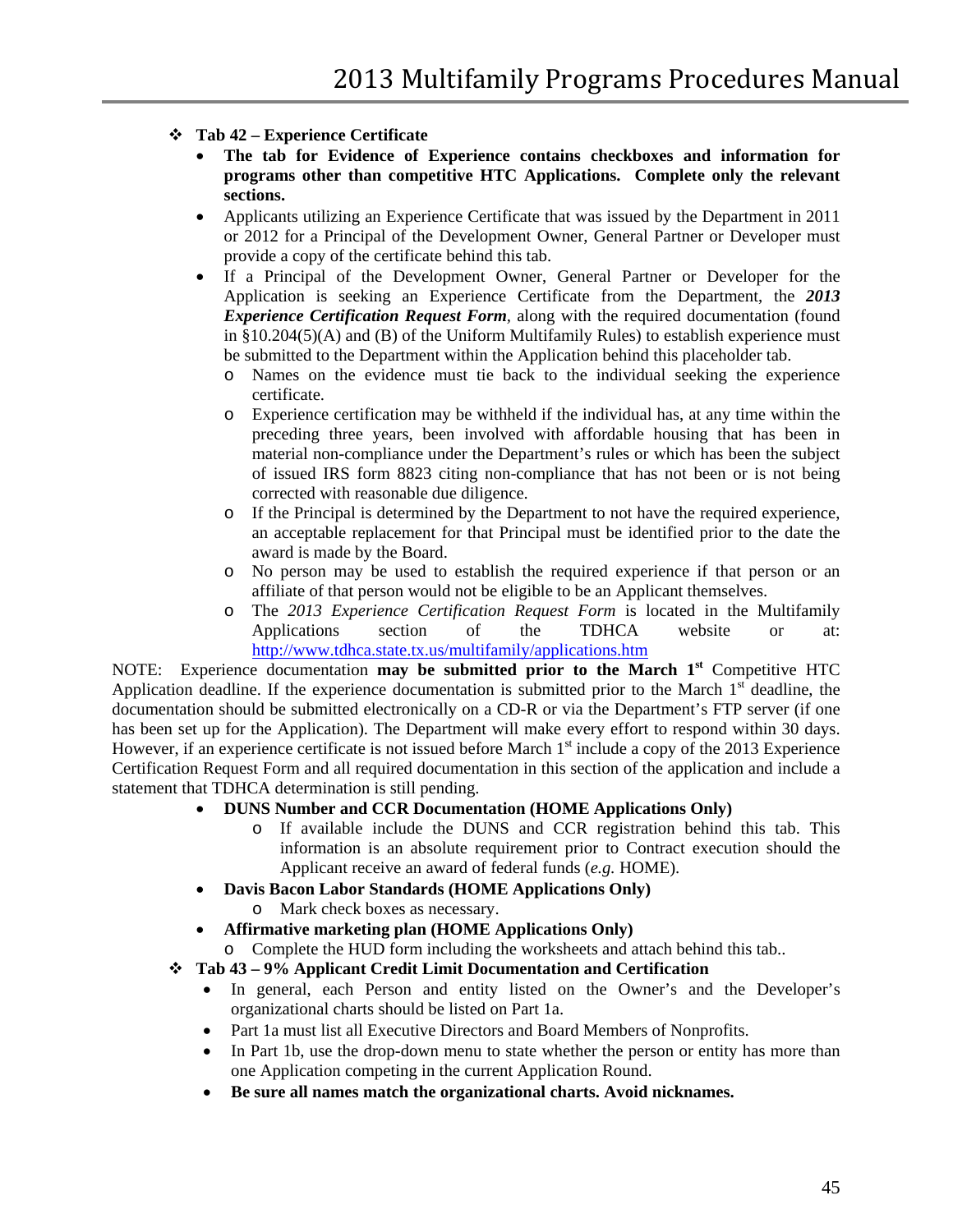- For each Person or entity that indicates affiliation with another Application in Part 1b, you must submit a Part 2. Scroll down to find Part 2 of the form.
- Up to 30 separate persons or entities may be entered in Part 1, but only 10 slots are in view. If you require the additional slots unhide lines 33-72.
- **Part 2: Complete a Part 2 for each Person that answered "Yes" on Part 1b. Print the complete forms, have them signed, and insert the executed copies back into the PDF application.**
- The Housing Tax Credit cap is now \$3 million.
- Applies to all Applicants, Developers, Affiliates or Guarantors in the Application.
- If the Guarantor is also the General Contractor and IS NOT a Principal of the Applicant, Developer or an Affiliate of the Development Owner, the Guarantor is not subject to the \$3 million cap.
- Entities that share a Principal are Affiliates for purposes of the cap.
- A Person will not be deemed to be an Applicant, Developer, Affiliate of the Development Owner or Guarantor solely because it:
	- o Raises or provides equity;
	- o Provides "qualified commercial financing;"
	- o Is a Qualified Nonprofit Organization or other not-for-profit entity that is providing solely loan funds, grant fund or social services; or
	- o Receives fees as a Development Consultant or a Developer that does not exceed 10% of the Developer Fee to be paid (or 20% for Qualified Nonprofit Development) or \$150,000, whichever is greater.

## <span id="page-45-0"></span>Part 6 – Third Party Reports (Tab 44)

All Third Party reports must be submitted in their entirety by the deadline specified below. Incomplete reports will result in termination of the Application. Reports should be submitted in a searchable electronic copy in the format of a single file containing all of the required information and conform to Subchapter D of the Uniform Multifamily Rules. (See specifically §10.205.) Exhibits should be clearly bookmarked.

- **Tab 44 – Third Party:** The required **Environmental Site Assessment** (ESA) must be submitted to the Department no later than 5pm CST on **March 1, 2013** for competitive HTC Applications, at least 75 days prior to the selected Board meeting at which the Determination Notice will be considered for Tax-Exempt Bond Applications or at the time of Application submission for all other programs.
	- The ESA must not be dated more than twelve (12) months prior to the first day of the Application Acceptance Period. If the timeframe is exceeded an updated report or letter must be provided, dated not more than three (3) months prior to the Application Acceptance Period from the party who completed the original report confirming that the site has been reinspected and that the conclusions of said report are still true and correct.
	- If the Application is receiving funding from USDA, an ESA will not be required; however it is the responsibility of the Applicant to ensure that the Development is in compliance with all state and federal environmental hazard requirements.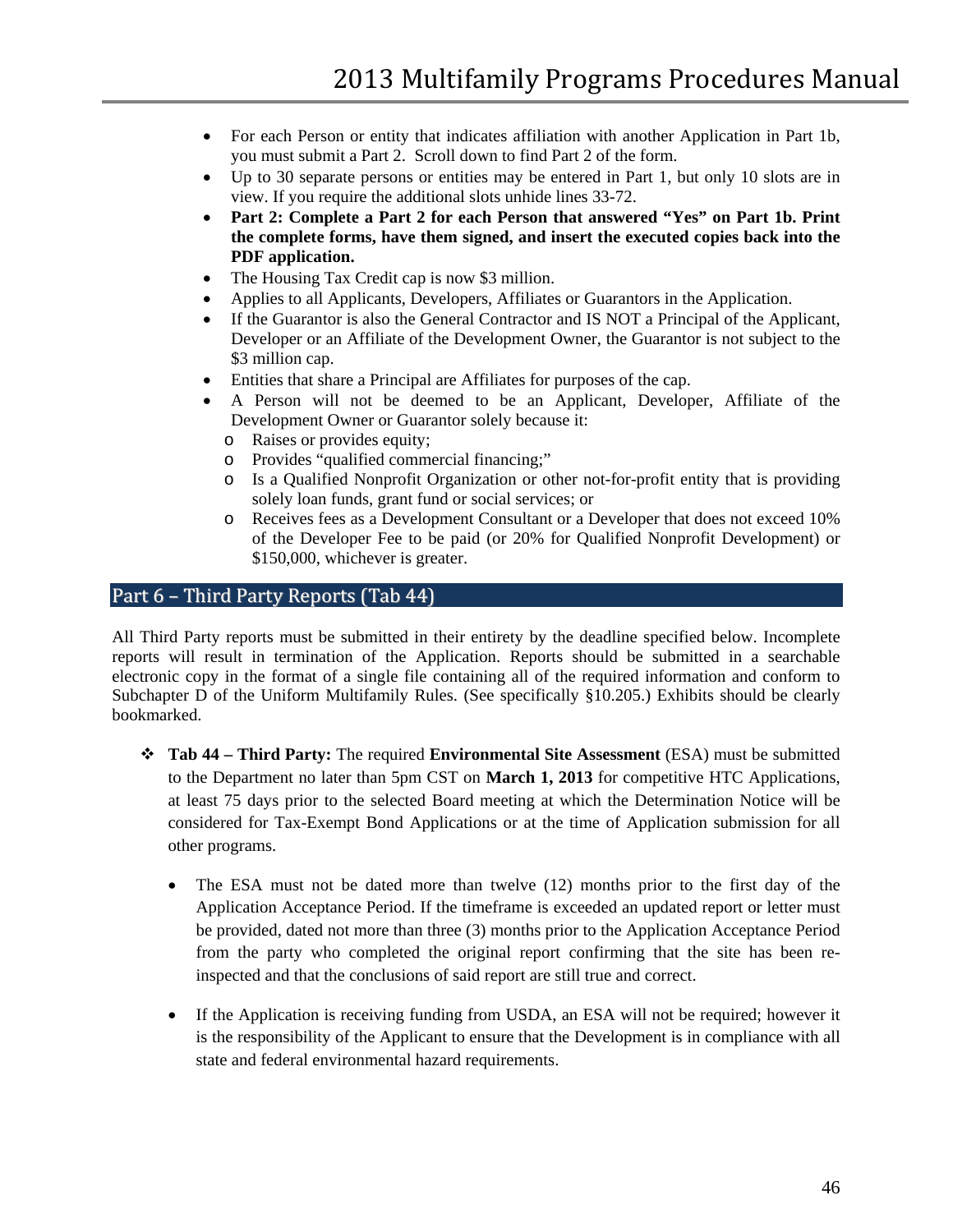- Prior to submission, confirm that the report is addressed to the Department or has a statement granting the Department authority to rely on the report findings and that the report preparer has read and understood §10.305 of the Uniform Multifamily Rules. A statement should also be included confirming that the person or company preparing the report will not materially benefit from the Development in any other way than receiving a fee for performing the ESA, and that the fee is in no way contingent upon the outcome of the assessment.
- If the report includes a recommendation for any additional assessments to be performed, include a statement that the recommendations will be followed prior to closing.
- The required **Market Analysis** must be submitted to the Department no later than 5pm CST on **April 1, 2013** for competitive HTC Applications, at least 75 days prior to the selected Board meeting at which the Determination Notice will be considered for Tax-Exempt Bond Applications or at the time of Application submission for all other programs**.**
	- The Market Analysis must not be dated more than six (6) months prior to the first day of the Application Acceptance Period. If the timeframe is exceeded an updated report must be provided from the Third Party who completed the original report. Any Market Analysis dated more than twelve (12) months from the first day of the Application Acceptance Period will not be accepted.
	- The analysis must be prepared by a Qualified Market Analyst approved by the Department as outlined in §10.303 of the Uniform Multifamily Rules.
	- If applying under the USDA Set-Aside and proposing acquisition and Rehabilitation of a Development with an overall occupancy level at or above 80% at the time of Application submission, the appraisal, as required for Rehabilitation Developments and Identity of Interest transactions, may be substituted for a Market Analysis.
	- Prior to submission, confirm that the analysis is addressed to the Department or has a statement granting the Department authority to rely on the report findings and that the report preparer has read and understood §10.303 of the Uniform Multifamily Rules.
- If applicable, the **Property Condition Assessment** (PCA) must be submitted to the Department no later than 5pm CST on **March 1, 2013** for competitive HTC Applications, at least 75 days prior to the selected Board meeting at which the Determination Notice will be considered for Tax-Exempt Bond Applications or at the time of Application submission for all other programs.
	- The PCA must not be dated more than six (6) months prior to the first day of the Application Acceptance Period. If the timeframe is exceeded an updated report must be provided from the Third Party who completed the original report. Any report dated more than twelve (12) months from the first day of the Application Acceptance Period will not be accepted.
	- If submitting a capital needs assessment from USDA in lieu of a PCA, it may be more than six (6) months old, as long as written evidence from USDA is submitted confirming the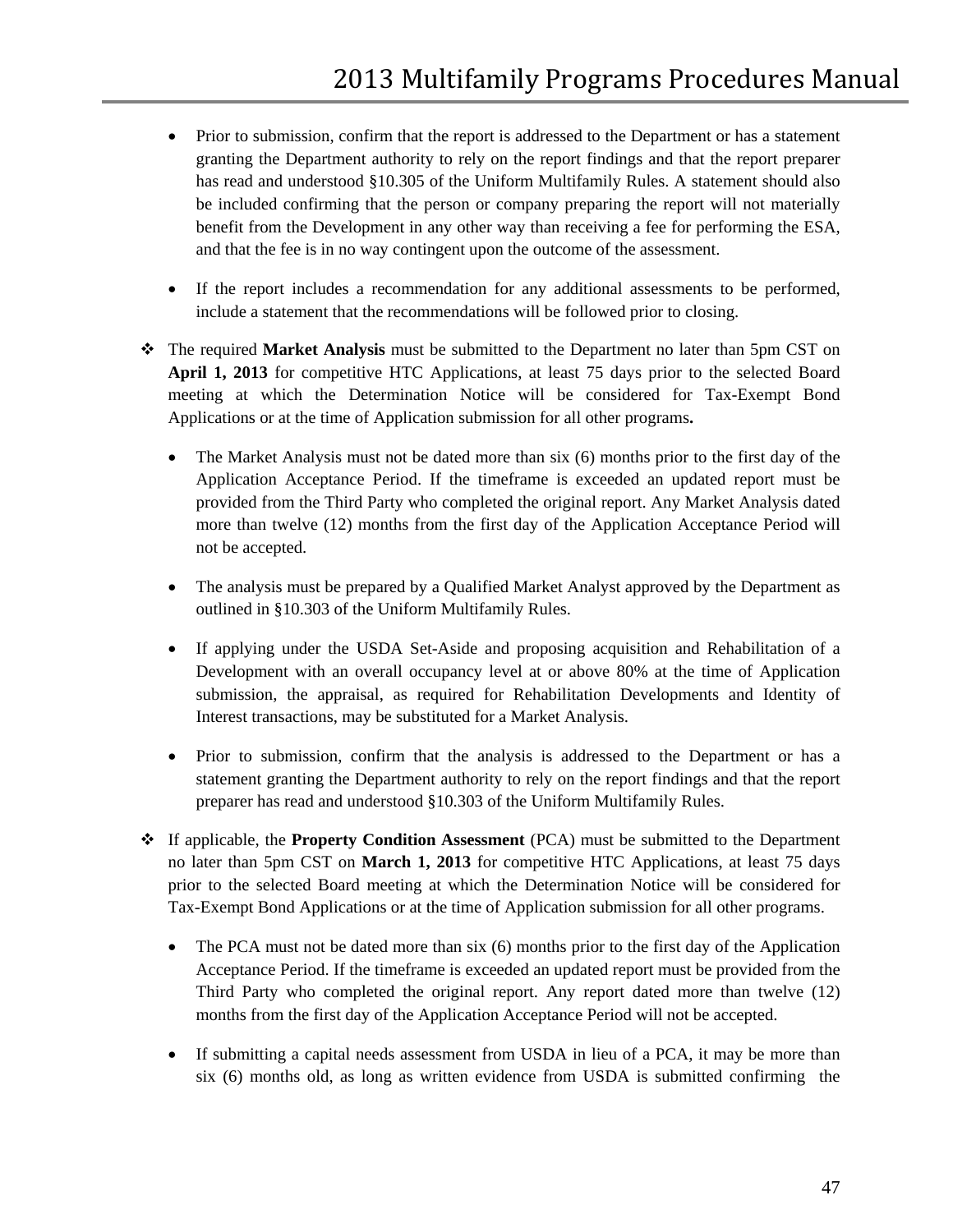existing capital needs assessment is still acceptable and meets the requirements of §10.306 of the Uniform Multifamily Rules.

- Prior to submission, confirm that the report is addressed to the Department or has a statement granting the Department authority to rely on the report findings and that the report preparer has read and understood §10.306 of the Uniform Multifamily Rules. A statement should also be included confirming that the person or company preparing the report will not materially benefit from the Development in any other way than receiving a fee for performing the PCA, and that the fee is in no way contingent upon the outcome of the assessment.
- If applicable, the **Appraisal** must be submitted to the Department no later than 5pm CST on **March 1, 2013** for competitive HTC Applications, at least 75 days prior to the selected Board meeting at which the Determination Notice will be considered for Tax-Exempt Bond Applications or at the time of Application submission for all other programs.
	- The appraisal must not be dated more than six (6) months prior to the first day of the Application Acceptance Period. If the timeframe is exceeded an updated report must be provided from the Third Party who completed the original report. Any report dated more than twelve (12) months from the first day of the Application Acceptance Period will not be accepted.
	- If submitting an appraisal from USDA, it may be more than six (6) months old, as long as written evidence from USDA is submitted confirming the appraisal is still acceptable and meets the requirements of §10.304 of the Uniform Multifamily Rule.
	- Prior to submission, confirm that the appraisal is addressed to the Department or has a statement granting the Department authority to rely on the report findings and that the report preparer has read and understood §10.304 of the Uniform Multifamily Rules.
- If applicable, the **Site Design and Development Feasibility Report** must be submitted to the Department no later than 5pm CST on **April 1, 2013** for competitive HTC Applications, at least 75 days prior to the selected Board meeting at which the Determination Notice will be considered for Tax-Exempt Bond Applications or at the time of Application submission for all other programs.
	- Required for New Construction Developments and must meet the requirements of §10.205(5) of the Uniform Multifamily Rules.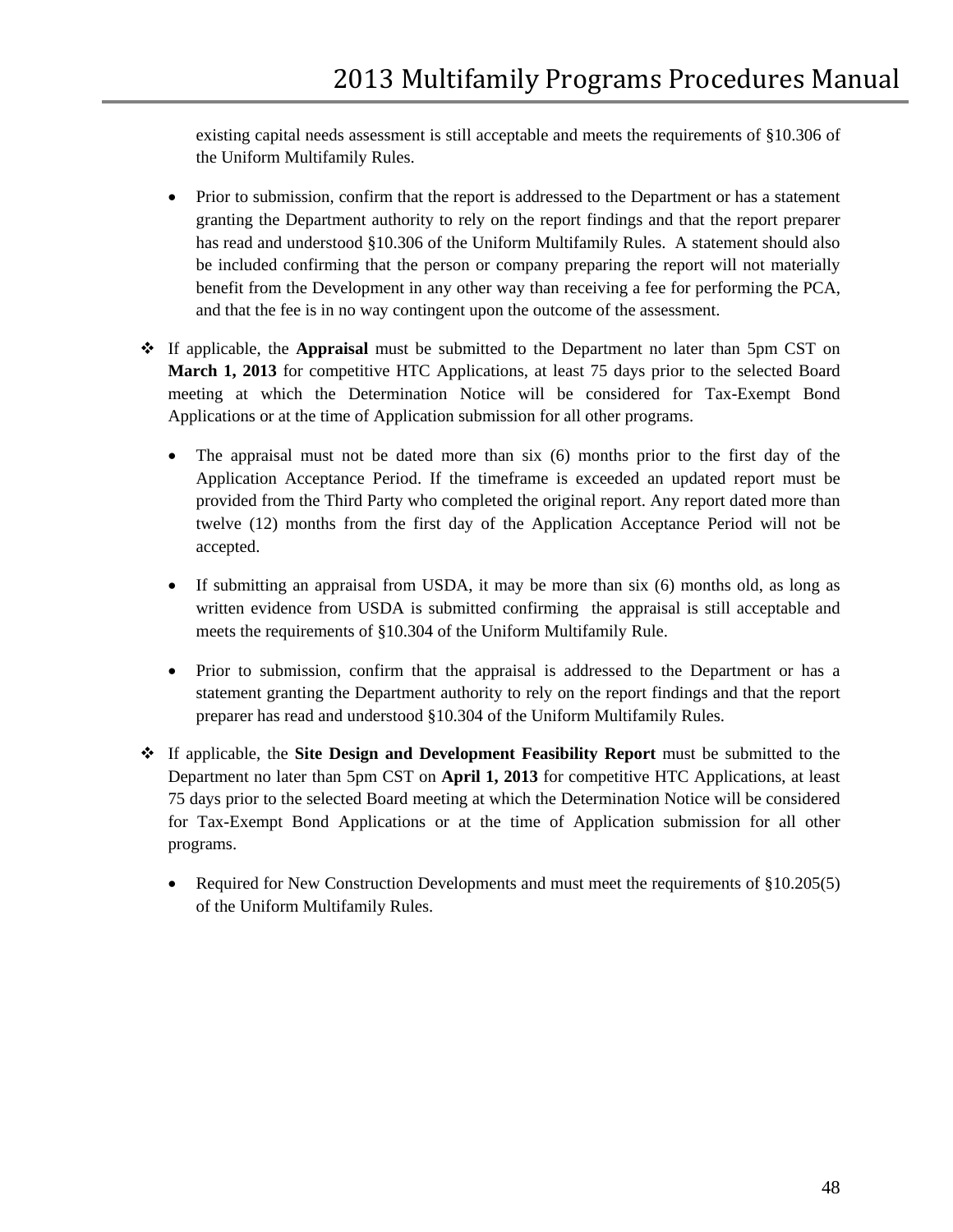# <span id="page-48-0"></span>PUBLIC VIEWING OF PRE-APPLICATIONS AND APPLICATIONS

The Department will allow the public to view any WPDD Packets, pre-applications or Applications that have been submitted to the Department in an electronic format. These electronic versions will be available within approximately two weeks of the close of the Application Acceptance Period. An Applicant may request via an open records request a copy of an electronic copy between the hours of 8:00 A.M. and 5:00 P.M. Monday through Friday. There may be an associated cost with requesting this information. To submit an open records request or to coordinate the viewing of a preapplication or Application please contact Misael Arroyo in the Multifamily Finance Division at [misael.arroyo@tdhca.state.tx.us.](mailto:misael.arroyo@tdhca.state.tx.us)

The Department will release summary pre-application and application logs periodically throughout the year. For Competitive Housing Tax Credit Applications, staff expects to post initial logs within approximately three business days of the pre-application and application submission deadlines. These logs are based on information provided by each applicant and may contain errors that will be corrected as applications are reviewed or staff is notified of specific errors. Applicants are cautioned to not rely entirely on posted logs to assess the competitive rank of an application.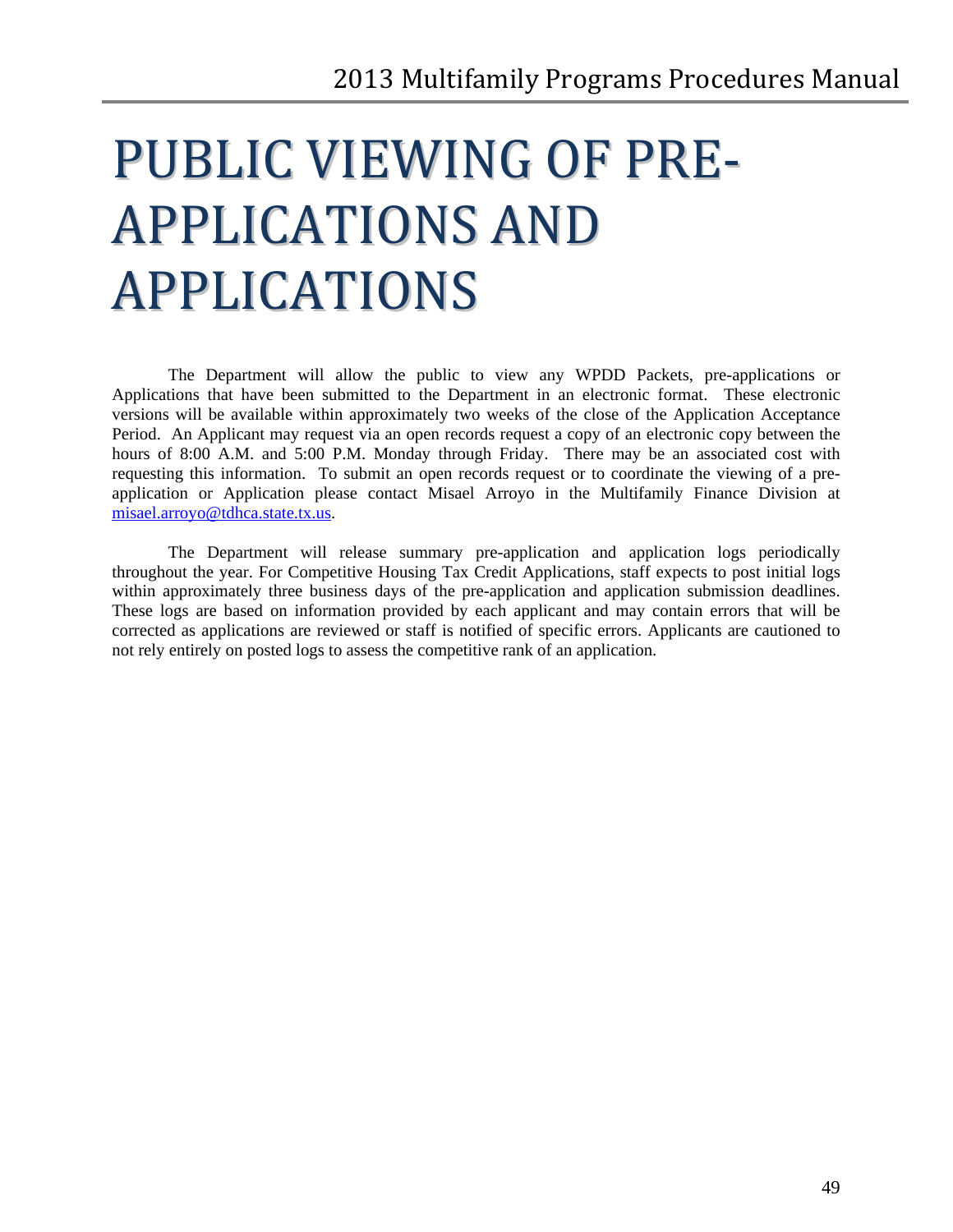# <span id="page-49-0"></span>HOME/CHDO Application

#### **What you will learn in this section:**

- $\checkmark$  Application delivery instructions
- $\checkmark$  HOME Program Information
- $\checkmark$  CHDO Overview

# <span id="page-49-1"></span>Application Delivery Instructions

| Deliver To:   | <b>Multifamily Finance Division</b>               |
|---------------|---------------------------------------------------|
| (overnights)  | Texas Department of Housing and Community Affairs |
|               | 221 East 11th Street                              |
|               | Austin, Texas 78701                               |
| Regular Mail: | P.O. Box 13941<br>Austin, Texas 78711             |

#### <span id="page-49-2"></span>HOME Program Information

The Department is committed to expanding the development of decent and affordable housing by promoting partnerships between public, private and nonprofit organizations that will effectively utilize all available HOME Investment Partnerships resources to provide more affordable housing choices to the low-income citizens of Texas.

Applications involving TDHCA HOME funds may be submitted to the Department when a Notice of Funding Availability (NOFA) has been approved by the TDHCA Board and published on the Department's website. The NOFA will provide details regarding the funding amount available for allocation and the Application requirements and deadlines. **For the 2013 program year, staff does not expect to release a NOFA prior to the March 1, 2013 deadlines for 2013 Competitive Housing Tax Credit Applications. However, 2013 Competitive Housing Tax Credit Applicants may request HOME funds at the time the Housing Tax Credit Application is submitted to the Department under the guidelines adopted at the December 13, 2012 Board meeting. The guidelines can be found in the December 13, 2013 Board Book: [http://www.tdhca.state.tx.us/board/meetings.htm.](http://www.tdhca.state.tx.us/board/meetings.htm) The award maximum under these guidelines is \$1,000,000 per 9% HTC/HOME layered application.**

Applicants who are layering HOME with Housing Tax Credits must meet the requirements of the Qualified Allocation Plan and Uniform Multifamily Rules for the year in which they are applying for these funds. The availability and use of HOME funds are subject to the rules and regulations in effect at the time the Application is submitted and specifically include the following: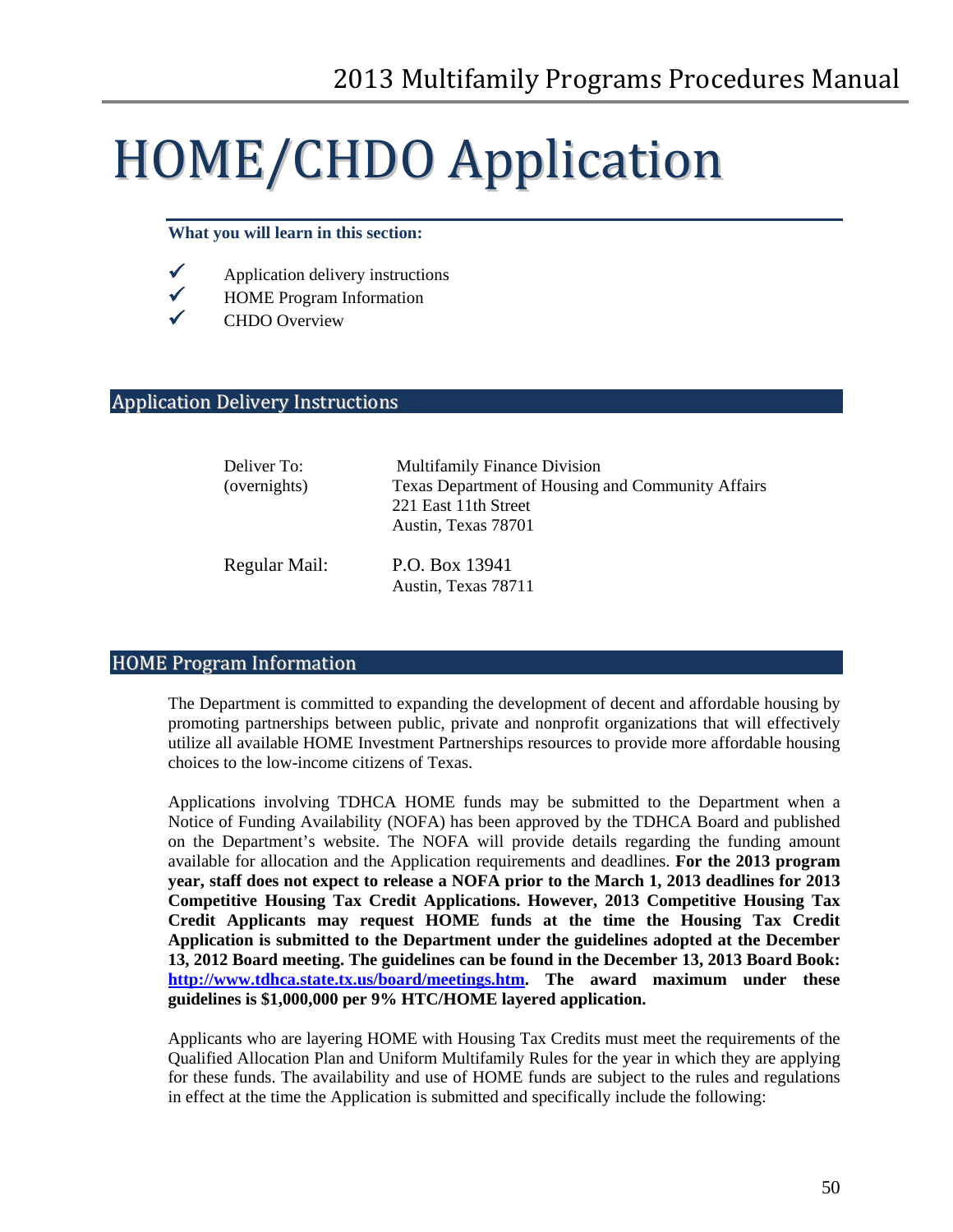**Uniform Multifamily Rules**. The HOME program requirements are incorporated throughout the various subchapters within this rule, including but not limited to the eligibility, threshold and loan closing requirements, loan terms and other underwriting requirements. HOME Loans are often referred to and encompassed by the term "Direct Loan" under the Multifamily Uniform Rule (Chapter 10).

#### **Key Direct Loan Requirements.**

- Loan terms, such as interest rate and lien position, are located at the end of Chapter 10 Subchapter D §10.307.
- It is imperative that Applicants for HOME loans and/or other Direct Loans read and understand rules related to post-award requirements *PRIOR* to submitting an application. Post-award requirements in Chapter 10 Subchapter E include closing timeframes, payment and performance bond requirements, duration of the construction period, and other requirements that may affect an Applicant's development plan or estimated costs.
- The Department has stripped from the new rules all rent and income restrictions that exceed the requirements of the HOME Final Rule (federal rules) for HOME Applications. The basic requirements related to the number of required HOME units are as follows:
	- o 100% of the HOME Units in a Development must be restricted for Households at or below 80% of AMFI with rents that do not exceed the High Home rent level (24 CFR §92.252);
	- o 90% of the HOME Units in a Development must be restricted for Households at or below 60% of AMFI with rents that do not exceed the High HOME rent level (24 CFR §92.216; 24 CFR §92.252(a));
	- o 20% of the HOME Units in a Development must be restricted for Households at or below 50% of AMFI (24 CFR §92.252(a); 24 CFR §92.252(b)); and
	- o The maximum amount of HOME funds is a function of the number of HOME units restricted in a Development. "*Multi-unit projects.* HOME funds may be used to assist one or more housing units in a multi-unit project. Only the actual HOME eligible development costs of the assisted units may be charged to the HOME program. If the assisted and non-assisted units are not comparable, the actual costs may be determined based on a method of cost allocation. If the assisted and non-assisted units are comparable in terms of size, features and number of bedrooms, the actual cost of the HOME-assisted units can be determined by prorating the total HOME eligible development costs of the project so that the proportion of the total development costs charged to the HOME program does not exceed the proportion of the HOME-assisted units in the project (24 CFR  $§92.205(d))$ ."

**HOME Final Rule (24 CFR Part 92).** The HOME Final Rule is the primary source for the federal rules and requirements that apply for all recipients of HOME funds. In addition, HUD has issued extensive guidance with regard to the federal rules and requirements. Applicants should be familiar with these rules and requirements and are encouraged to consult with the management company during the process of completing the application.

HUD has been developing a revised HOME Final Rule over the past several years and this new rule is expected to be released in the spring of 2013. It is currently not clear how the new rules may affect new applications submitted before the rules are released. HUD has previously indicated that the preamble to the new rule (once finalized) may identify which rules are to b e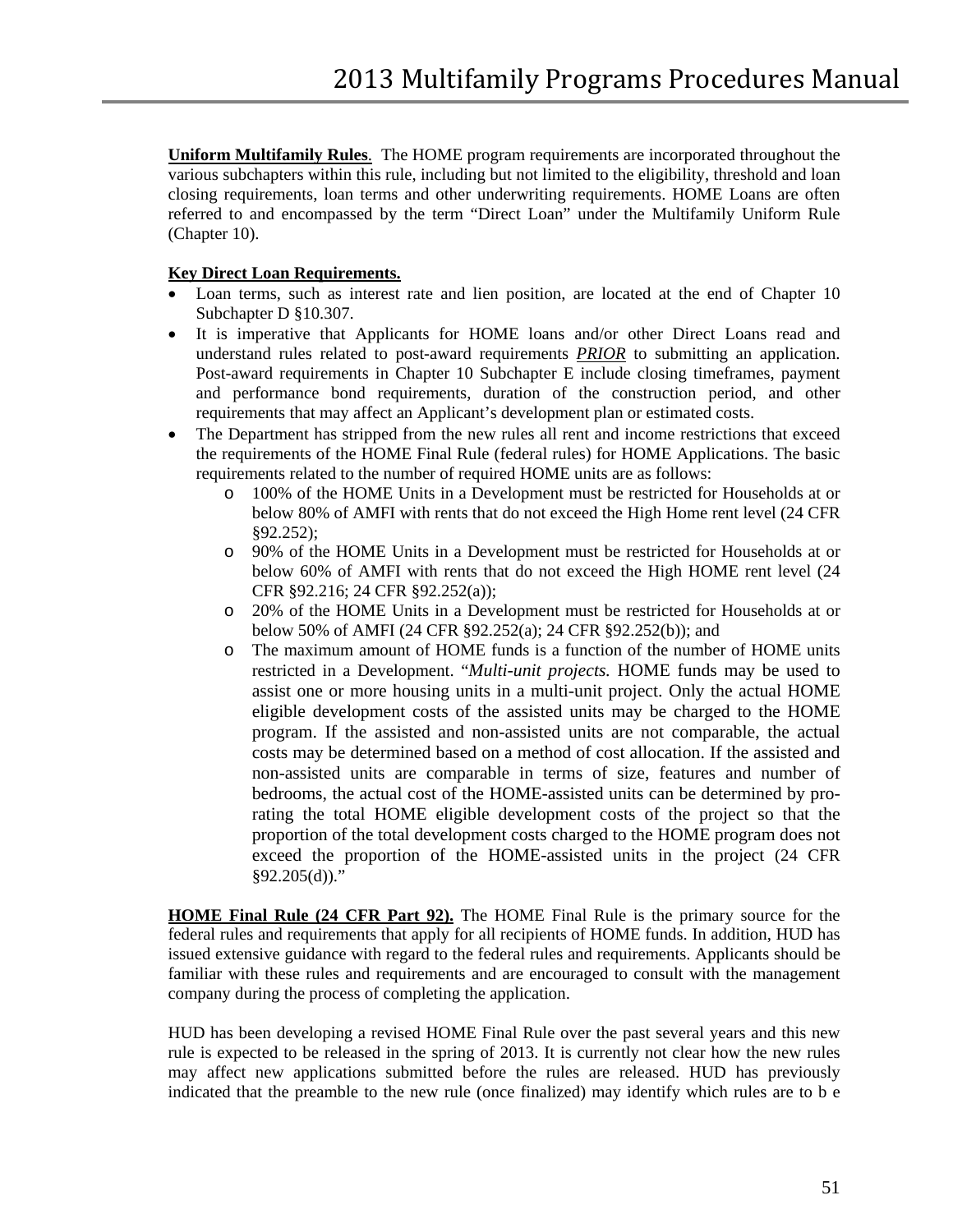applied retroactively versus prospectively. The Department will send a listserv announcement once these new rules are published in the *Federal Register*.

**Chapter 2306 of Texas Government Code.** The Department's governing statute includes many state requirements that Applicants seeking HOME funds will be subject to. It also includes requirements related to how funding must be distributed and mandated set-asides for Department funding.

Other Federal regulations may also apply , including but not limited to, 24 CFR Parts 50 and 58 for environmental requirements, Davis-Bacon Act for labor standards, 24 CFR §§85.36 and 84.42 for conflict of interest and 24 CFR Part 5, Subpart A for Fair Housing. Applicants are encouraged to familiarize themselves with all of the applicable state and federal rules that govern the HOME Investment Partnerships program.